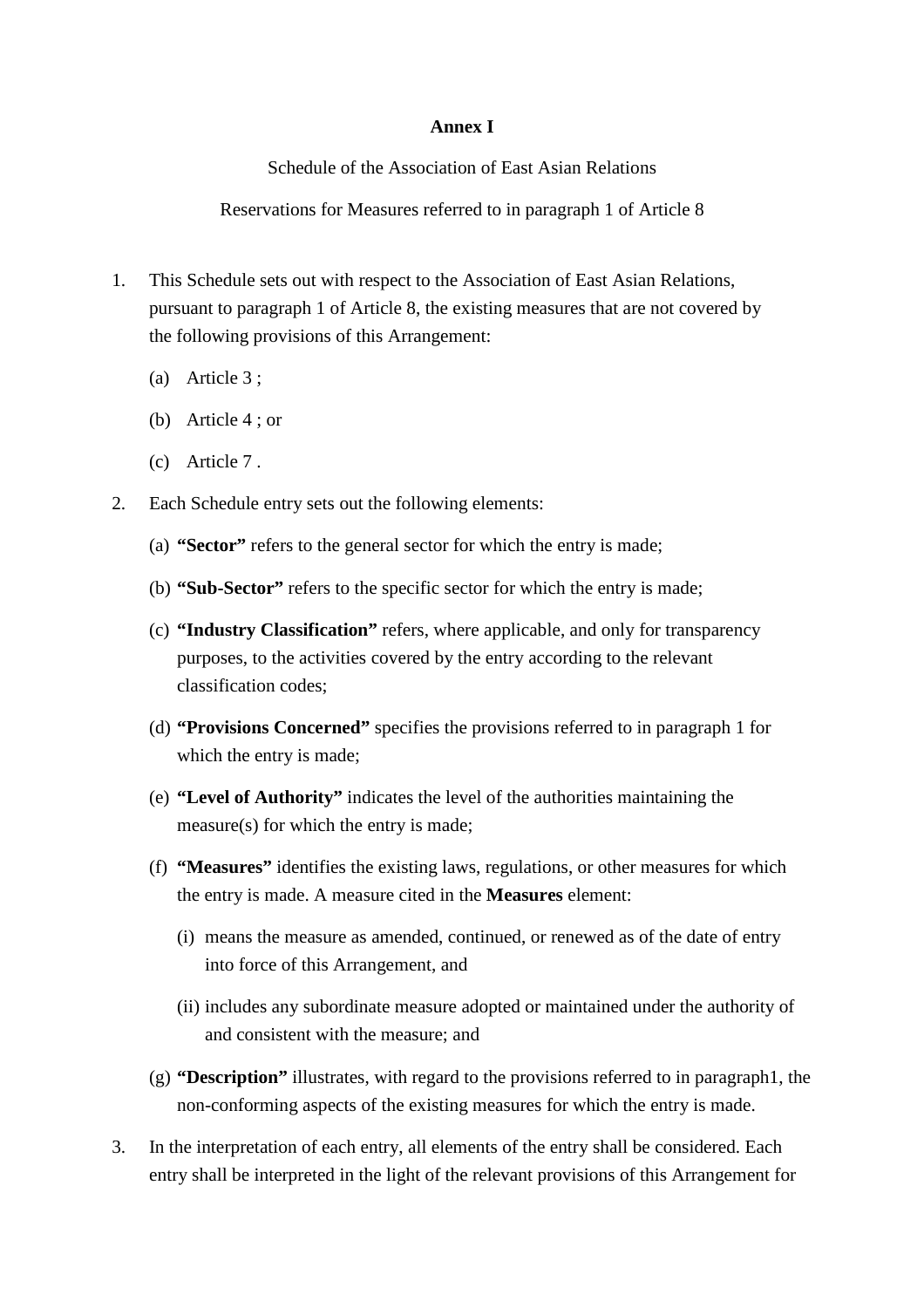which the entry is made. The "Measures" element shall prevail over all the other elements.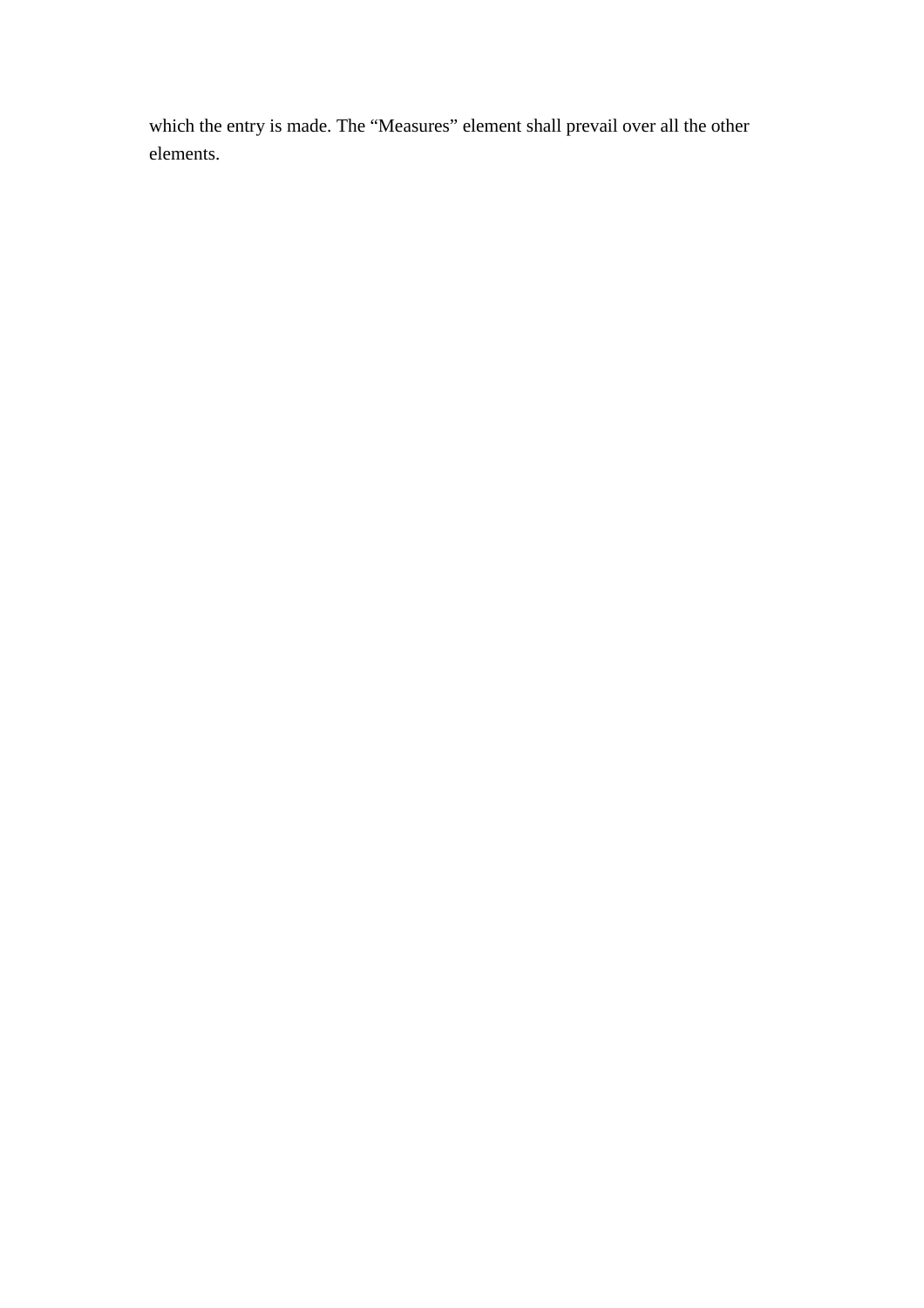| $\mathbf{1}$                           |                                                                           |
|----------------------------------------|---------------------------------------------------------------------------|
| Sector:                                | All sectors                                                               |
| <b>Sub-Sector:</b>                     |                                                                           |
| <b>Industry Classification:</b>        |                                                                           |
| <b>Provisions Concerned:</b> Article 3 |                                                                           |
|                                        | Article 4                                                                 |
| <b>Level of Authority:</b>             | Central                                                                   |
| <b>Measures:</b>                       | Article 17, 18, 19 and 20 of the Land Law of June 14, 2006                |
| <b>Description:</b>                    | . Land used for forests reserves, fisheries and aquaculture, hunting      |
|                                        | reserves, desalination fields, mineral deposits areas, water              |
|                                        | resources, military purposes, and land adjacent to the frontiers          |
|                                        | shall not be leased to and transferred to foreigners, or used as          |
|                                        | collateral to foreigners.                                                 |
|                                        |                                                                           |
|                                        | Japanese nationals (natural and legal persons) shall have the same rights |
|                                        | to acquire land in Taiwan as those accorded to the citizens of Taiwan     |
|                                        | acquiring land in Japan in accordance with the applicable laws and        |
|                                        | regulations in Japan, provided that such acquisition of land in Taiwan by |
|                                        | Japanese nationals is consistent with the purposes and uses specified in  |
|                                        | Article 19 of the Land Act and not subject to the restrictions of Article |
|                                        | 17 of the same Act.                                                       |
|                                        |                                                                           |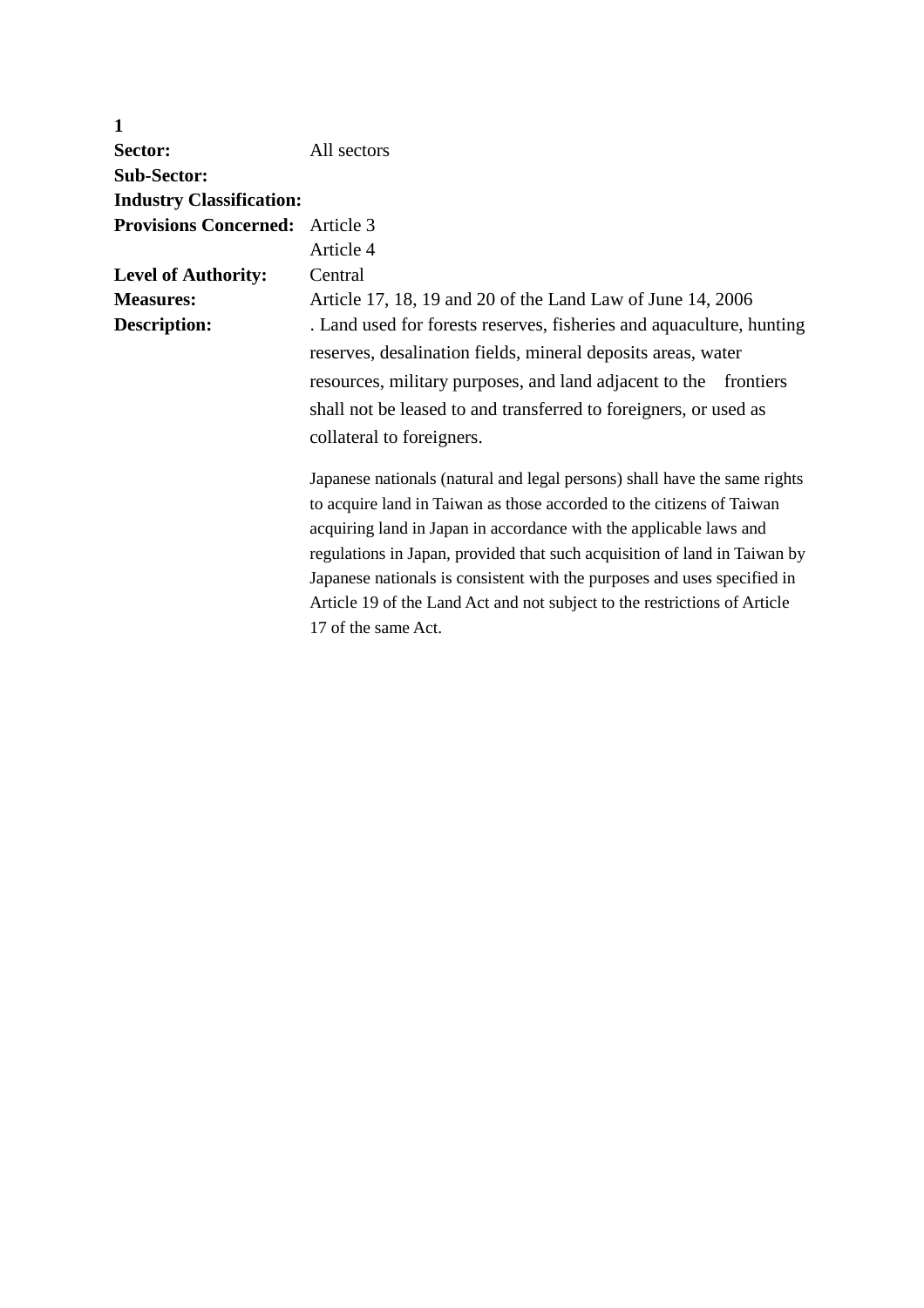| $\overline{2}$                         |                                                                    |
|----------------------------------------|--------------------------------------------------------------------|
| Sector:                                | Mining                                                             |
| <b>Sub-Sector:</b>                     |                                                                    |
| <b>Industry Classification:</b>        |                                                                    |
| <b>Provisions Concerned:</b> Article 3 |                                                                    |
| <b>Level of Authority:</b>             | Central                                                            |
| <b>Measures:</b>                       | Article 6 of Mining Law of December 31, 2003                       |
| <b>Description:</b>                    | Mining concessions are granted only to natural persons having      |
|                                        | citizenship of Taiwan or legal persons incorporated and registered |
|                                        | with the authorities of Taiwan.                                    |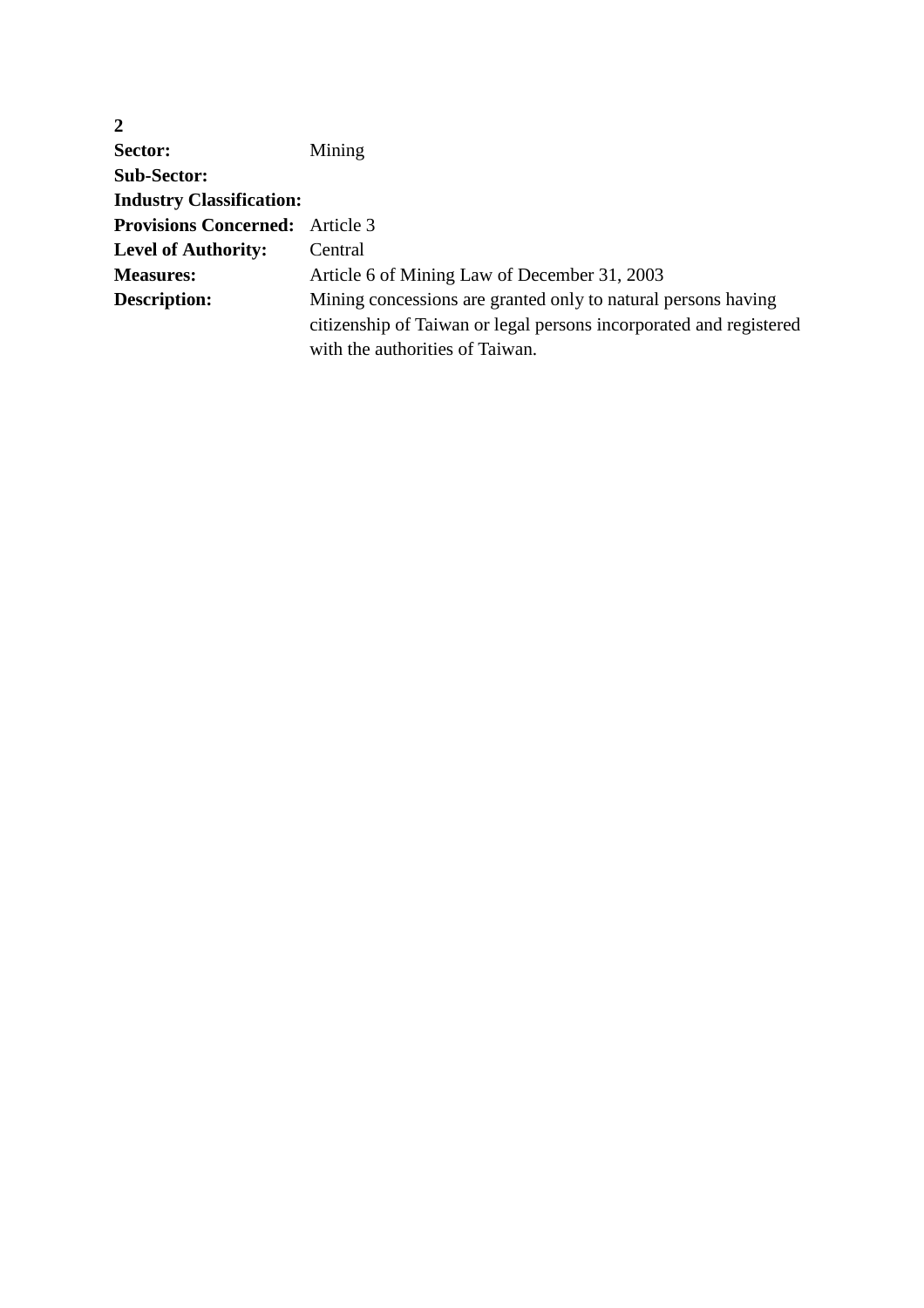| 3                                      |                                                                                                                                                                                                                                                                                                                                                                   |
|----------------------------------------|-------------------------------------------------------------------------------------------------------------------------------------------------------------------------------------------------------------------------------------------------------------------------------------------------------------------------------------------------------------------|
| Sector:                                | <b>Construction Services</b>                                                                                                                                                                                                                                                                                                                                      |
| <b>Sub-Sector:</b>                     |                                                                                                                                                                                                                                                                                                                                                                   |
| <b>Industry Classification:</b>        |                                                                                                                                                                                                                                                                                                                                                                   |
| <b>Provisions Concerned:</b> Article 3 |                                                                                                                                                                                                                                                                                                                                                                   |
|                                        | Article 4                                                                                                                                                                                                                                                                                                                                                         |
| <b>Level of Authority:</b>             | Central and regional                                                                                                                                                                                                                                                                                                                                              |
| <b>Measures:</b>                       | Article 69 of Construction Industry Act of May 26, 2010                                                                                                                                                                                                                                                                                                           |
| Description:                           | Unless otherwise prohibited by law or any convention or treaty<br>signed by the authorities of Taiwan, if the contract amount for a<br>public construction project provided by the authorities of Taiwan<br>exceeds 1 billion NT dollars, the foreign construction company<br>shall perform the contracting project together with a local general<br>constructor. |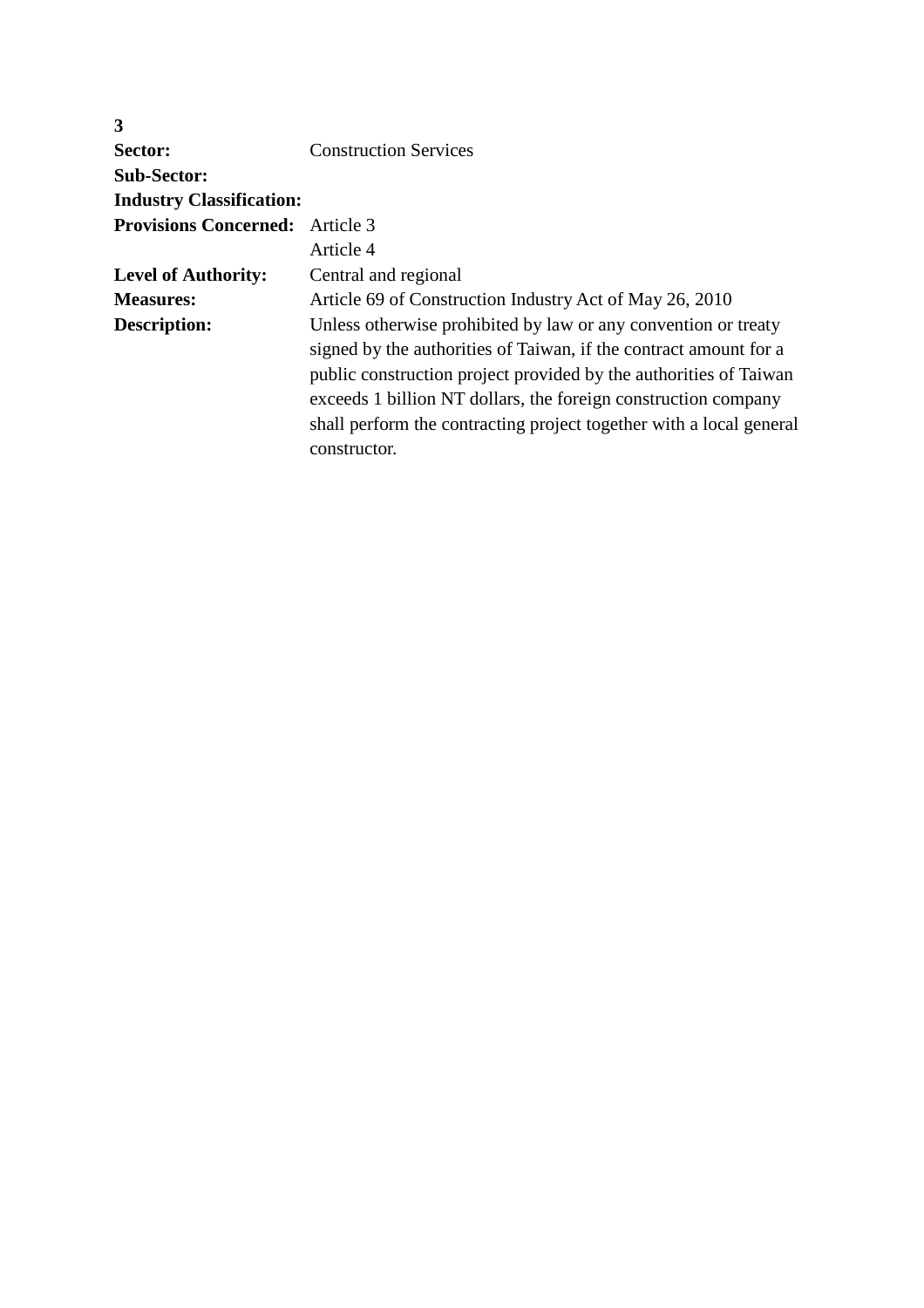| $\boldsymbol{4}$                       |                                                                                                                                                                                               |
|----------------------------------------|-----------------------------------------------------------------------------------------------------------------------------------------------------------------------------------------------|
| Sector:                                | Services incidental to energy distribution                                                                                                                                                    |
| <b>Sub-Sector:</b>                     |                                                                                                                                                                                               |
| <b>Industry Classification:</b>        |                                                                                                                                                                                               |
| <b>Provisions Concerned:</b> Article 3 |                                                                                                                                                                                               |
| <b>Level of Authority:</b>             | Central and regional                                                                                                                                                                          |
| <b>Measures:</b>                       | Article 16 of the Statute for Regulating Privately-owned Utilities<br>of April 26, 2000                                                                                                       |
|                                        | Article 4 of Nature Gas Act of February 1, 2011                                                                                                                                               |
| <b>Description:</b>                    | Privately-owned utilities companies shall not have foreign<br>stockholders or mortgage their property to foreigners for funds<br>unless having been approved by the Executive Yuan of Taiwan. |
|                                        | Foreign equity in public gas utilities should be less than 50% in<br>total.                                                                                                                   |
|                                        | Any person without citizenship of Taiwan is not qualified as a<br>promoter, director or supervisor of the company's board of<br>directors.                                                    |
|                                        | Electricity transmission and distribution services are franchised<br>only to an enterprise owned by the authorities of Taiwan.                                                                |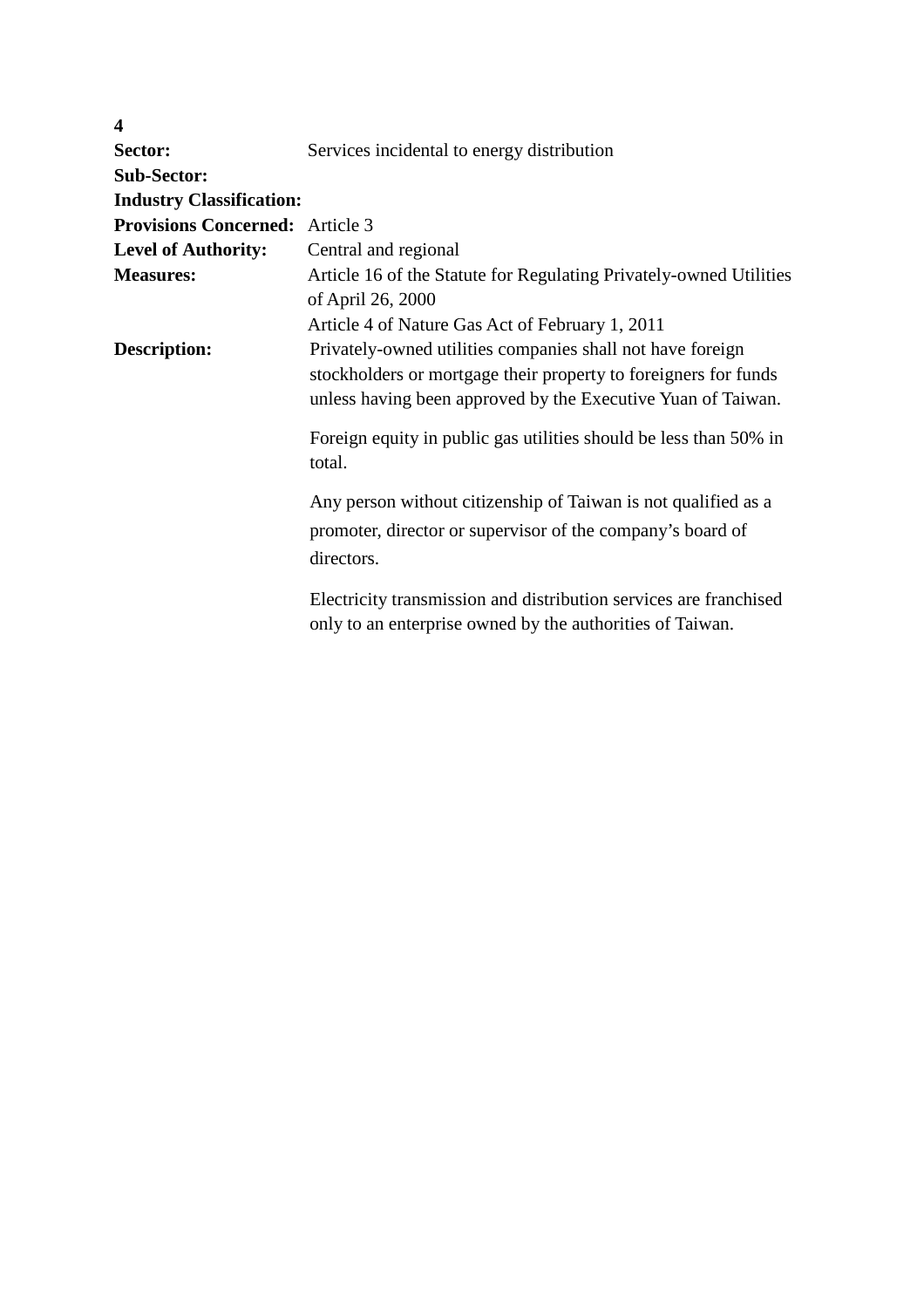| 5                                      |                                                                     |
|----------------------------------------|---------------------------------------------------------------------|
| Sector:                                | <b>Education services</b>                                           |
| <b>Sub-Sector:</b>                     |                                                                     |
| <b>Industry Classification:</b>        |                                                                     |
| <b>Provisions Concerned:</b> Article 3 |                                                                     |
|                                        | Article 7                                                           |
| <b>Level of Authority:</b>             | Central and regional                                                |
| <b>Measures:</b>                       | Article 82 of Private School Law of January 16, 2008                |
|                                        | Article 9 of Supplementary and Continuing Education Law of          |
|                                        | June 23, 2004                                                       |
| Description:                           | Foreigners or foreign legal persons recognized by Japanese law      |
|                                        | may not establish primary school and junior high school within      |
|                                        | Taiwan, in accordance with Private School Law.                      |
|                                        | The president of the institution providing adult education (CPC     |
|                                        | 924) and other education and training services (CPC929) is under    |
|                                        | the competency of the educational authorities of municipality,      |
|                                        | county or city. Some local educational authorities require that the |
|                                        | president should be a citizen of Taiwan.                            |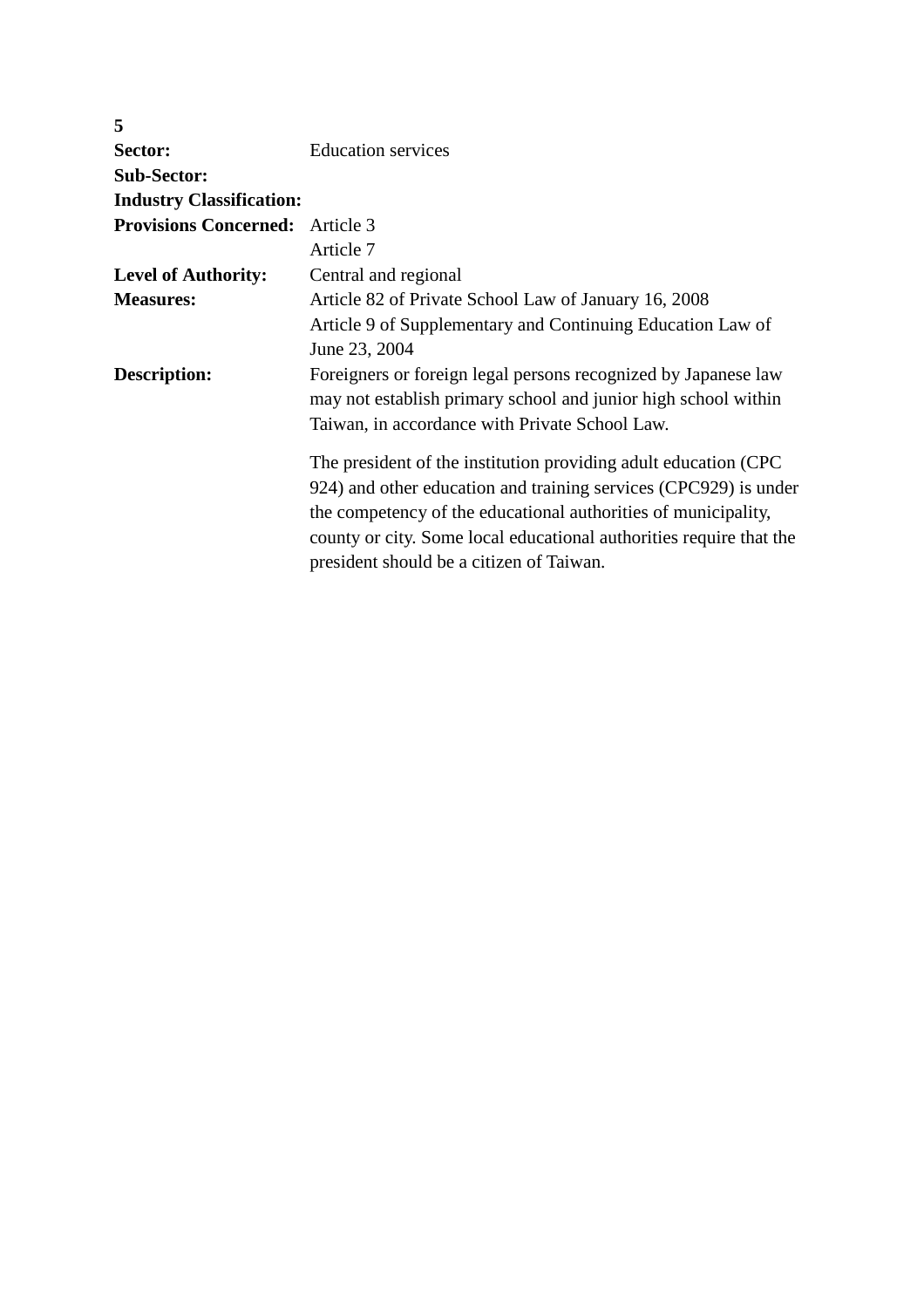| 6                                      |                                                                   |
|----------------------------------------|-------------------------------------------------------------------|
| Sector:                                | <b>Transport services</b>                                         |
| <b>Sub-Sector:</b>                     | Internal waterway transport, and cabotage                         |
| <b>Industry Classification:</b>        |                                                                   |
| <b>Provisions Concerned:</b> Article 3 |                                                                   |
| <b>Level of Authority:</b>             | Central                                                           |
| <b>Measures:</b>                       | Article 4 of Shipping Law of January 30, 2002                     |
|                                        | Articles 8 of the Law of Ships of December 8, 2010                |
| Description:                           | Foreign vessels may not navigate between ports of Taiwan to       |
|                                        | transport passengers and cargos unless a franchise is granted.    |
|                                        | Foreign vessels shall not stay in any harbor or port other than   |
|                                        | those announced by the authorities of Taiwan as international     |
|                                        | ports, unless otherwise specially approved by such authorities or |
|                                        | for seeking shelter.                                              |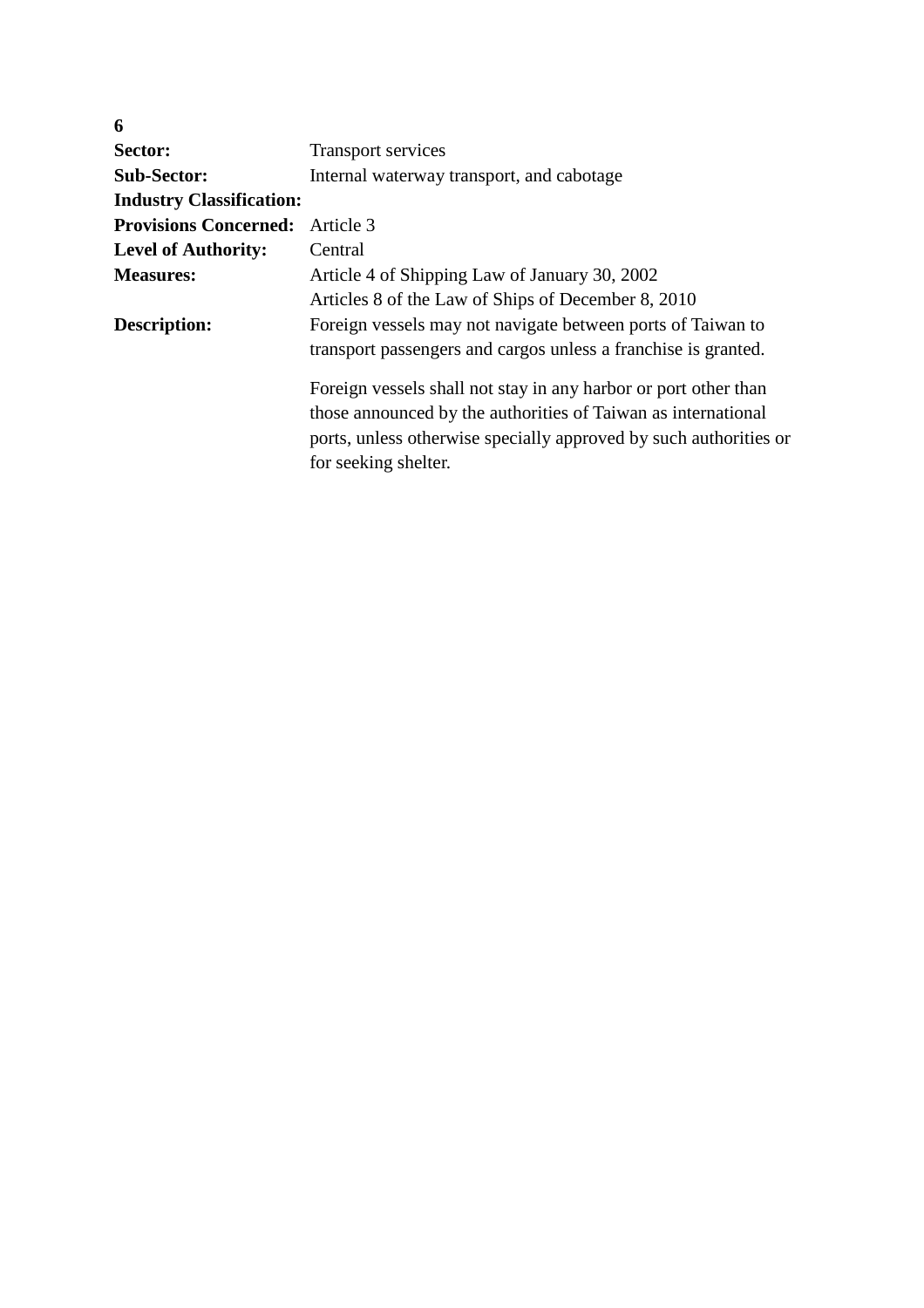| 7                               |                                                                                                       |
|---------------------------------|-------------------------------------------------------------------------------------------------------|
| Sector:                         | <b>Transport services</b>                                                                             |
| <b>Sub-Sector:</b>              | Maritime Transportation Services and the Operation of vessels                                         |
|                                 | carrying the flag Taiwan                                                                              |
| <b>Industry Classification:</b> |                                                                                                       |
| <b>Provisions Concerned:</b>    | Article 3                                                                                             |
|                                 | Article 7                                                                                             |
| <b>Level of Authority:</b>      | Central                                                                                               |
| <b>Measures:</b>                | Article 9 of Shipping Law of January 30, 2002                                                         |
|                                 | Article 5 of the Law of Ships of December 8, 2010                                                     |
|                                 | Articles 5, 25 and 25-1 of the Seafarer Law of January 30, 2002                                       |
|                                 | The Regulation of Permission and Administration for Employing<br>Foreign Seafarers of August 12, 2011 |
| <b>Description:</b>             | The authorities of Taiwan may adopt or maintain any measure                                           |
|                                 | relating to the provision of maritime transportation services and                                     |
|                                 | the operation of its vessels, including but not limited to the                                        |
|                                 | following:                                                                                            |
|                                 | 1. Any person desiring to engage in maritime transportation                                           |
|                                 | services as a vessel carrier shall carry the flag of Taiwan and                                       |
|                                 | produce relevant documents to the authorities.                                                        |
|                                 |                                                                                                       |
|                                 | 2. The term "vessels carrying the flag of Taiwan" means ships                                         |
|                                 | which are approved by and registered in the shipping                                                  |
|                                 | administration authority pursuant to relevant laws of Taiwan. A                                       |
|                                 | ship may apply for such registration if:                                                              |
|                                 | (a) The ship is owned by the authorities of Taiwan,                                                   |
|                                 | (b) The ship is owned by the citizens of Taiwan, or                                                   |
|                                 | (c) The ship is owned by any of the following companies,                                              |
|                                 | which are incorporated under the laws of Taiwan, with                                                 |
|                                 | principal offices situated within Taiwan:                                                             |
|                                 | (1) An unlimited company, of which all shareholders are                                               |
|                                 | citizens of Taiwan.                                                                                   |
|                                 | (2) A limited company, of which at least half of the capitals                                         |
|                                 | are owned by citizens of Taiwan and the director                                                      |
|                                 | authorized to represent such company is a citizen of                                                  |
|                                 | Taiwan. However, capitals owned by citizens of Taiwan                                                 |
|                                 | shall exceed half of total capitals if the ships of such                                              |
|                                 | company are engaged in international voyages.                                                         |
|                                 | (3) A joint company, of which all shareholders with                                                   |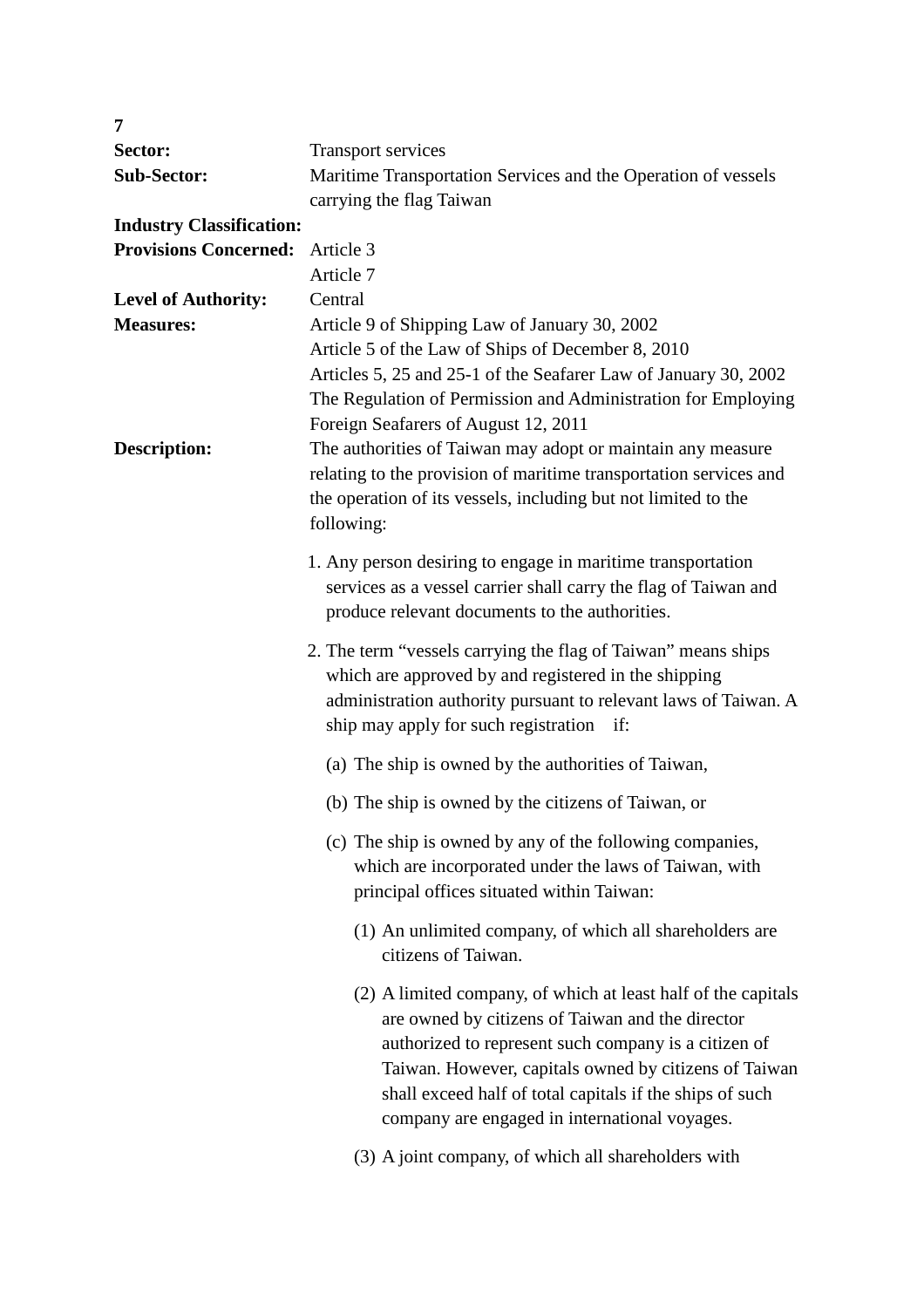unlimited liabilities are citizens of Taiwan.

- (4) A company limited by shares, of which the chairman of the board and at least half of the directors are the citizens of Taiwan and at least half of the capitals are owned by citizens of Taiwan. However, in case the ships of such company are engaged in international voyages, its capitals owned by citizens of Taiwan shall exceed half of total capitals, and the number of directors who are citizens of Taiwan shall exceed half of the total number of directors.
- (5) A legal person, which is organized under the laws of Taiwan, with main office situated within Taiwan and at least two-thirds of its members and the statutory representative of such an entity being the citizens of Taiwan.
- 3. Requirements for hiring foreign seafarers are as follows:
	- (1) A Taiwanese ship owner or operator hiring foreign seafarers shall apply to the competent authority for permission.
	- (2) For Class A crewman, deck department and engineering department may each hire one foreign seafarer to take the position other than captain and chief engineer
	- (3) For Class B crewman, the number of foreigners shall not exceed two thirds of the total number of Class B crewman of a ship.
	- (4) Seafarers shall not be less than 18 years of age.
	- (5) The employment of foreign seafarers shall be limited to one year, which may be extended once for another one year.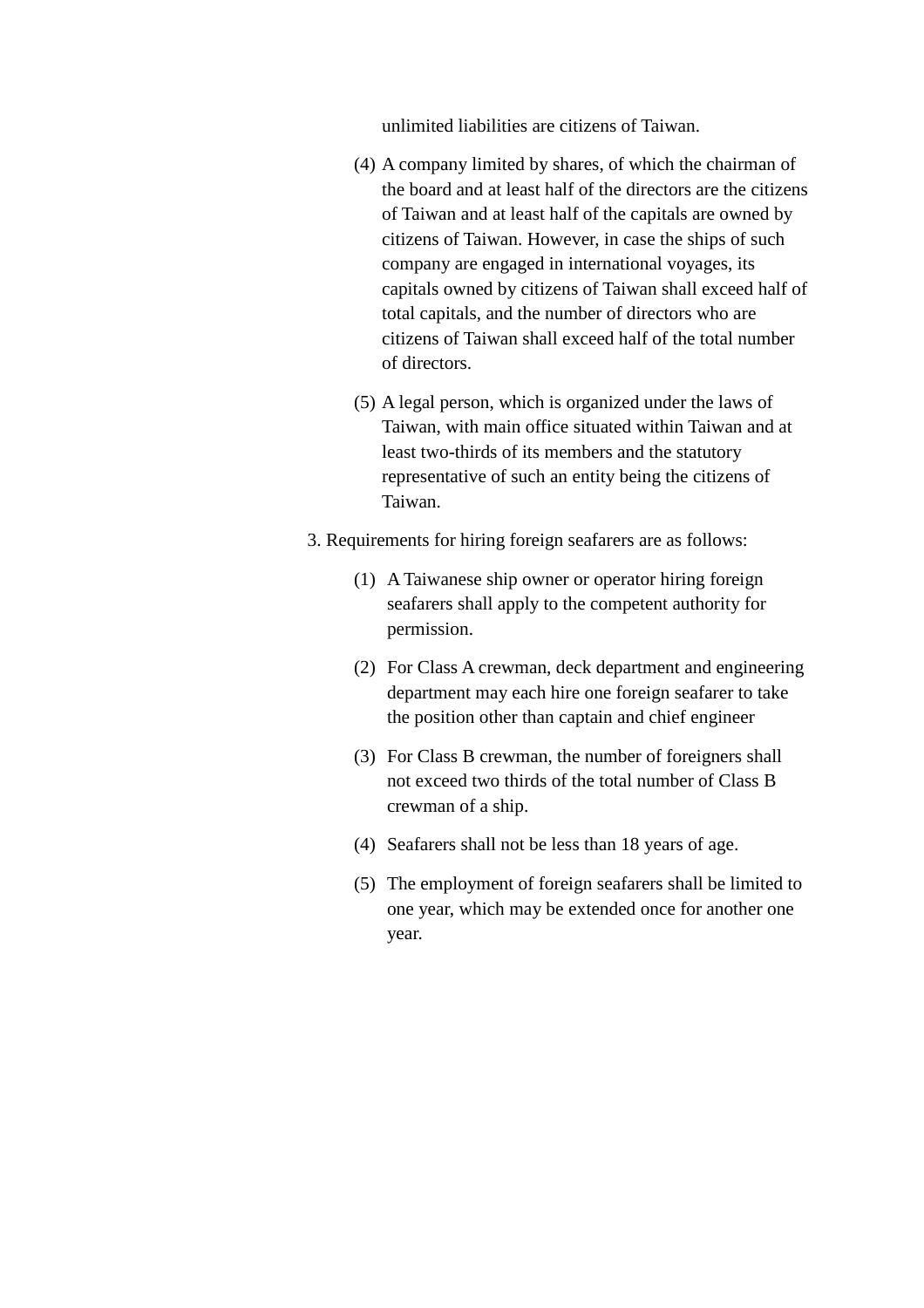| 8                               |                                                                  |
|---------------------------------|------------------------------------------------------------------|
| Sector:                         | <b>Transport services</b>                                        |
| <b>Sub-Sector:</b>              | Road transport services                                          |
| <b>Industry Classification:</b> |                                                                  |
| <b>Provisions Concerned:</b>    | Article 3                                                        |
| <b>Level of Authority:</b>      | Central                                                          |
| <b>Measures:</b>                | Article 35 of Highway Law of January 27, 2010                    |
| Description:                    | Foreigners or unincorporated legal entities of Taiwan may not    |
|                                 | invest in bus transportation providers, urban bus transportation |
|                                 | providers, tour bus transportation providers and taxicab         |
|                                 | transportation providers within Taiwan.                          |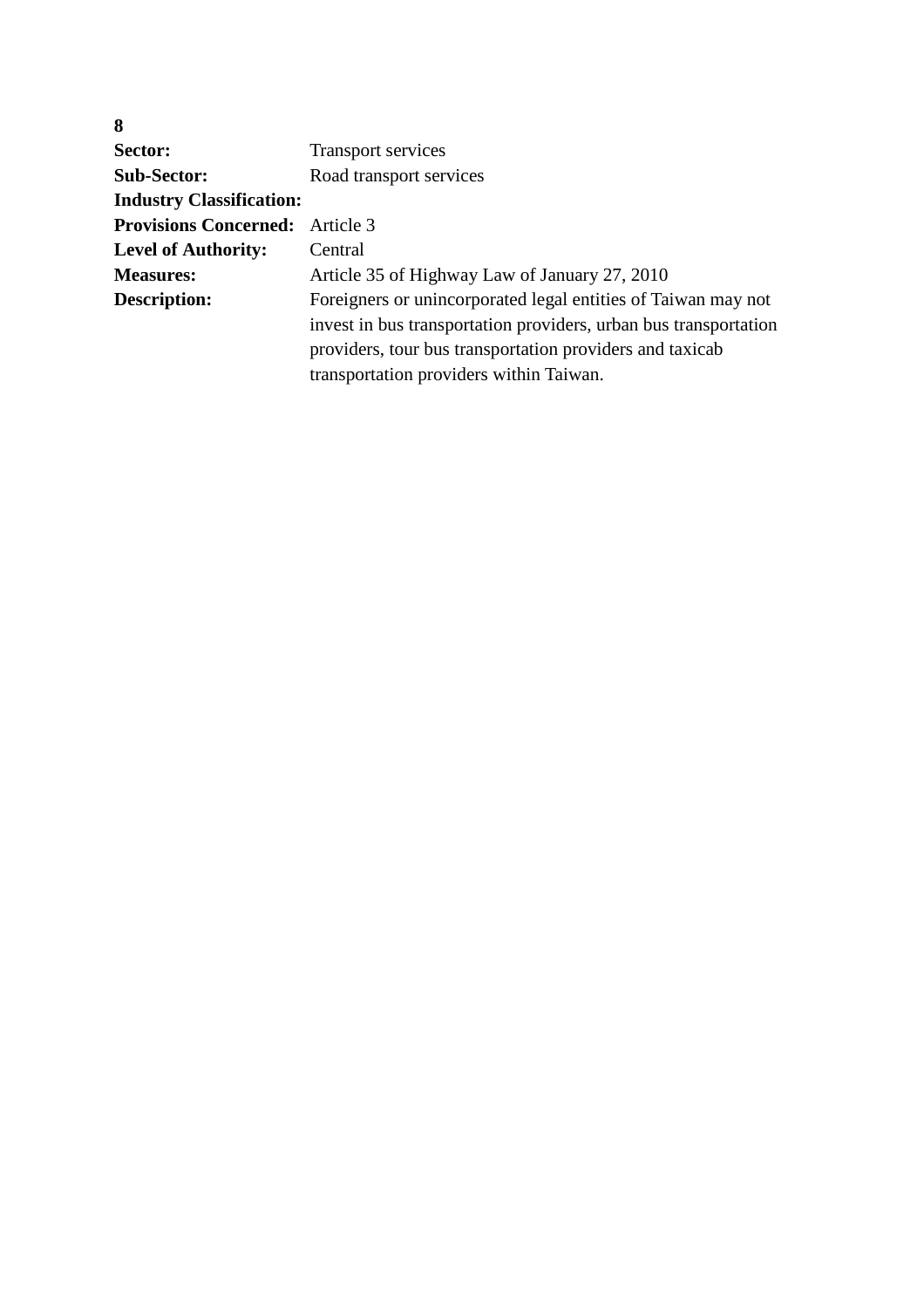| 9                               |                                                                        |
|---------------------------------|------------------------------------------------------------------------|
| Sector:                         | <b>Transport services</b>                                              |
| <b>Sub-Sector:</b>              | Air transport services                                                 |
|                                 | General aviation services (specialty air services): enterprises for    |
|                                 | compensation or hire engaging in tourism, survey, photographing,       |
|                                 | fire-fighting and searching, paramedic, hauling and lifting,           |
|                                 | spraying and dusting, drone-hauling service, business charter, as      |
|                                 | well as those authorized and other than air transport of passengers,   |
|                                 | cargo and mail engaged by the civil air transport enterprises          |
|                                 | Airport ground handling services                                       |
|                                 | Catering services                                                      |
| <b>Industry Classification:</b> |                                                                        |
| <b>Provisions Concerned:</b>    | Article 3                                                              |
|                                 | Article 7                                                              |
| <b>Level of Authority:</b>      | Central                                                                |
| <b>Measures:</b>                | Article 10, 11, 49, 65 (referring to 49), 74-1, 77 (referring to 74-1) |
|                                 | and 81 of Civil Aviation Act of January 23, 2009                       |
| <b>Description:</b>             | Only air carriers that are registered as air carriers of Taiwan may    |
|                                 | operate aircraft in domestic air service within Taiwan(cabotage)       |
|                                 | and may provide international scheduled and non-scheduled air          |
|                                 | service as air carriers of Taiwan.                                     |
|                                 | Only aircraft that is registered in Taiwan is allowed to conduct       |
|                                 | specialty air services (general aviation) within Taiwan.               |
|                                 |                                                                        |
|                                 | Only corporations of Taiwan are allowed to provide airport ground      |
|                                 | handling services and catering services in Taiwan. However, if         |
|                                 | otherwise provided for under a treaty or other written                 |
|                                 | arrangement, a foreign air carrier may self-handle its ground          |
|                                 | services and catering services in Taiwan.                              |
|                                 | An air carrier or corporation of Taiwan means:                         |
|                                 | 1. an unlimited company with the entire body of its shareholders       |
|                                 | being citizens of Taiwan.                                              |
|                                 | 2. a limited company with over 50% of capital owned by citizens        |
|                                 | or legal persons of Taiwan and represented by directors who are        |
|                                 | citizens of Taiwan.                                                    |
|                                 | 3. a company formed by shareholders of both limited and                |
|                                 | unlimited liabilities, whose unlimited liability shareholders are      |
|                                 | citizens of Taiwan.                                                    |
|                                 |                                                                        |
|                                 | 4. a company limited by shares with over 50% of its total shares       |
|                                 | owned by citizens or legal persons of Taiwan, whose chairman           |
|                                 |                                                                        |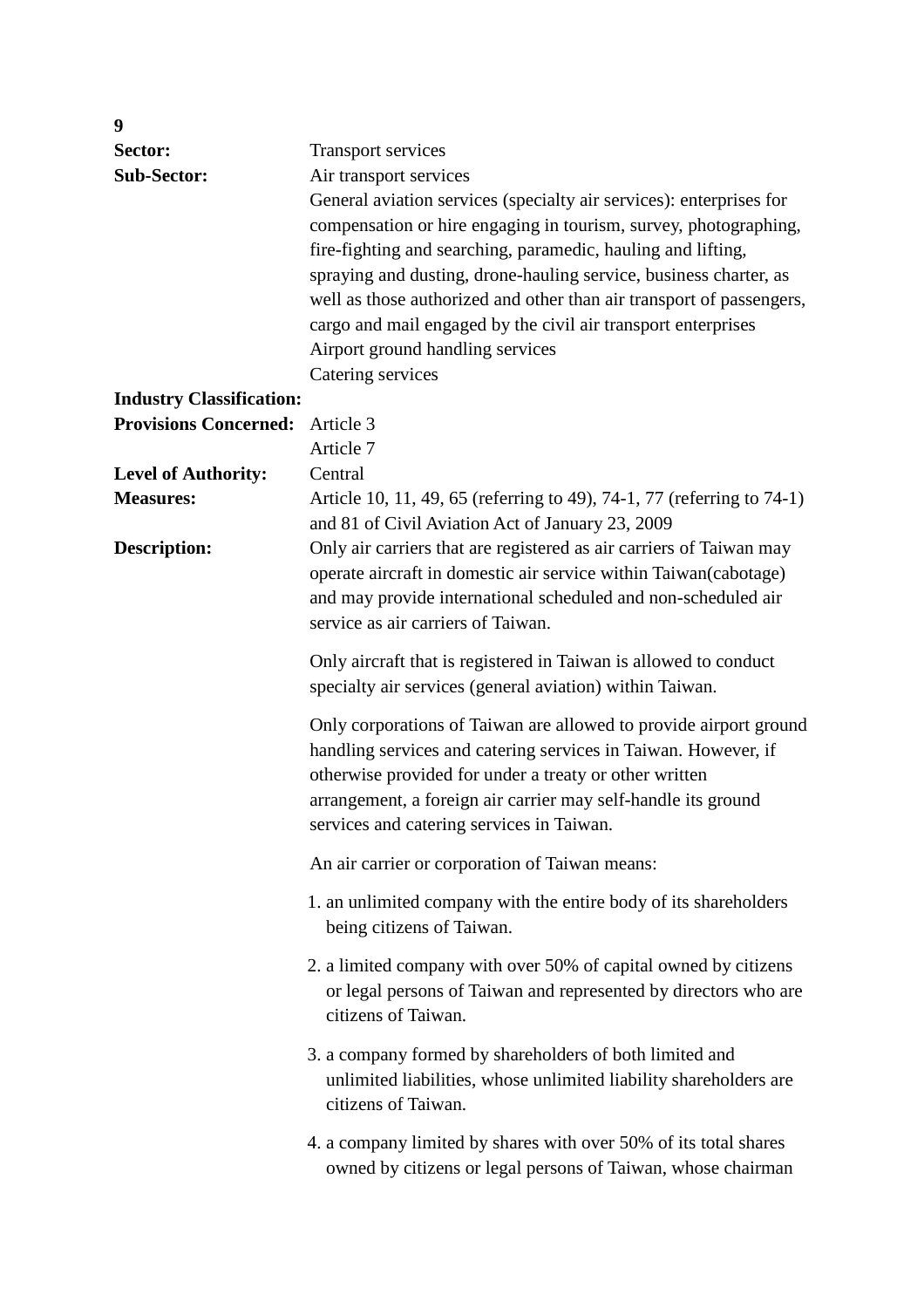and over 50% of the directors are citizens of Taiwan; provided that no single foreigner may hold more than 25% of its total shares.

An aircraft that has "the registration of Taiwan" means it is owned and registered by:

- 1. citizens of Taiwan.
- 2. agencies of the authorities of Taiwan.
- 3. the following legal persons who have a principal office in Taiwan in accordance with laws of Taiwan:
	- (a) Unlimited company completely owned by citizens of Taiwan.
	- (b) Limited company with over 50% of capital owned by citizens or legal persons of Taiwan and represented by directors who are citizens of Taiwan.
	- (c) Company formed by shareholders of both limited and unlimited liabilities, whose unlimited liability shareholders are the citizens of Taiwan.
	- (d) Company limited by shares with over 50% of its total shares owned by citizens of Taiwan or legal persons of Taiwan, whose chairman and over 50% of the directors are citizens of Taiwan; provided that no single citizen of a foreign country may hold more than 25% of its total shares.
	- (e) Other legal persons whose representatives are citizens of Taiwan.

In addition, any foreign aircraft purchased from a foreign country on conditional terms by citizens and legal persons of Taiwan or agencies of the authorities of Taiwan pending entitlement of ownership, or any such aircraft leased from a foreign country for a period more than six months, may obtain "the registration of Taiwan " if its registration in the foreign country has been duly de-registered, provided the purchaser or lessee is responsible for operating such aircraft and employing the required personnel and equipment.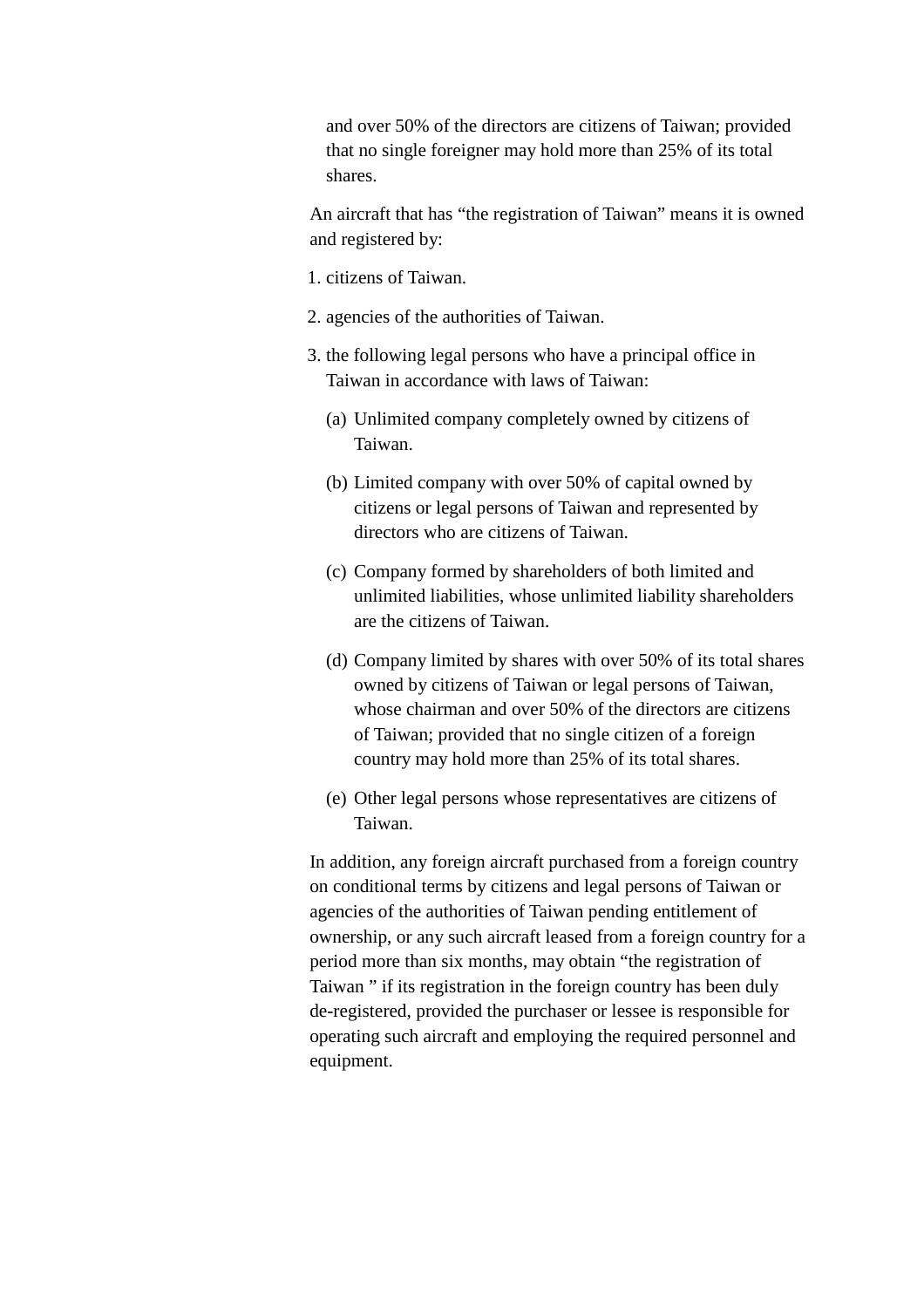| 10                              |                                                                                                                                                                                                                                                                             |
|---------------------------------|-----------------------------------------------------------------------------------------------------------------------------------------------------------------------------------------------------------------------------------------------------------------------------|
| Sector:                         | <b>Transport services</b>                                                                                                                                                                                                                                                   |
| <b>Sub-Sector:</b>              | Airfield management and operation                                                                                                                                                                                                                                           |
| <b>Industry Classification:</b> |                                                                                                                                                                                                                                                                             |
| <b>Provisions Concerned:</b>    | Article 3                                                                                                                                                                                                                                                                   |
|                                 | Article 7                                                                                                                                                                                                                                                                   |
| <b>Level of Authority:</b>      | Central                                                                                                                                                                                                                                                                     |
| <b>Measures:</b>                | Article 10 and 29 of Civil Aviation Act of January 23, 2009                                                                                                                                                                                                                 |
| <b>Description:</b>             | The airfield may be established by legal person who has a<br>principal office in Taiwan in accordance with laws of Taiwan and<br>comply with the following rules:                                                                                                           |
|                                 | 1. Unlimited company with the entire body of its shareholders<br>being citizens of Taiwan.                                                                                                                                                                                  |
|                                 | 2. Limited company with over 50% of capital owned by citizens or<br>legal persons of Taiwan and represented by directors who are<br>citizens of Taiwan.                                                                                                                     |
|                                 | 3. Company formed by shareholders of both limited and unlimited<br>liabilities, whose unlimited liability shareholders are citizens of<br>Taiwan.                                                                                                                           |
|                                 | 4. Company limited by shares with over 50% of its total shares<br>owned by citizens or legal persons of Taiwan, whose chairman<br>and over 50% of the directors are citizens of Taiwan; provided<br>that no single foreigner may hold more than 25% of its total<br>shares. |
|                                 | 5. Other legal persons whose representatives are citizens of<br>Taiwan.                                                                                                                                                                                                     |
|                                 | The operators and managers of an airfield shall be citizens of<br>Taiwan.                                                                                                                                                                                                   |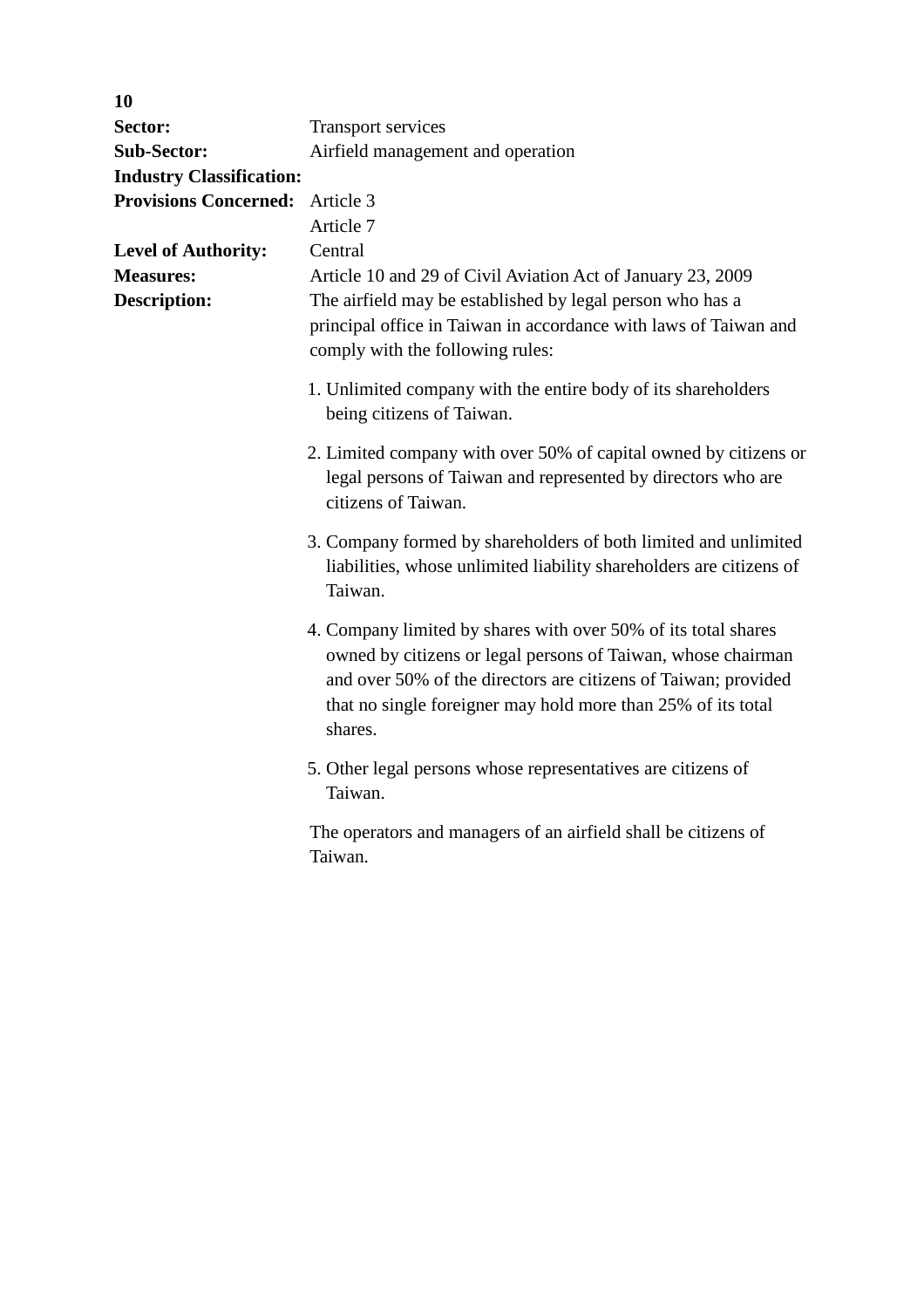| 11                              |                                                                                                                                                                                                                                                                                                                                                                                                              |
|---------------------------------|--------------------------------------------------------------------------------------------------------------------------------------------------------------------------------------------------------------------------------------------------------------------------------------------------------------------------------------------------------------------------------------------------------------|
| Sector:                         | <b>Transport services</b>                                                                                                                                                                                                                                                                                                                                                                                    |
| <b>Sub-Sector:</b>              | Airport management and operation                                                                                                                                                                                                                                                                                                                                                                             |
| <b>Industry Classification:</b> |                                                                                                                                                                                                                                                                                                                                                                                                              |
| <b>Provisions Concerned:</b>    | Article 3                                                                                                                                                                                                                                                                                                                                                                                                    |
|                                 | Article 7                                                                                                                                                                                                                                                                                                                                                                                                    |
| <b>Level of Authority:</b>      | Central                                                                                                                                                                                                                                                                                                                                                                                                      |
| <b>Measures:</b>                | Article 28 of Civil Aviation Act of January 23, 2009                                                                                                                                                                                                                                                                                                                                                         |
| Description:                    | In addition to airports owned by the authorities of Taiwan, private<br>companies limited by shares is also allowed to establish and<br>operate airports, provided that over 50% of its total shares shall be<br>owned by citizens or legal persons of Taiwan, whose chairman<br>and over 50% of the directors are citizens of Taiwan; and no single<br>foreigner may hold more than 25% of its total shares. |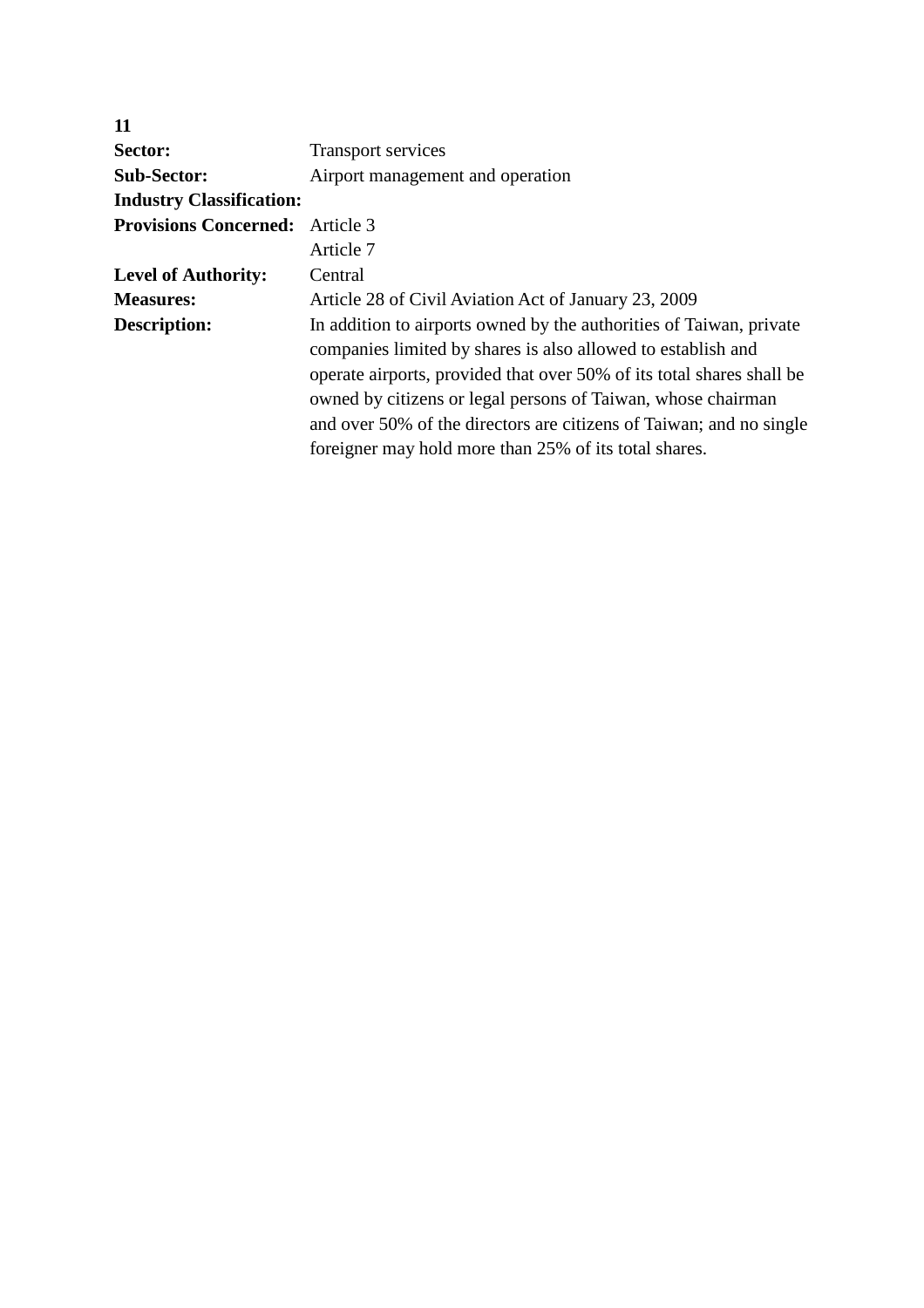| 12                                      |                                                                                                                                                                                                                                                                                                                                                                                                                                                                        |
|-----------------------------------------|------------------------------------------------------------------------------------------------------------------------------------------------------------------------------------------------------------------------------------------------------------------------------------------------------------------------------------------------------------------------------------------------------------------------------------------------------------------------|
| Sector:                                 | Communications                                                                                                                                                                                                                                                                                                                                                                                                                                                         |
| <b>Sub-Sector:</b>                      | <b>Telecommunications Services</b>                                                                                                                                                                                                                                                                                                                                                                                                                                     |
| <b>Industry Classification:</b>         |                                                                                                                                                                                                                                                                                                                                                                                                                                                                        |
| <b>Provisions Concerned:</b>            | Article 3                                                                                                                                                                                                                                                                                                                                                                                                                                                              |
|                                         | Article 7                                                                                                                                                                                                                                                                                                                                                                                                                                                              |
| <b>Level of Authority:</b>              | Central                                                                                                                                                                                                                                                                                                                                                                                                                                                                |
| <b>Measures:</b><br><b>Description:</b> | Article 12 of Telecommunications Act of July 11, 2007<br>Article 5 of Regulations for Administration on Satellite<br>Communications Services of June 4, 2010<br>The chairman of the Board of a Type I telecommunications<br>enterprise shall be a citizen of Taiwan.                                                                                                                                                                                                   |
|                                         | The total direct shareholding by foreigners may not exceed 49%,<br>and the sum of direct and indirect shareholding by foreigners may<br>not exceed 60%.                                                                                                                                                                                                                                                                                                                |
|                                         | The percentage of indirect shareholding by foreigners shall be<br>calculated by multiplying the percentage of shareholding by legal<br>persons of Taiwan in the Type I telecommunications enterprise by<br>the percentage of shareholding or capital paid by foreigners in the<br>said domestic legal persons.                                                                                                                                                         |
|                                         | A Type I telecommunications enterprise shall be a company<br>limited by shares incorporated pursuant to the Company Law.                                                                                                                                                                                                                                                                                                                                               |
|                                         | The total direct shareholding by foreigners in Chunghwa Telecom<br>Co., Ltd. may not exceed 49%, and the sum of direct and indirect<br>shareholding by foreigners in Chunghwa Telecom Co., Ltd. may<br>not exceed 55%, which is subject to change by announcement<br>promulgated by the authority in charge.                                                                                                                                                           |
|                                         | Foreign Mobile Satellite Service (MSS) operators shall be able to<br>provide service by entering into a cooperation contract with a<br>domestic satellite communication operator or International<br>Network Business of Fixed Network Telecommunications<br>Services. The domestic satellite communication operator or<br><b>International Network Business of Fixed Network</b><br>Telecommunications Service agent shall represent to promote<br>MSS within Taiwan. |
|                                         | In accordance with the provision of Paragraph 1, Article 5 of<br>Regulations for Administration on Satellite Communications<br>Services, domestic satellite communication operators or<br><b>International Network Business of Fixed Network</b><br>Telecommunications Services who promote MSS in Taiwan, on                                                                                                                                                          |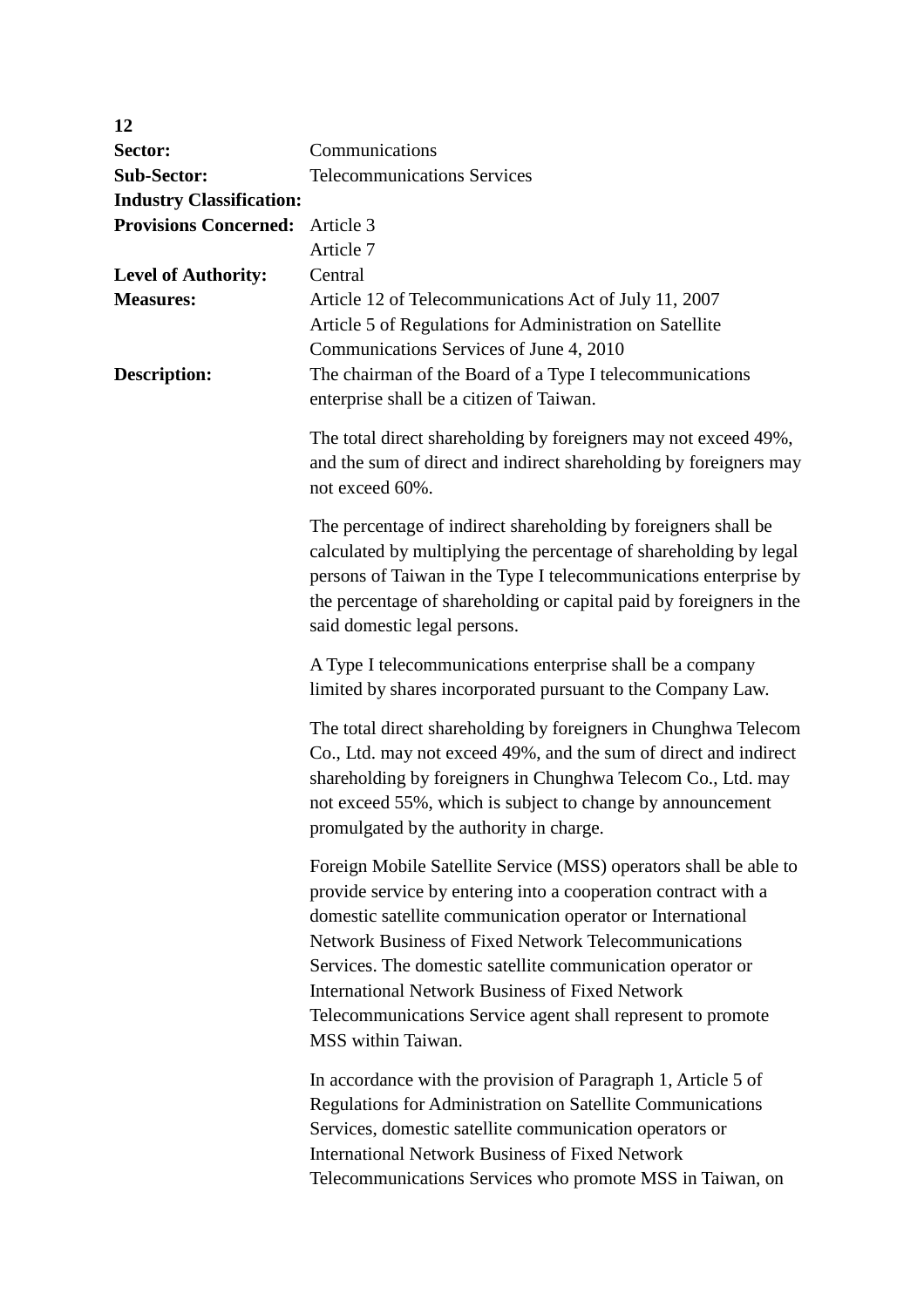behalf of foreign MSS operators, shall provide a service contract with users, and shoulder contract obligations together with foreign MSS operators.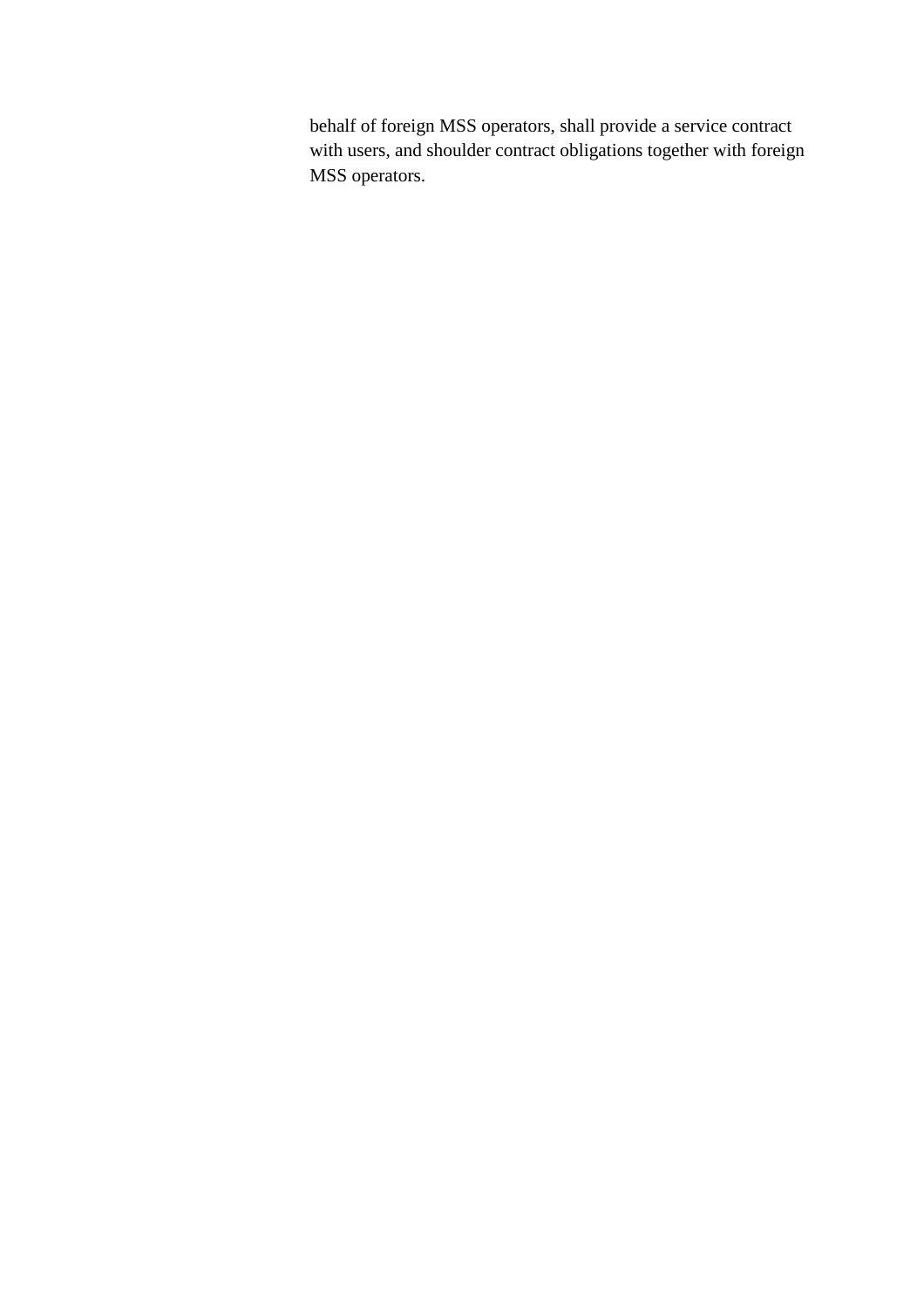| 13                              |                                                                                                                                                                             |  |
|---------------------------------|-----------------------------------------------------------------------------------------------------------------------------------------------------------------------------|--|
| Sector:                         | <b>Communication services</b>                                                                                                                                               |  |
| <b>Sub-Sector:</b>              | Radio and Television Services                                                                                                                                               |  |
| <b>Industry Classification:</b> |                                                                                                                                                                             |  |
| <b>Provisions Concerned:</b>    | Article 3                                                                                                                                                                   |  |
|                                 | Article 7                                                                                                                                                                   |  |
| <b>Level of Authority:</b>      | Central                                                                                                                                                                     |  |
| <b>Measures:</b>                | Article 5 and 19 of Broadcasting and Television Act of June 14,<br>2006                                                                                                     |  |
|                                 | Article 19, 20, 21 and 43 of Cable Radio and Television Act of<br>January 29, 2007                                                                                          |  |
|                                 | Article 9, 10 and 15 of Satellite Broadcasting Act of December 24,<br>2003                                                                                                  |  |
| <b>Description:</b>             | 1. Foreign investments are subject to the following restrictions:                                                                                                           |  |
|                                 | (a) Foreign investment in radio broadcasting and television<br>stations is prohibited.                                                                                      |  |
|                                 | (b) Foreign investment in cable radio and television systems<br>shall be less than the following thresholds:                                                                |  |
|                                 | (1) total shares directly held by foreign shareholders: 20%.                                                                                                                |  |
|                                 | (2) total direct and indirect foreign investment: 60%.                                                                                                                      |  |
|                                 | (c) Foreign investment in satellite broadcasting business shall<br>be less than 50% of total shares issued.                                                                 |  |
|                                 | 2. Domestically produced programs shall not be less than the<br>following thresholds:                                                                                       |  |
|                                 | (a) Terrestrial radio and television: 70%.                                                                                                                                  |  |
|                                 | (b) Cable radio and television: 20%.                                                                                                                                        |  |
|                                 | The above-mentioned percentages shall be calculated on the<br>basis of the total number of hours of program transmission on<br>the activated channels of a system operator. |  |
|                                 | 3. The chairman and at least two-thirds of the board of directors of<br>a company operating a cable radio and television system shall<br>be citizens of Taiwan.             |  |
|                                 | 4. The organization of a satellite broadcasting business shall be a<br>company limited by shares or a foundation.                                                           |  |
|                                 | 5. The organization operating a cable radio and/or television<br>system shall be a company limited by shares.                                                               |  |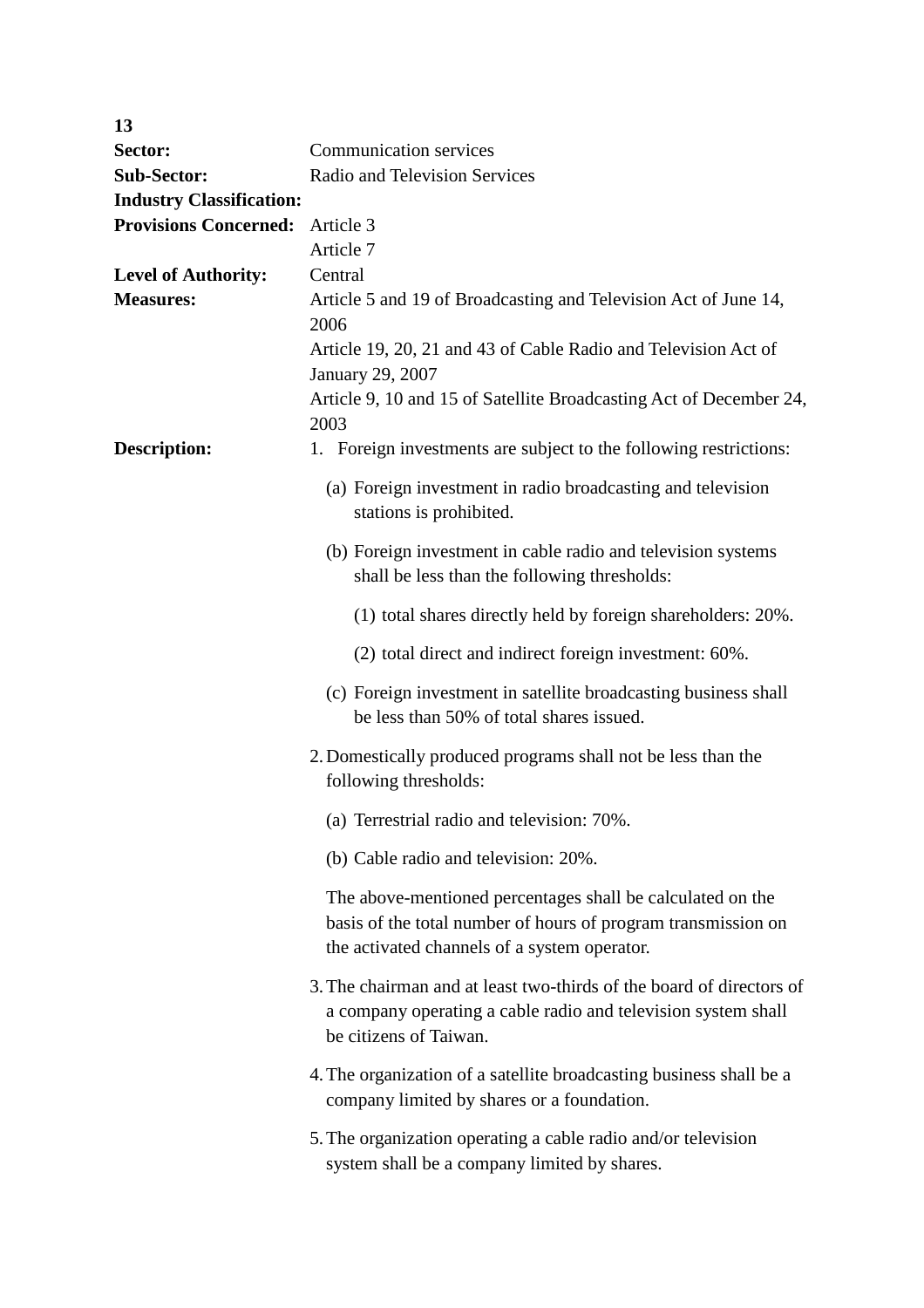- 6.The authorities of Taiwan and political parties, as well as foundations established with their endowments, and those commissioned by them, shall not directly or indirectly invest in satellite broadcasting businesses, radio broadcasting and television, and cable radio and television systems.
- 7.The following shall apply to cable radio and television system operators, their affiliates, and their directly or indirectly controlled system operators: the number of subscribers shall not exceed one-third of the total number of subscribers in Taiwan; the number of system operators shall not exceed one-half of the total number of system operators in an administrative district; however, this limitation shall not apply to an administrative district where there is only one system operator; and the number of system operators shall not exceed one-third of the total number of system operators in Taiwan.
- 8.A foreign satellite broadcasting business that engages in service operations in Taiwan shall establish a branch office in Taiwan. A foreign satellite broadcasting business that engages in program supply operations in Taiwan shall set up a branch office or agent in Taiwan.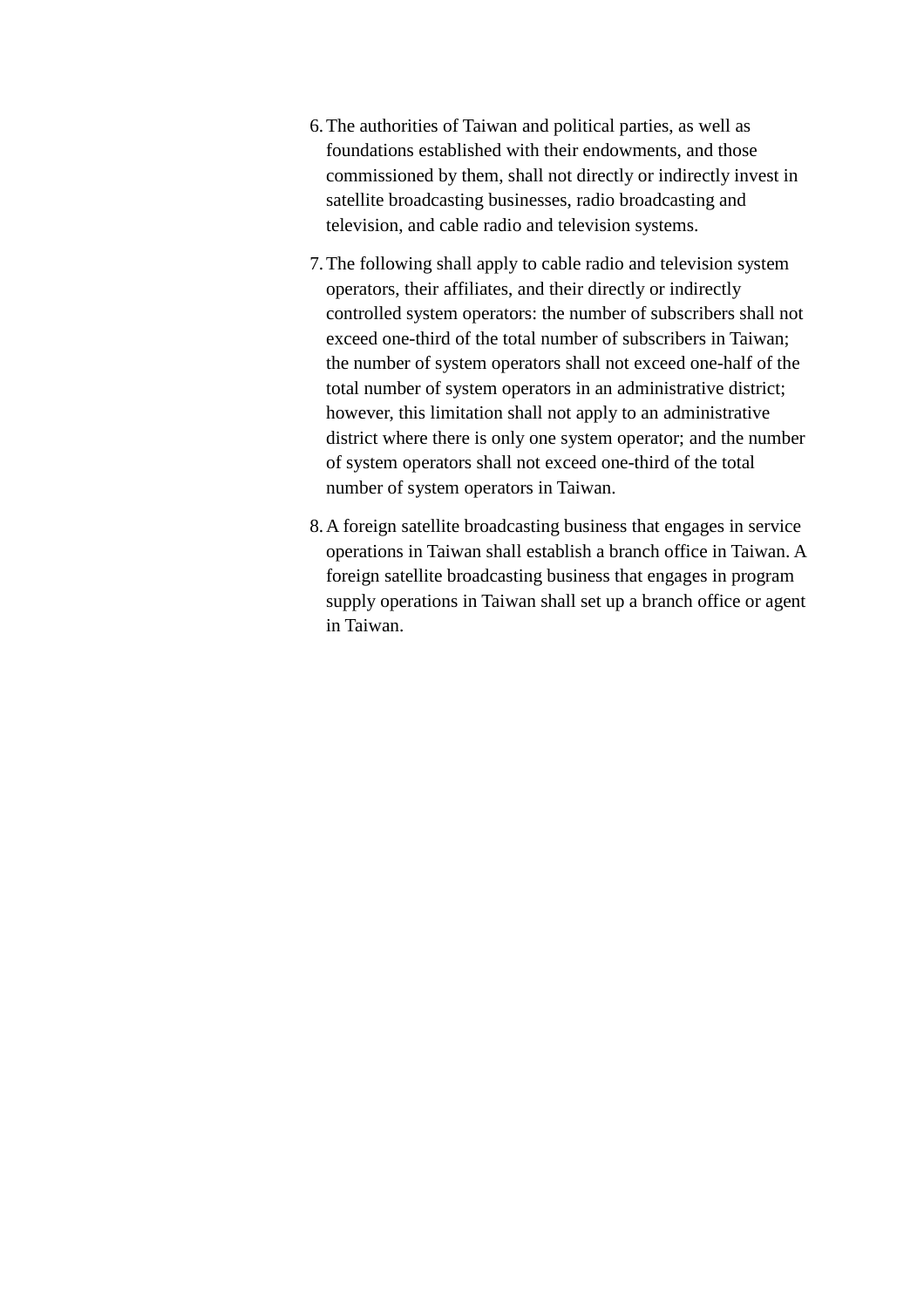| 14                              |                                                                             |
|---------------------------------|-----------------------------------------------------------------------------|
| Sector:                         | Health related and social services                                          |
| <b>Sub-Sector:</b>              | Hospital services                                                           |
| <b>Industry Classification:</b> |                                                                             |
| <b>Provisions Concerned:</b>    | Article 3                                                                   |
|                                 | Article 7                                                                   |
| <b>Level of Authority:</b>      | Central                                                                     |
| <b>Measures:</b>                | Article 41-3 of Physicians Act of May 13, 2009                              |
|                                 | Article 41-3 of Pharmacists Act of January 26, 2011                         |
|                                 | Article 58-2 of Physical Therapists Act of January 29, 2007                 |
|                                 | Article 58-1 of Occupational Therapists Act of January 29, 2007             |
|                                 | Article 60-1 of Medical Laboratory Technologists Act of January<br>29, 2007 |
|                                 | Article 60-1 of Medical Radiology Technologists Act of January<br>29, 2007  |
|                                 | Article 55 of Dietitians Act of May 5, 2004                                 |
|                                 | Article 55 of Dental Technicians Act of January 23, 2009                    |
|                                 | Article 17 and 55-3 of Nurses Act of January 29, 2007                       |
|                                 | Article 59 of Midwives Act of July 2, 2003                                  |
|                                 | Article 57 of Hearing Specialists Act of January 23, 2009                   |
|                                 | Article 57 of Speech Therapists Act of July 2, 2008                         |
|                                 | Article 60 of Psychologists Act of November 21, 2011                        |
|                                 | Article 3, 4, 5, 43 and 50 of Medical Care Act of May 20, 2009              |
| <b>Description:</b>             | 1. Medical services                                                         |
|                                 | Medical services should be provided by persons with medical                 |
|                                 | licenses issued by the authorities of Taiwan. Only after obtaining          |
|                                 |                                                                             |
|                                 | license to practice, foreigners may only be employed in a hospital,         |
|                                 | but are not allowed to set up clinics, pharmacy, physical therapy           |
|                                 | clinic, occupational therapy clinic, clinical laboratory, medical           |
|                                 | radiation clinic, dental laboratory, nursing institution, midwifery         |
|                                 | institution, hearing therapy clinic, speech therapy clinic,                 |
|                                 | psychological therapy clinic, psychological counseling clinic.              |
|                                 | Hospital services<br>2.                                                     |
|                                 | (a) Medical care corporate:                                                 |
|                                 | The directors of medical care corporate shall be limited to                 |
|                                 | nine to fifteen persons, in which no less than one-third                    |
|                                 | shall be licensed physicians or other medical personnel.                    |
|                                 | No more than one-third of the total number of directors                     |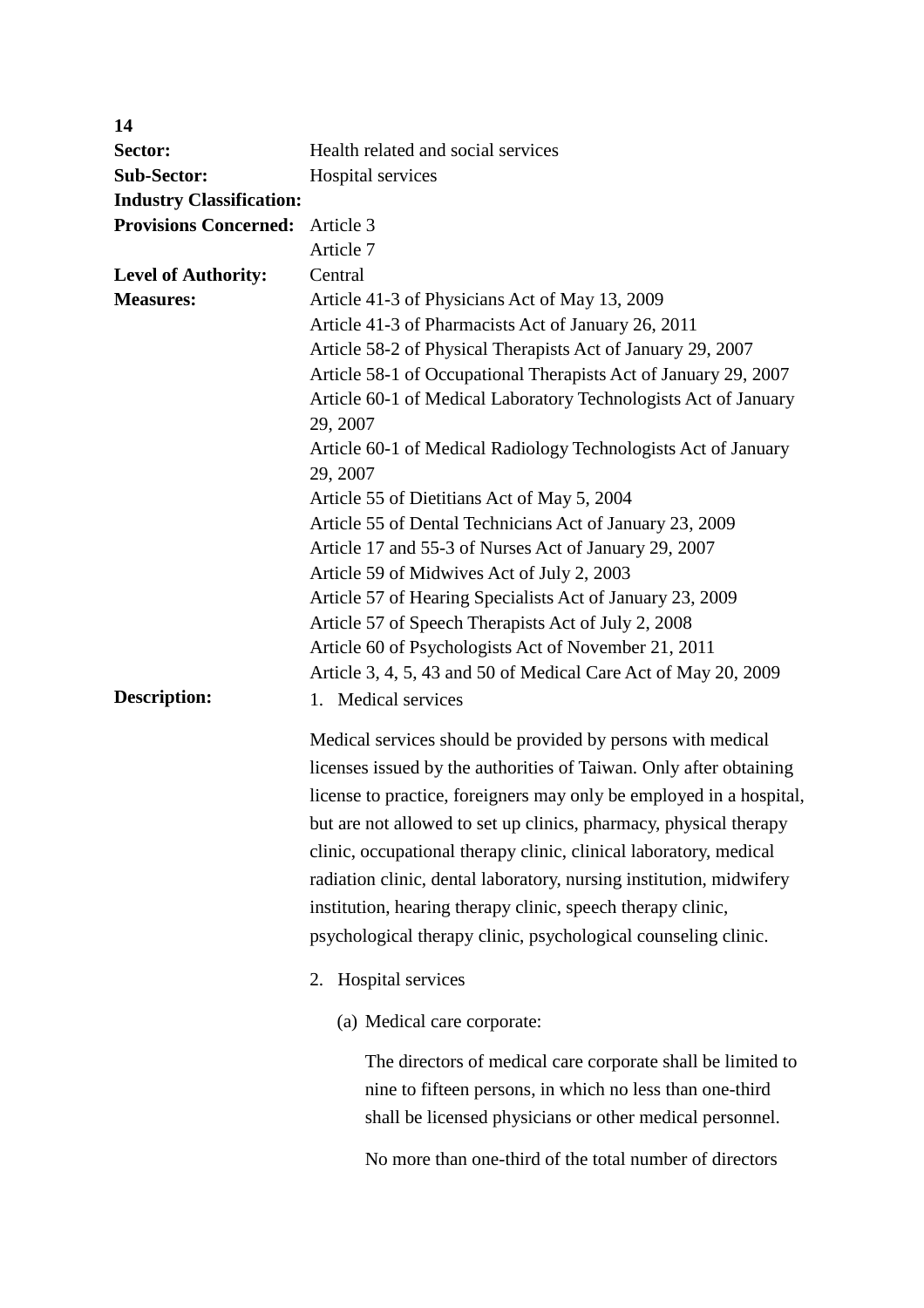shall be foreigners. No more than one-third of the total number of directors shall be blood relatives or relatives by marriage of three degrees or closer of other directors.

Directors shall personally attend the board of directors meeting, and shall not authorize an agent to represent him/her.

(b) Medical care corporation:

The directors of medical care corporations shall be limited to three to nine persons, in which no less than two-thirds shall be physicians or other medical personnel.

No more than one-third of the total number of directors shall be foreigners. Furthermore, foreigners shall not be the chairperson.

Medical care corporations shall establish supervisors, the number of which shall not exceed one-third of the number of directors.

Supervisors shall not serve concurrently as a director or employee.

Directors shall personally attend the board of directors meeting, and shall not authorize an agent to represent him/her.

3. Nursing services

Foreigners and overseas Chinese who pass the nursing personnel qualification examination and acquire the nursing personnel certificate can practice the functions of nursing personnel in Taiwan.

Foreigners and overseas Chinese who pass the nursing personnel qualification examination and acquire the nursing personnel certificate and senior nurse qualification can open a nursing institution in Taiwan.

Private nursing institution subordinate to hospital should be established only by medical care corporate or medical care corporations, and at least two-thirds of the board of directors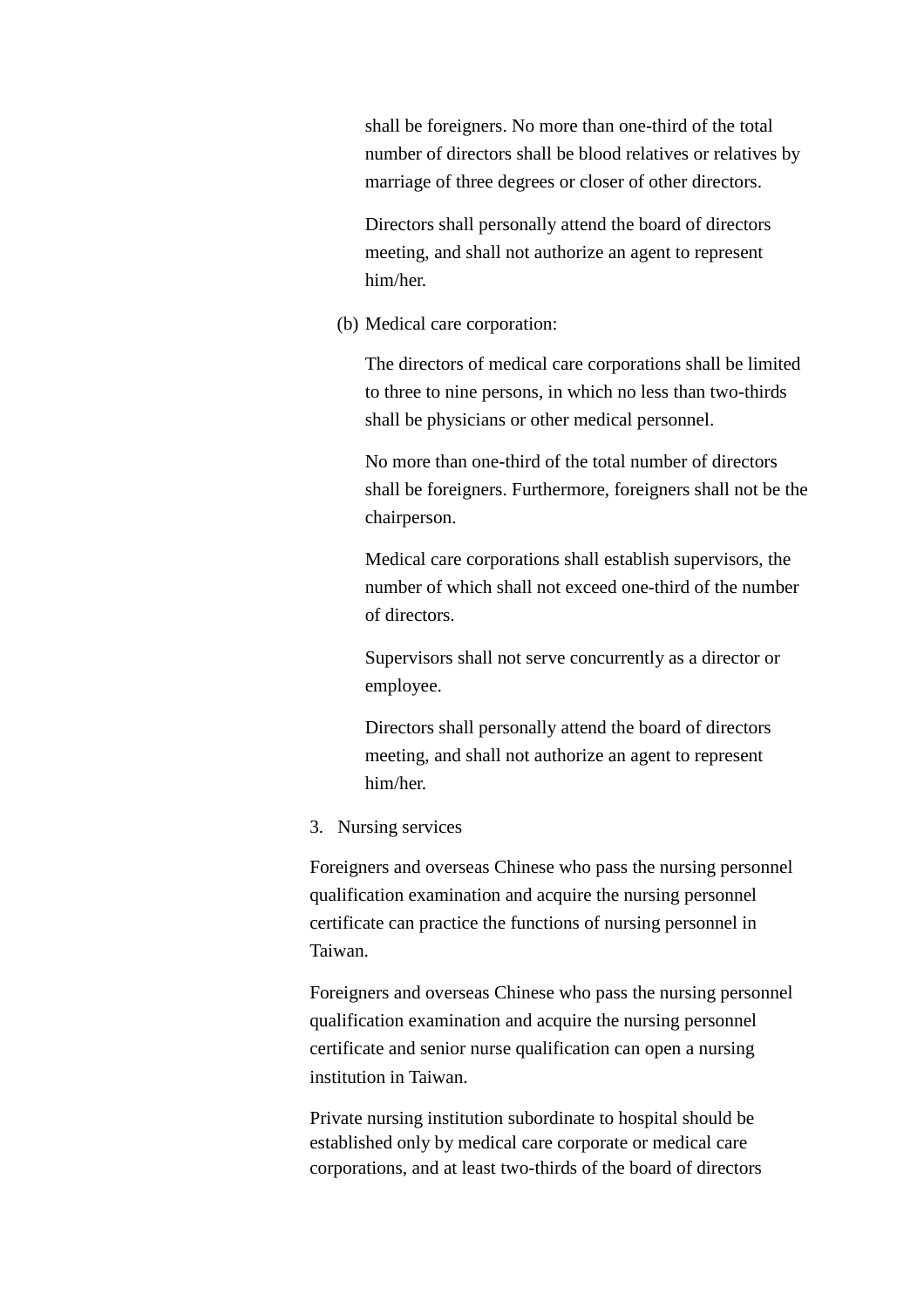should be the citizens of Taiwan. Foreigners shall not be the chairperson of medical care corporations.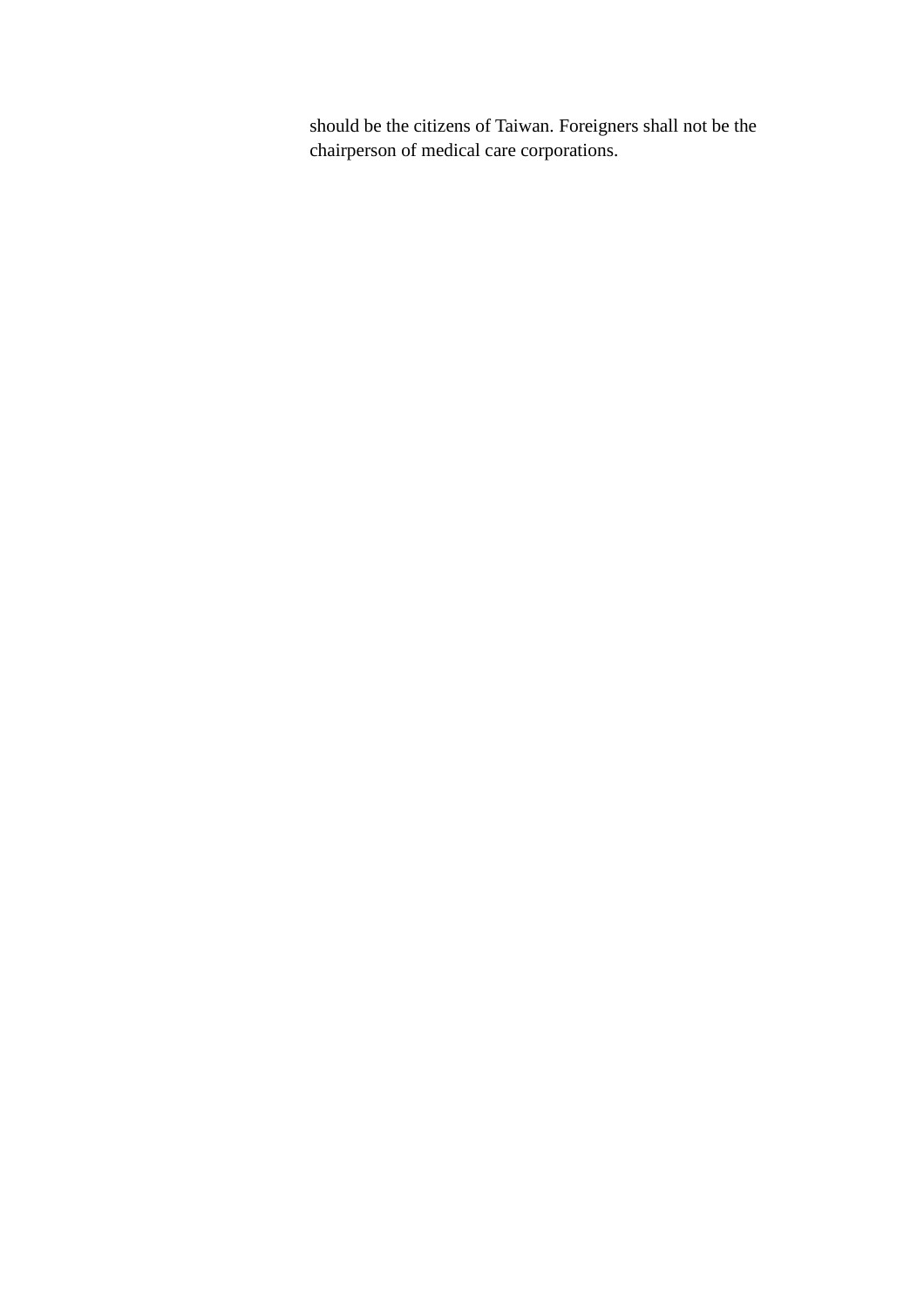| 15                                     |                                                                    |
|----------------------------------------|--------------------------------------------------------------------|
| Sector:                                | <b>Fisheries and Aquaculture</b>                                   |
| <b>Sub-Sector:</b>                     |                                                                    |
| <b>Industry Classification:</b>        |                                                                    |
| <b>Provisions Concerned:</b> Article 3 |                                                                    |
| <b>Level of Authority:</b>             | Central                                                            |
| <b>Measures:</b>                       | Article 5 of the Fisheries Law of January 9, 2008                  |
| Description:                           | Only the citizens of Taiwan may qualify as fishery operators       |
|                                        | (including those engaging in aquaculture business), hereunder      |
|                                        | unless a foreign national may obtain the approval from the central |
|                                        | competent authority to operate fisheries in cooperation with any   |
|                                        | fishery operator of Taiwan.                                        |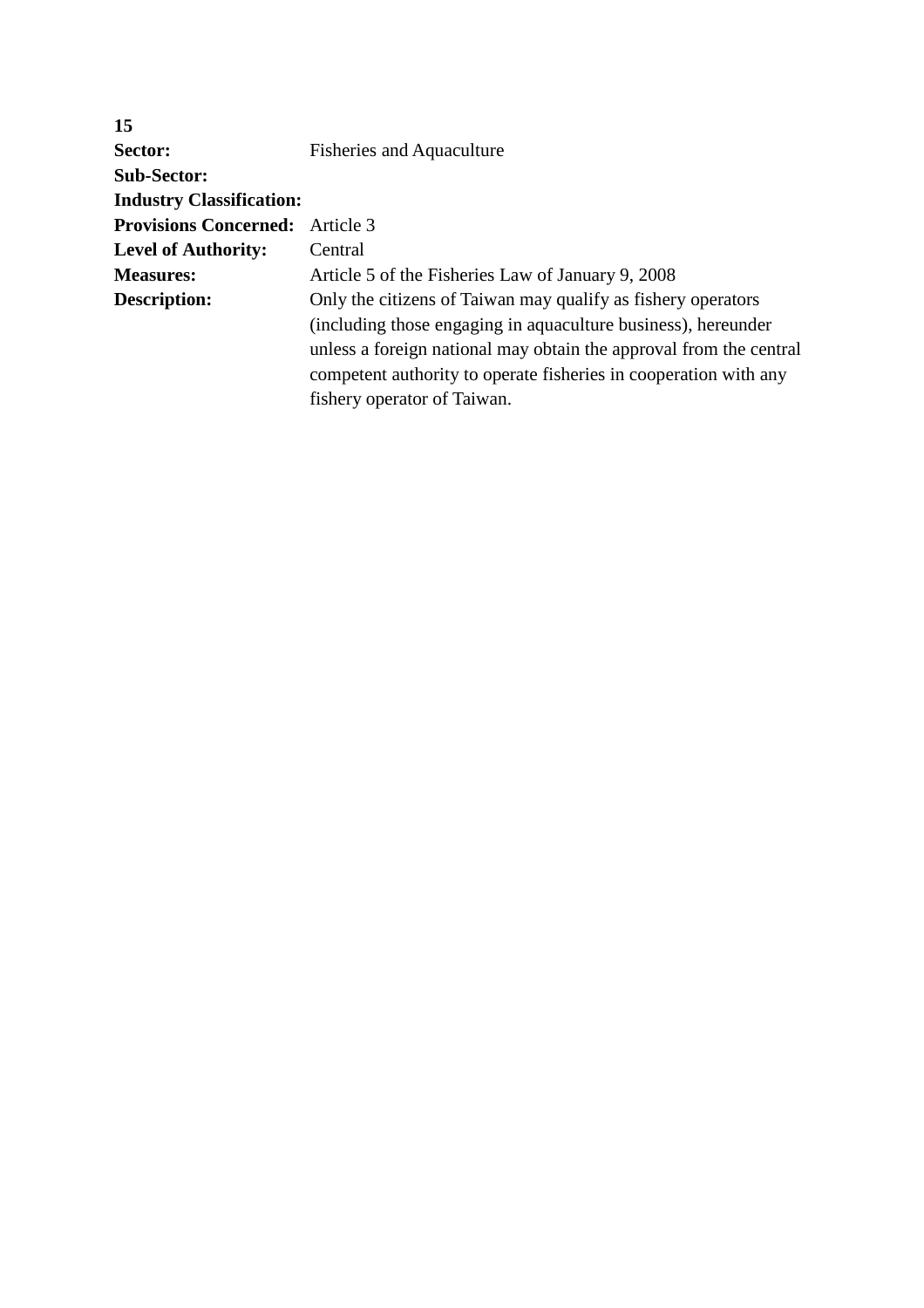| 16                              |                                                                                                                                                                                                                                     |
|---------------------------------|-------------------------------------------------------------------------------------------------------------------------------------------------------------------------------------------------------------------------------------|
| Sector:                         | Agriculture, Animal Husbandry, and Forestry                                                                                                                                                                                         |
| <b>Sub-Sector:</b>              |                                                                                                                                                                                                                                     |
| <b>Industry Classification:</b> |                                                                                                                                                                                                                                     |
| <b>Provisions Concerned:</b>    | Article 3                                                                                                                                                                                                                           |
| <b>Level of Authority:</b>      | Central                                                                                                                                                                                                                             |
| <b>Measures:</b>                | Article 7 of the Statute for Investment by Foreign Nationals of<br>November 19,1997                                                                                                                                                 |
|                                 | Negative List for Investment by Overseas Chinese and Foreign<br>Nationals of May 16, 2008                                                                                                                                           |
| <b>Description:</b>             | Foreign investment is not allowed in forestry, wood logging and<br>hunting industries.                                                                                                                                              |
|                                 | Other industries in which foreign investment is conditionally<br>restricted are listed below. Applications will be subject to approval<br>by the Council of Agriculture (COA) of Taiwan, and determined<br>on a case-by-case basis: |
|                                 | 1. Agriculture: cultivation on rice, dry land food crops, special<br>crops, vegetables, fruits, mushrooms, sugar-cane, flowers and<br>other agricultural and horticultural products;                                                |
|                                 | 2. Animal husbandry: raising of cattle, hogs, chickens, ducks and<br>other animal husbandry.                                                                                                                                        |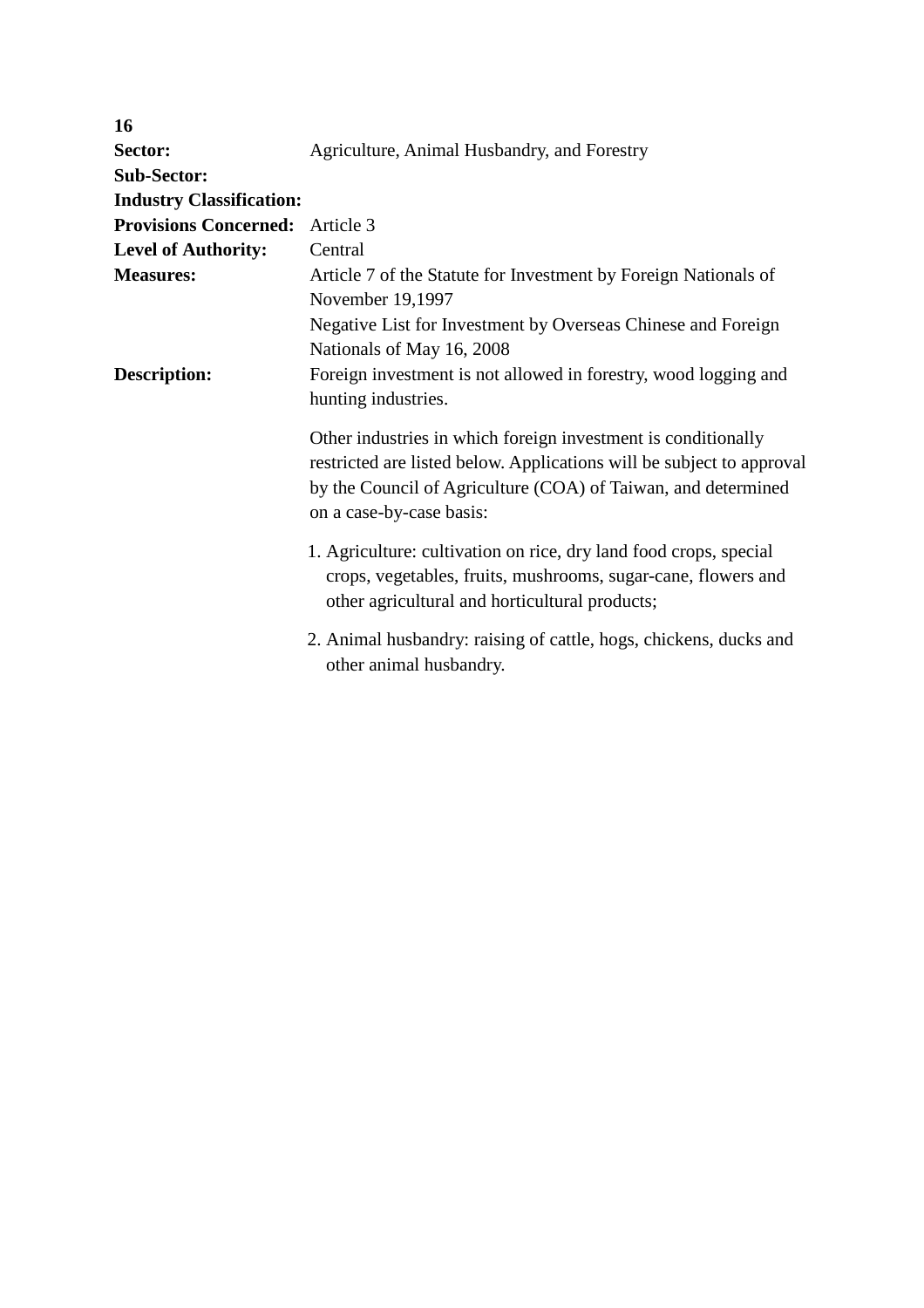| 17                                     |                                                                      |
|----------------------------------------|----------------------------------------------------------------------|
| Sector:                                | <b>Public Welfare Lottery</b>                                        |
| <b>Sub-Sector:</b>                     |                                                                      |
| <b>Industry Classification:</b>        |                                                                      |
| <b>Provisions Concerned:</b> Article 3 |                                                                      |
|                                        | Article 4                                                            |
| <b>Level of Authority:</b>             | Central                                                              |
| <b>Measures:</b>                       | Article 4 of Public Welfare Lottery Issue Act of May 28, 2008        |
| Description:                           | The public welfare lottery shall be issued by a bank appointed by    |
|                                        | the competent authority. The term "Bank" shall mean an               |
|                                        | organization formed and registered in accordance with the            |
|                                        | provisions of the Banking Act of Taiwan (Not including a bank        |
|                                        | organized and incorporated in accordance with the laws of a          |
|                                        | foreign country, which bank has been recognized by the               |
|                                        | authorities of Taiwan and registered for business as a branch office |
|                                        | within Taiwan, in accordance with the Company Law and the            |
|                                        | Banking Act).                                                        |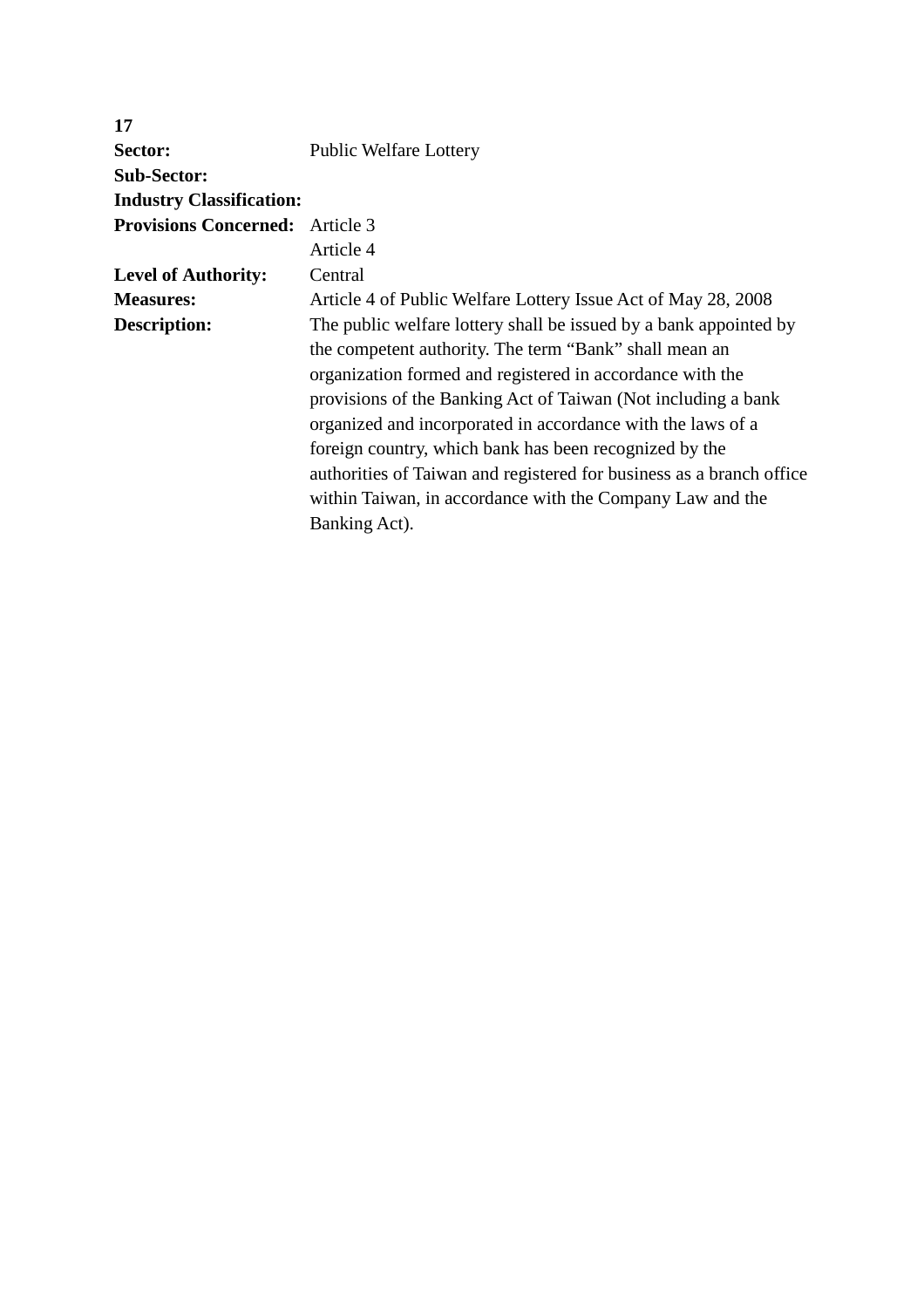| 18                              |                                                                                                                                                                                                                                                                                                                                                                                                                                                                                                                                                                                                              |
|---------------------------------|--------------------------------------------------------------------------------------------------------------------------------------------------------------------------------------------------------------------------------------------------------------------------------------------------------------------------------------------------------------------------------------------------------------------------------------------------------------------------------------------------------------------------------------------------------------------------------------------------------------|
| Sector:                         | Recreational, Cultural and Sporting Services                                                                                                                                                                                                                                                                                                                                                                                                                                                                                                                                                                 |
| <b>Sub-Sector:</b>              | Library, Archive, Museum and other Cultural Services                                                                                                                                                                                                                                                                                                                                                                                                                                                                                                                                                         |
| <b>Industry Classification:</b> |                                                                                                                                                                                                                                                                                                                                                                                                                                                                                                                                                                                                              |
| <b>Provisions Concerned:</b>    | Article 3                                                                                                                                                                                                                                                                                                                                                                                                                                                                                                                                                                                                    |
|                                 | Article 7                                                                                                                                                                                                                                                                                                                                                                                                                                                                                                                                                                                                    |
| <b>Level of Authority:</b>      | Central                                                                                                                                                                                                                                                                                                                                                                                                                                                                                                                                                                                                      |
| <b>Measures:</b>                | Article 46 of Cultural Heritage Preservation Act of February 5,<br>2005                                                                                                                                                                                                                                                                                                                                                                                                                                                                                                                                      |
|                                 | Article 10 of Regulation Governing the Excavation Requirements<br>of Historic Site of December 30, 2005                                                                                                                                                                                                                                                                                                                                                                                                                                                                                                      |
| Description:                    | Foreigners may not investigate and excavate historical sites within<br>Taiwan. Provided that with the prior approval by the authorities of<br>Taiwan, foreigners may cooperate with domestic scientific<br>research organizations or professional institutions to conduct such<br>investigation and excavation.                                                                                                                                                                                                                                                                                              |
|                                 | Upon conducting a joint excavation project carried out by<br>foreigners and domestic scientific research organizations or<br>professional institutions, the representative of the domestic<br>counterpart will invariably be the designated chief coordinator of<br>the project. All original data thereby accumulated, such as the<br>unearthed artifacts, etc., must be well preserved. Carrying or<br>transporting such data abroad is strictly forbidden. Provided that<br>with the prior approval by the authorities of Taiwan, they can be<br>carried abroad to conduct necessary scientific analyses. |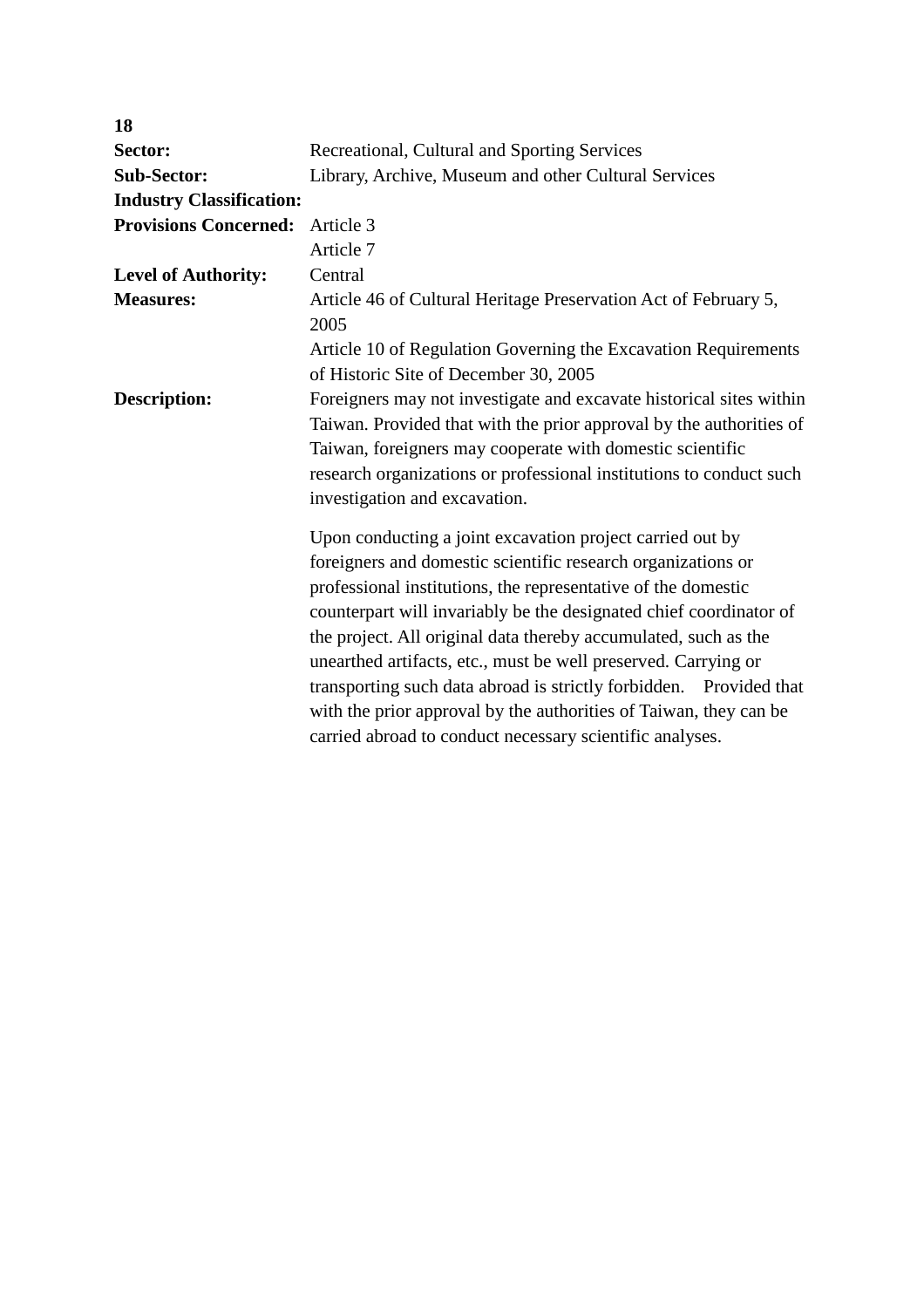| 19                              |                                                                                                                                           |  |
|---------------------------------|-------------------------------------------------------------------------------------------------------------------------------------------|--|
| Sector:                         | <b>Business Services</b>                                                                                                                  |  |
| <b>Sub-Sector:</b>              | <b>Professional Services</b>                                                                                                              |  |
| <b>Industry Classification:</b> |                                                                                                                                           |  |
| <b>Provisions Concerned:</b>    | Article 3                                                                                                                                 |  |
| <b>Level of Authority:</b>      | Central and regional                                                                                                                      |  |
| <b>Measures:</b>                | Articles 24 and 25 of Notary Law of December 30, 2009                                                                                     |  |
|                                 | Articles 4 of the Land Administration Agent Act of June 15, 2011                                                                          |  |
| Description:                    | 1. A notary public shall be a citizen of Taiwan.                                                                                          |  |
|                                 | 2. Only citizens of Taiwan, who has obtained the certificate of<br>"Land Administration Agent" can act as a Land Administration<br>Agent. |  |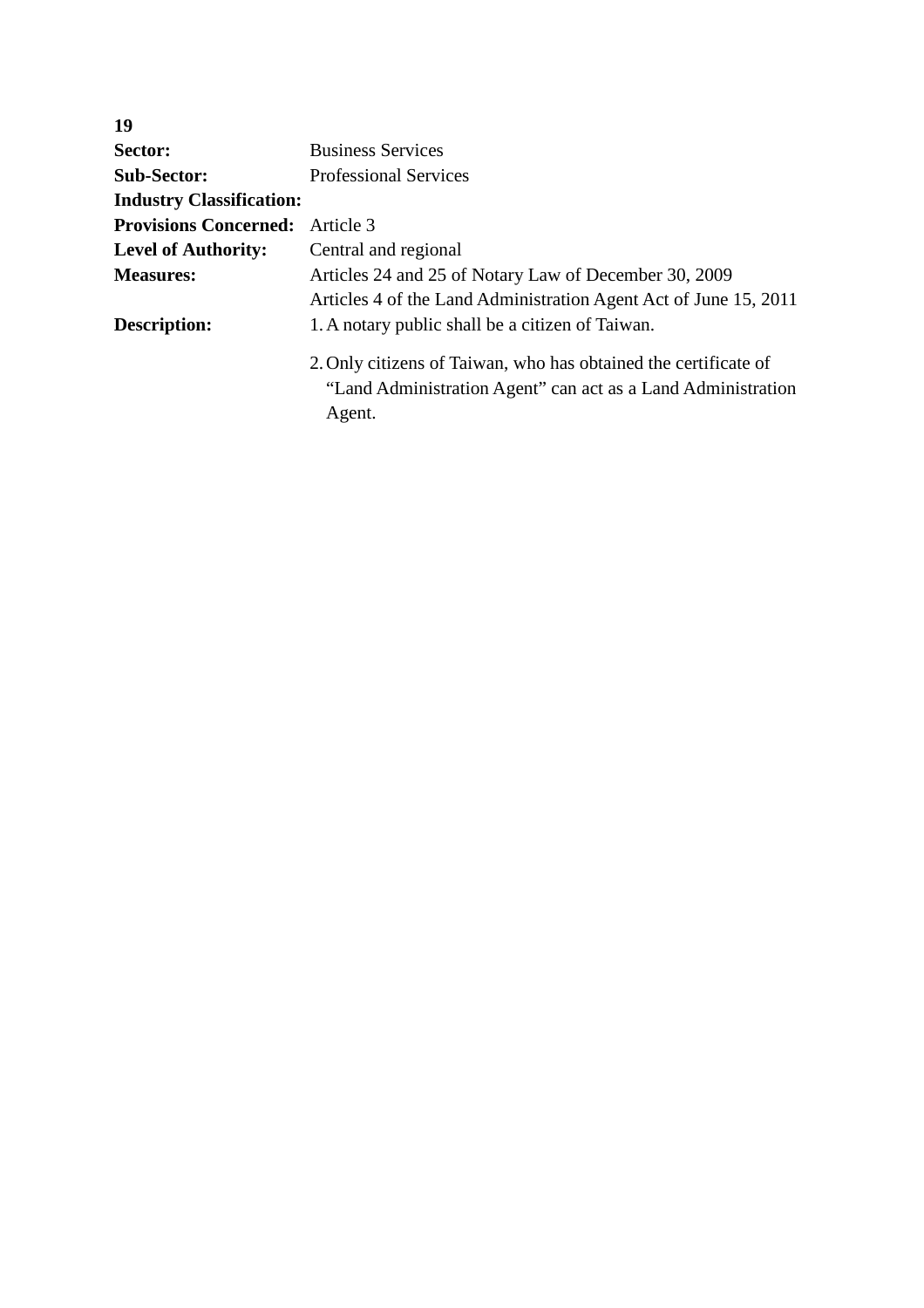| <b>20</b>                       |                                                                      |
|---------------------------------|----------------------------------------------------------------------|
| Sector:                         | Recreational, Cultural and Sporting Services                         |
| <b>Sub-Sector:</b>              | <b>Recreational Services</b>                                         |
| <b>Industry Classification:</b> |                                                                      |
| <b>Provisions Concerned:</b>    | Article 3                                                            |
| <b>Level of Authority:</b>      | Central                                                              |
| <b>Measures:</b>                | Article 7 of The Statute for Investment by Foreign Nationals of      |
|                                 | November 19, 1997                                                    |
|                                 | Negative List for Investment by Overseas Chinese and Foreign         |
|                                 | Nationals of May 16, 2008                                            |
| Description:                    | Foreigners are not allowed to invest in entertainment                |
|                                 | establishments which offer personalized attention by a host or       |
|                                 | hostess of a sexually arousing or seductive nature. Host/hostess     |
|                                 | services in Taiwan are offered in certain types of coffee/tea shops, |
|                                 | ballrooms, dance halls wine shops, bars, karaoke rooms, etc.         |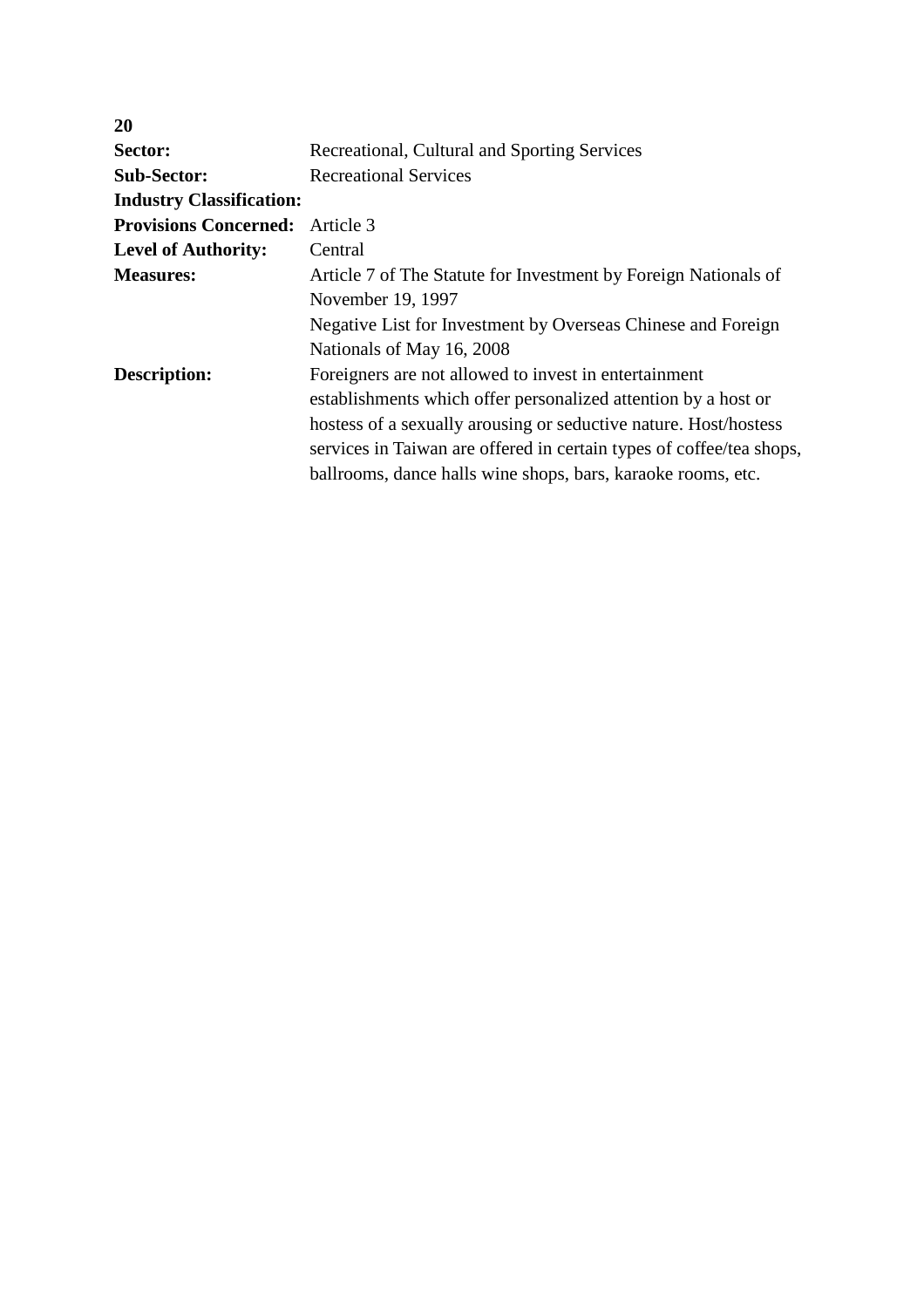| 21                                      |                                                                                                                                                                                                                                                                                                                                                                                                                                                                                                                                                                                                                                            |  |
|-----------------------------------------|--------------------------------------------------------------------------------------------------------------------------------------------------------------------------------------------------------------------------------------------------------------------------------------------------------------------------------------------------------------------------------------------------------------------------------------------------------------------------------------------------------------------------------------------------------------------------------------------------------------------------------------------|--|
| Sector:                                 | Financial services                                                                                                                                                                                                                                                                                                                                                                                                                                                                                                                                                                                                                         |  |
| <b>Sub-Sector:</b>                      | Banking and other financial services                                                                                                                                                                                                                                                                                                                                                                                                                                                                                                                                                                                                       |  |
| <b>Industry Classification:</b>         |                                                                                                                                                                                                                                                                                                                                                                                                                                                                                                                                                                                                                                            |  |
| <b>Provisions Concerned:</b>            | Article 3                                                                                                                                                                                                                                                                                                                                                                                                                                                                                                                                                                                                                                  |  |
|                                         | Article 4                                                                                                                                                                                                                                                                                                                                                                                                                                                                                                                                                                                                                                  |  |
| <b>Level of Authority:</b>              | Central                                                                                                                                                                                                                                                                                                                                                                                                                                                                                                                                                                                                                                    |  |
| <b>Measures:</b><br><b>Description:</b> | Article 2, 3, 5, 14, 19-1, 19-2 and 19-3 of the Regulations<br>Governing Foreign Bank Branches and Representative Offices of<br>December 11, 2009<br>Article 4 of Standards Governing the Establishment of<br>Commercial Banks of February 4, 2010<br>Article 3 of Offshore Banking Act of June 9, 2010<br>Article 4 and 7 of the Regulation for the Implementation of<br>Offshore Banking Act of December 2, 2003<br>Foreign bank branches and offshore banking branches:                                                                                                                                                                 |  |
|                                         | 1. Establishment:                                                                                                                                                                                                                                                                                                                                                                                                                                                                                                                                                                                                                          |  |
|                                         | A foreign bank that meets the following criteria may apply for<br>the approval for the establishment of a branch within Taiwan:                                                                                                                                                                                                                                                                                                                                                                                                                                                                                                            |  |
|                                         | 1. The bank is free of any major regulatory violation within the<br>last five years;                                                                                                                                                                                                                                                                                                                                                                                                                                                                                                                                                       |  |
|                                         | The bank is ranked, by capital or assets, among the top five<br>2.<br>hundred banks in the world within one year prior to<br>application, or has business dealings with the banks and/or<br>enterprises in Taiwan in an aggregate amount of more than<br>US\$1,000,000,000 in three calendar years prior to<br>application, of which no less than US\$180,000,000 have<br>been in the form of medium or long term credits. Where<br>there are special provisions in an economic and trade<br>agreement, or other written arrangement between Taiwan<br>and the home country of the foreign bank, such special<br>provisions shall prevail. |  |
|                                         | 2. Working Capital:                                                                                                                                                                                                                                                                                                                                                                                                                                                                                                                                                                                                                        |  |
|                                         | A foreign bank that has been approved to establish a branch in<br>Taiwan shall allocate a minimum operating capital of<br>NT\$250,000,000 if the bank plans to accept deposit of less than<br>NT\$1,500,000 from individuals and will have more than five<br>hundred such accounts, and the total amount of deposits of less<br>than NT\$1,500,000 from individuals exceeds 1% of total                                                                                                                                                                                                                                                    |  |

amount of New Taiwan Dollar (NTD) deposits accepted by the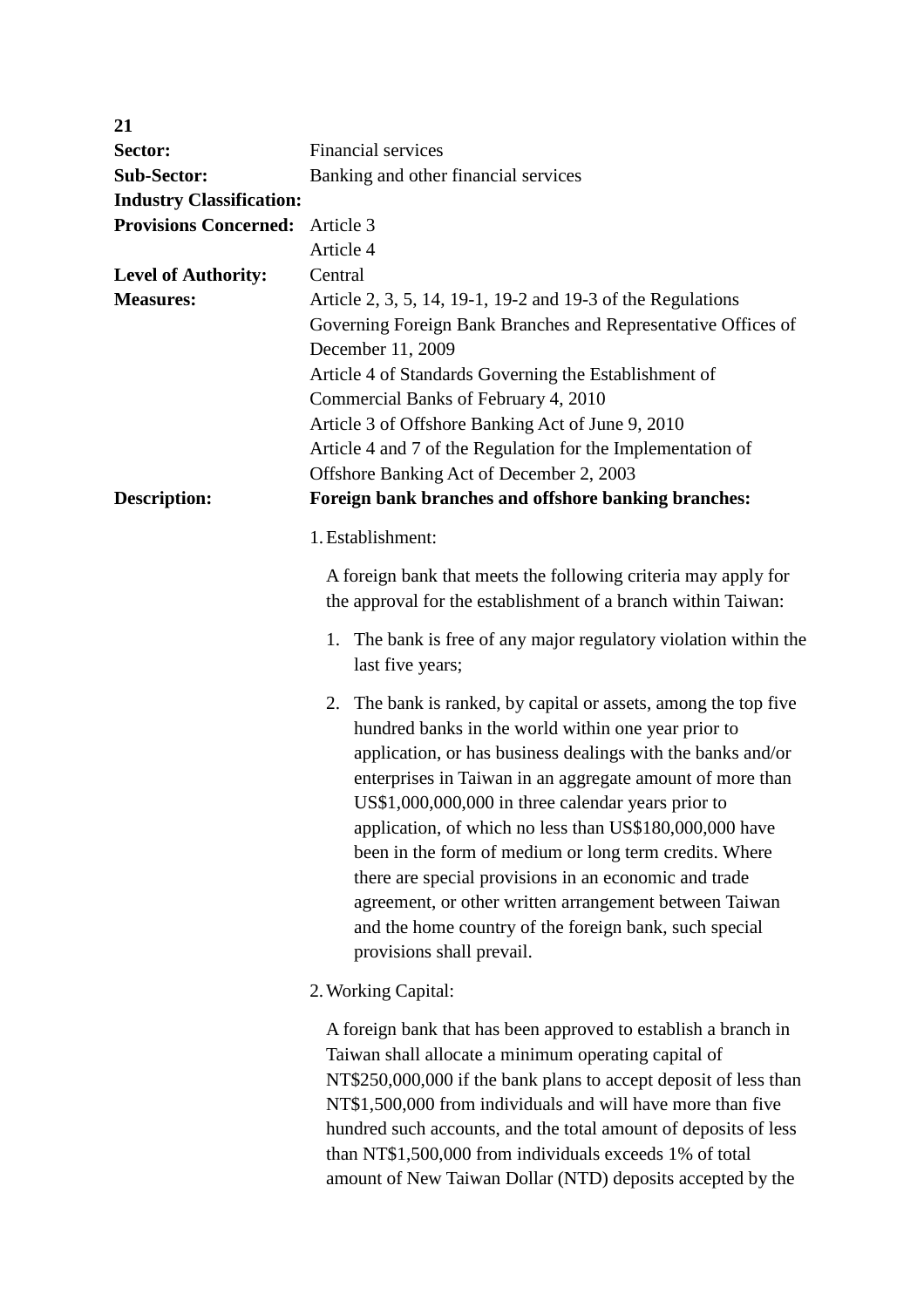bank. A foreign bank shall allocate a minimum operating capital of NT\$200,000,000 for its branch if the bank does not plan to offer retail deposit business or if its retail deposit business will not reach the thresholds set forth above.

A foreign bank stipulated in Article 3, Items 2 and 3 of the Offshore Banking Act, after having been allowed to establish an offshore banking branch, shall allocate working capital for its operation in Taiwan at a minimum amount of US\$2,000,000.

Article 3 of the Offshore Banking Act

The following types of banks may, through their head offices, apply to the competent authorities for obtaining the approval of the establishment of an offshore banking branch with a separate set of accounts to conduct international banking activities:

1. Foreign banks authorized by the CBC to engage in foreign exchange businesses within Taiwan.

2. Foreign banks authorized to have a representative office in Taiwan.

3. Reputable foreign banks approved by the competent authorities.

4. Domestic banks authorized by the CBC to engage in foreign exchange businesses.

# 3.NTD Credit Extension:

The NTD credit that a foreign bank branch may extend to a same legal person, same concerned party or same affiliated entity shall be limited to NT\$7,000,000,000 respectively or the amount calculated according to the restrictions set forth by the competent authority pursuant to Paragraph 1, Article 33-3 of the Banking Act, whichever is higher. The NTD credit that a foreign bank branch may extend to a same natural person shall be limited to NT\$1,500,000,000 respectively or the amount calculated according to the restrictions set forth by the competent authority pursuant to Paragraph 1, Article 33-3 of the Banking Act, whichever is higher.

The term "net worth" calculated according to the authorization provisions that apply mutatis mutandis to the branches of foreign banks shall mean the net worth of a foreign bank branch in the previous fiscal year following final settlement of accounts.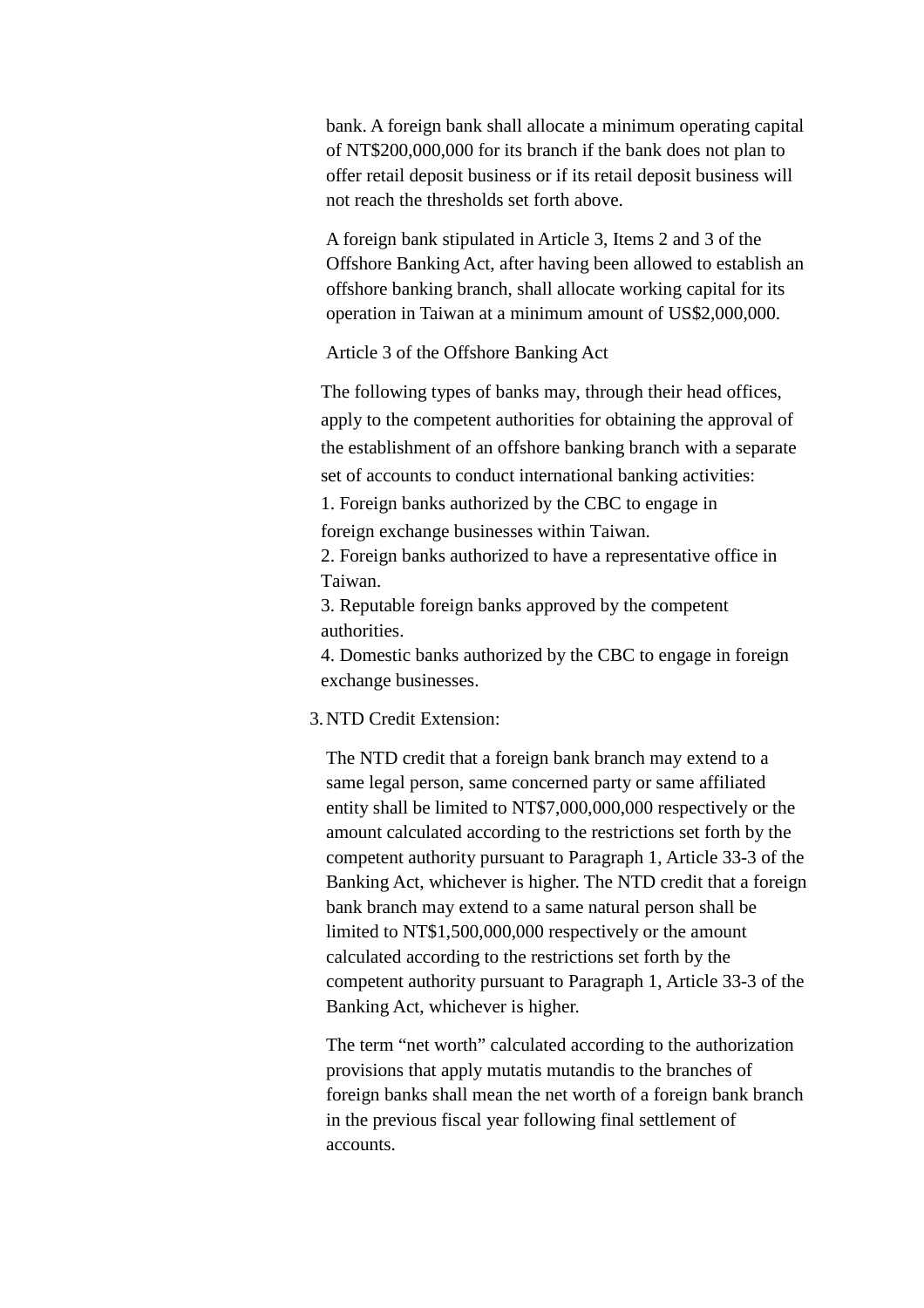#### 4.Eligible Assets:

For a foreign bank branch that accepts deposit of less than NT\$1,500,000 from individuals and has more than five hundred such accounts, and the total amount of deposits of less than NT\$1,500,000 from individuals exceeds 1% of total amount of NTD deposits accepted by the branch, such branch's total holding of eligible assets shall not be less than 40% of the total amount of NTD deposits accepted by the branch. For a foreign bank branch that does not offer retail deposit business or if its retail deposit business does not reach the thresholds set forth above, such bank's total holding of eligible assets shall not be less than 15% of the total amount of NTD deposits accepted by the branch.

### 5.Financial Ratios:

For a foreign bank branch that accepts deposit of less than NT\$1,500,000 from individuals and has more than five hundred such accounts, and the total amount of deposits of less than NT\$1,500,000 from individuals exceeds 1% of total amount of NTD deposits accepted by the bank, such branch's ratio of NTD deposits to outstanding NTD loans shall not be less than 50%.

For a foreign bank branch that accepts deposit of less than NT\$1,500,000 from individuals and has more than five hundred such accounts, and the total amount of deposits of less than NT\$1,500,000 from individuals exceeds 1% of total amount of NTD deposits accepted by the branch, such branch's outstanding NTD loans shall not be more than twenty times the branch's net worth in the previous fiscal year following final settlement of accounts. For a foreign bank branch that does not offer retail deposit business or if its retail deposit business does not reach the thresholds set forth above, such branch's outstanding NTD loans shall not be more than thirty times the branch's net worth in the previous fiscal year following final settlement of accounts.

For a foreign bank branch that accepts deposit of less than NT\$1,500,000 from individuals and has more than five hundred such accounts, and the total amount of deposits of less than NT\$1,500,000 from individuals exceeds 1% of total amount of NTD deposits accepted by the branch, such branch's outstanding balance of credit extensions other than loans shall not be more than fifteen times the branch's net worth in the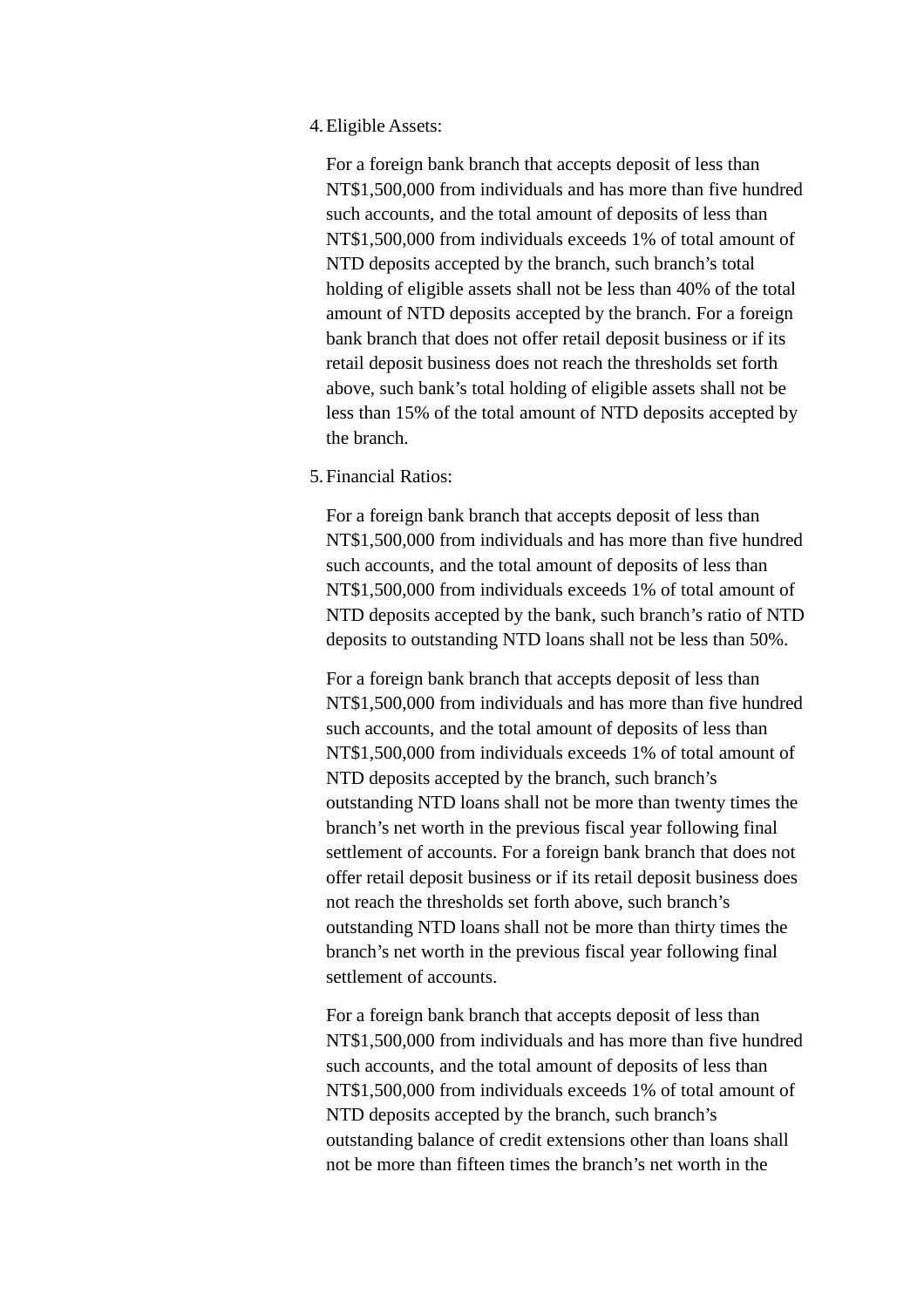previous fiscal year following final settlement of accounts. For a foreign bank branch that does not offer retail deposit business or if its retail deposit business does not reach the thresholds set forth above, such branch's outstanding balance of credit extensions other than loans shall not be more than twenty times the branch's net worth in the previous fiscal year following final settlement of accounts.

## **Foreign bank representative offices**:

A foreign bank that meets the following criteria may apply to establish a representative office in Taiwan:

- 1. The foreign bank is free of any major regulatory violation within the last three years;
- 2. The foreign bank is ranked, by capital or assets, among the top one thousand banks in the world within one year prior to application, or has business dealings with the banks and enterprises of Taiwan in an aggregate amount of more than US\$300,000,000 in three calendar years prior to application. Where there are special provisions in an economic and trade agreement, or other written arrangement between Taiwan and the home country of the foreign bank, such special provisions shall prevail.

# **Foreign bank subsidiaries:**

A foreign financial institution that fulfills the following events, and merges or takes over generally the entire business, and assets and liabilities of a local bank may apply to establish a commercial bank:

- 1. The foreign financial institution is permitted by the competent authority for the establishment of a commercial bank according to Article 23 of the Financial Holding Company Act of Taiwan.
- 2. After the foreign financial institution merges or takes over generally the entire business, and assets and liabilities of a troubled financial institution, it shall, pursuant to laws and orders, an agreement(s), or a written arrangement(s) establish a commercial bank within a certain period of time.

The conditions provided to other WTO members as set out below are not applicable to this Arrangement: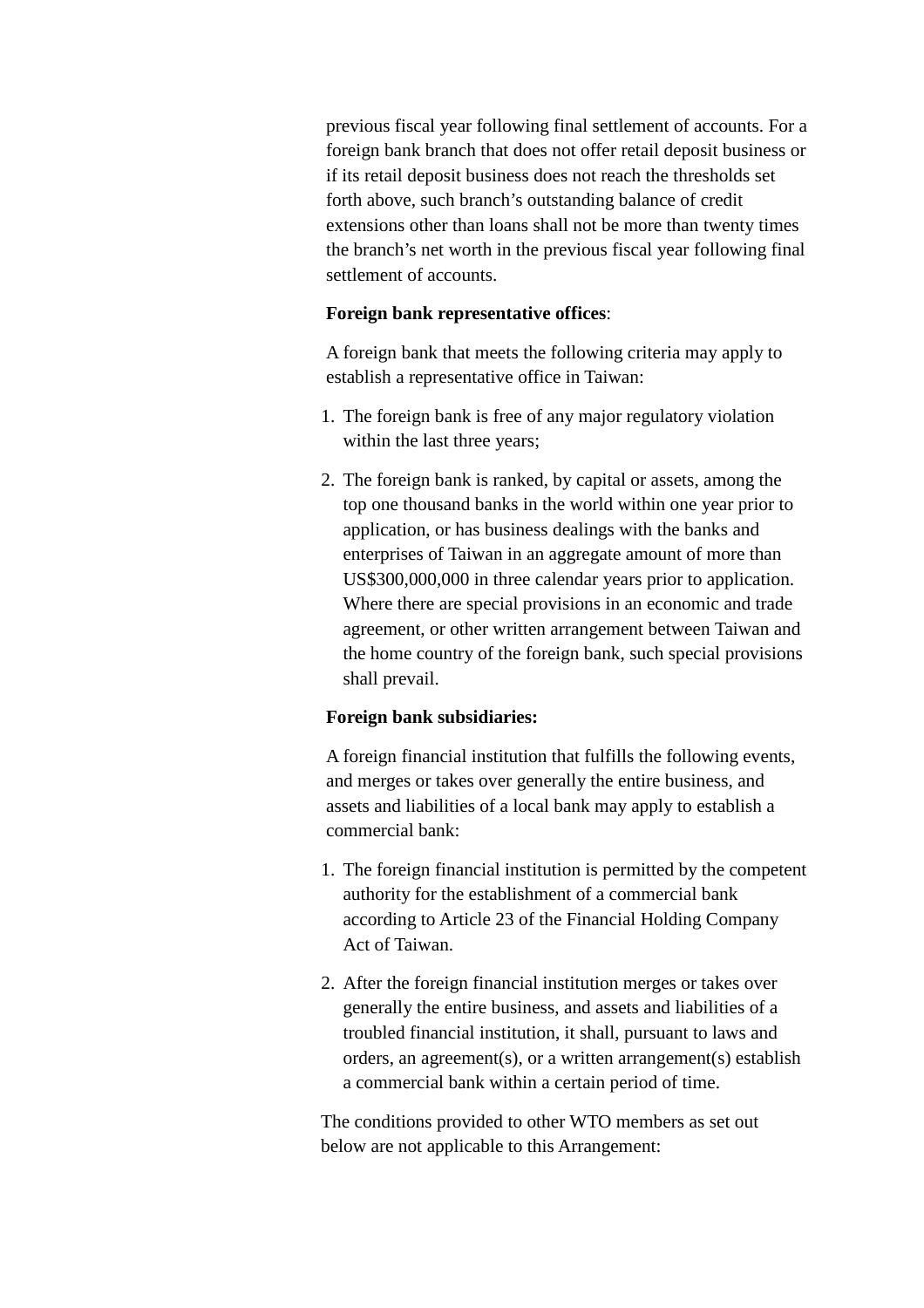- 1.Section C, List of the authorities of Taiwan, Annex VI of the FTA between the Republic of Panama and the authorities of Taiwan; and
- 2.Section B (the authorities of Taiwan), Specific Commitments, Annex 12.09.2 of the FTA between the Republic of Nicaragua and the authorities of Taiwan.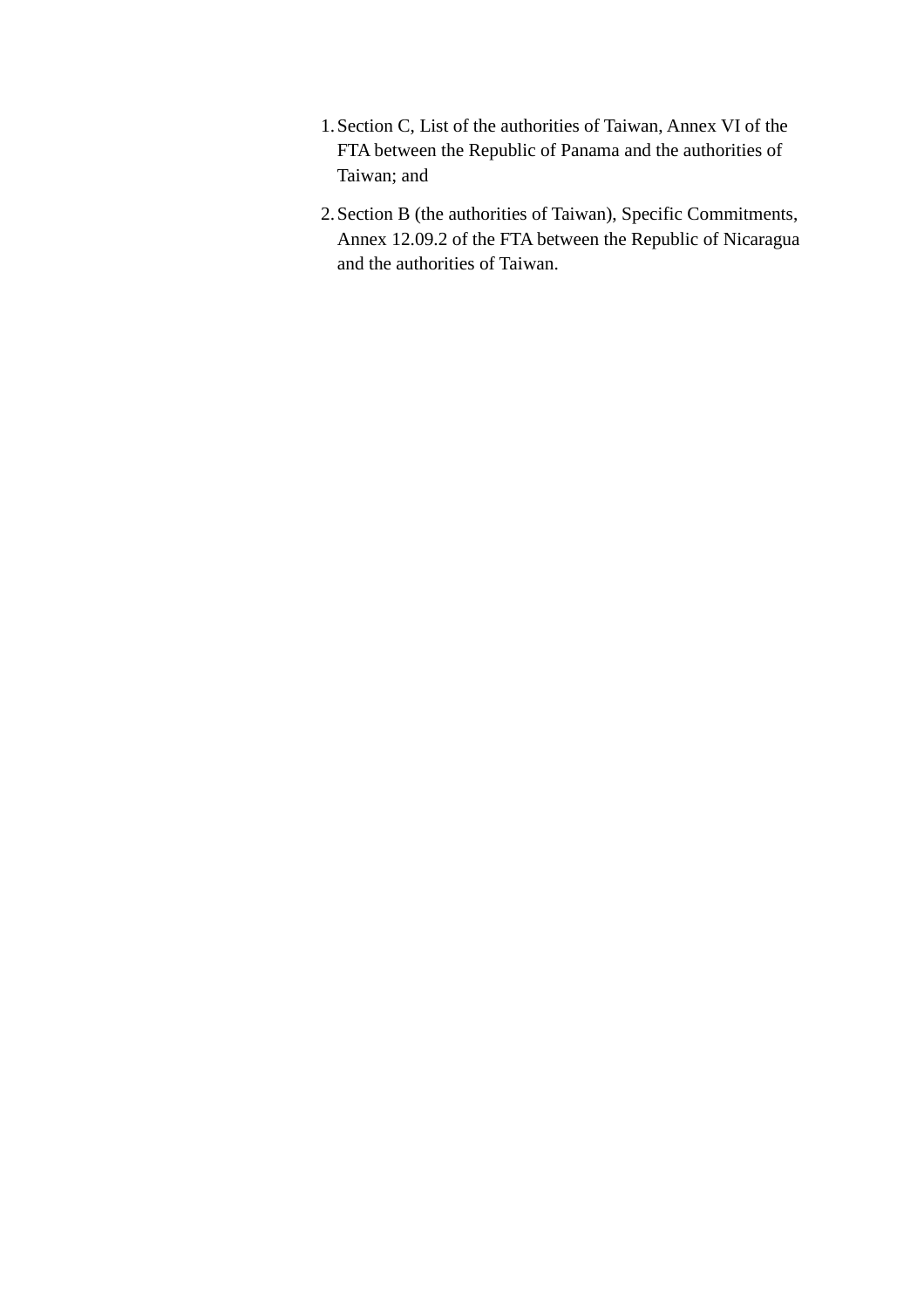| 22                              |    |                                                                 |  |
|---------------------------------|----|-----------------------------------------------------------------|--|
| Sector:                         |    | <b>Financial Services</b>                                       |  |
| <b>Sub-Sector:</b>              |    | Securities                                                      |  |
| <b>Industry Classification:</b> |    |                                                                 |  |
| <b>Provisions Concerned:</b>    |    | Article 3                                                       |  |
| <b>Level of Authority:</b>      |    | Central                                                         |  |
| <b>Measures:</b>                |    | Article 2, 4, 10, 16, 17, 18, 21, 23 of Regulations Governing   |  |
|                                 |    | Investment in Securities by Overseas Chinese and Foreign        |  |
|                                 |    | Nationals of March 23, 2006                                     |  |
|                                 |    | Article 35-1 of GreTai Securities Market Rules Governing        |  |
|                                 |    | Securities Trading on the GTSM of August 1, 2011                |  |
| Description:                    | 1. | Overseas Chinese and foreign nationals are only allowed to      |  |
|                                 |    | invest in offshore beneficial interest certificates, domestic   |  |
|                                 |    | securities, overseas corporate bonds, overseas depositary       |  |
|                                 |    | receipts, or overseas stocks, and are not allowed to designate  |  |
|                                 |    | (trust relationship is not included) domestic securities        |  |
|                                 |    |                                                                 |  |
|                                 |    | investment consulting enterprises or securities investment      |  |
|                                 |    | trust enterprises to conduct discretionary investment services. |  |
|                                 | 2. | The investment scope of overseas Chinese and foreign            |  |
|                                 |    | nationals outside Taiwan shall be limited to those set forth in |  |
|                                 |    | Article 4 of the above-mentioned Regulations. Certain           |  |
|                                 |    |                                                                 |  |
|                                 |    | industries limit the percentage of equity holdings by overseas  |  |
|                                 |    | Chinese or foreign nationals according to other applicable      |  |
|                                 |    | acts or regulations.                                            |  |
|                                 | 3. | Where funds have been transferred to Taiwan for the             |  |
|                                 |    | purchase of any of the securities listed in Article 4 of the    |  |
|                                 |    |                                                                 |  |
|                                 |    | above-mentioned regulations but the funds have not yet been     |  |
|                                 |    | invested, the Financial Supervisory Commission (FSC) of the     |  |
|                                 |    | authorities of Taiwan can limit the use of such funds after     |  |
|                                 |    | consultation with the competent authority for foreign           |  |
|                                 |    | exchange business. The current limitation is 30% of total       |  |
|                                 |    | amount of the funds transferred into Taiwan.                    |  |
|                                 |    |                                                                 |  |
|                                 | 4. | An overseas Chinese or foreign national outside Taiwan          |  |
|                                 |    | invests in securities of Taiwan shall designate a custodian     |  |
|                                 |    | bank, which is approved by the FSC to offer custodial           |  |
|                                 |    | services, to act as its custodian institution and designate a   |  |
|                                 |    | local agent to apply for the opening of a New Taiwan Dollar     |  |
|                                 |    | account. The agent designated to open such account must be      |  |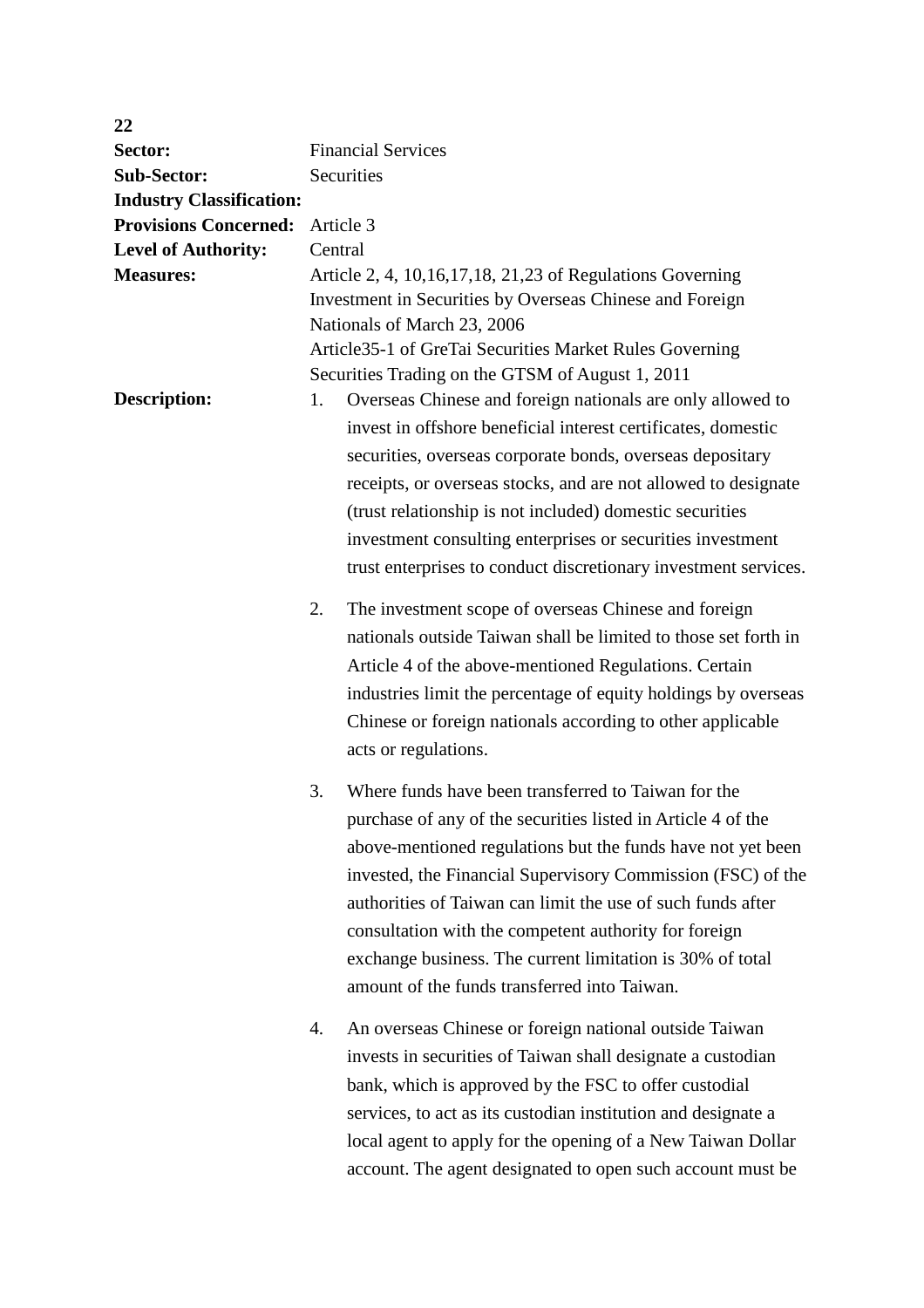a securities firm or financial institution of Taiwan.

- 5. Besides, overseas Chinese and foreign nationals invest in securities of Taiwan shall apply to the Taiwan Stock Exchange Company (TWSE) for registration.
- 6. Overseas Chinese or foreign nationals outside Taiwan holding shares in a public company shall appoint an local agent or representative to exercise the voting rights and shall not deliver proxies to any solicitors of proxies or proxy agents.
- 7. An overseas Chinese or foreign national outside Taiwan shall not engage in securities margin trading, sell securities which it does not hold, extend loans or provide collateral, or entrust custody of securities to any legal person or individual other than a custodian institution or centralized securities depository.
- 8. The FSC may, when necessary, require an overseas Chinese or foreign national outside Taiwan to submit a list of beneficiary of the investment capital, the amount of the capital, its source, and related information.
- 9. Overseas Chinese or foreign nationals invest in the OTC market, if any such securities are subject to investment holding ratio set by the respective competent authorities for the relevant industries, they shall be traded through the OTC central trading systems, instead of negotiating price privately.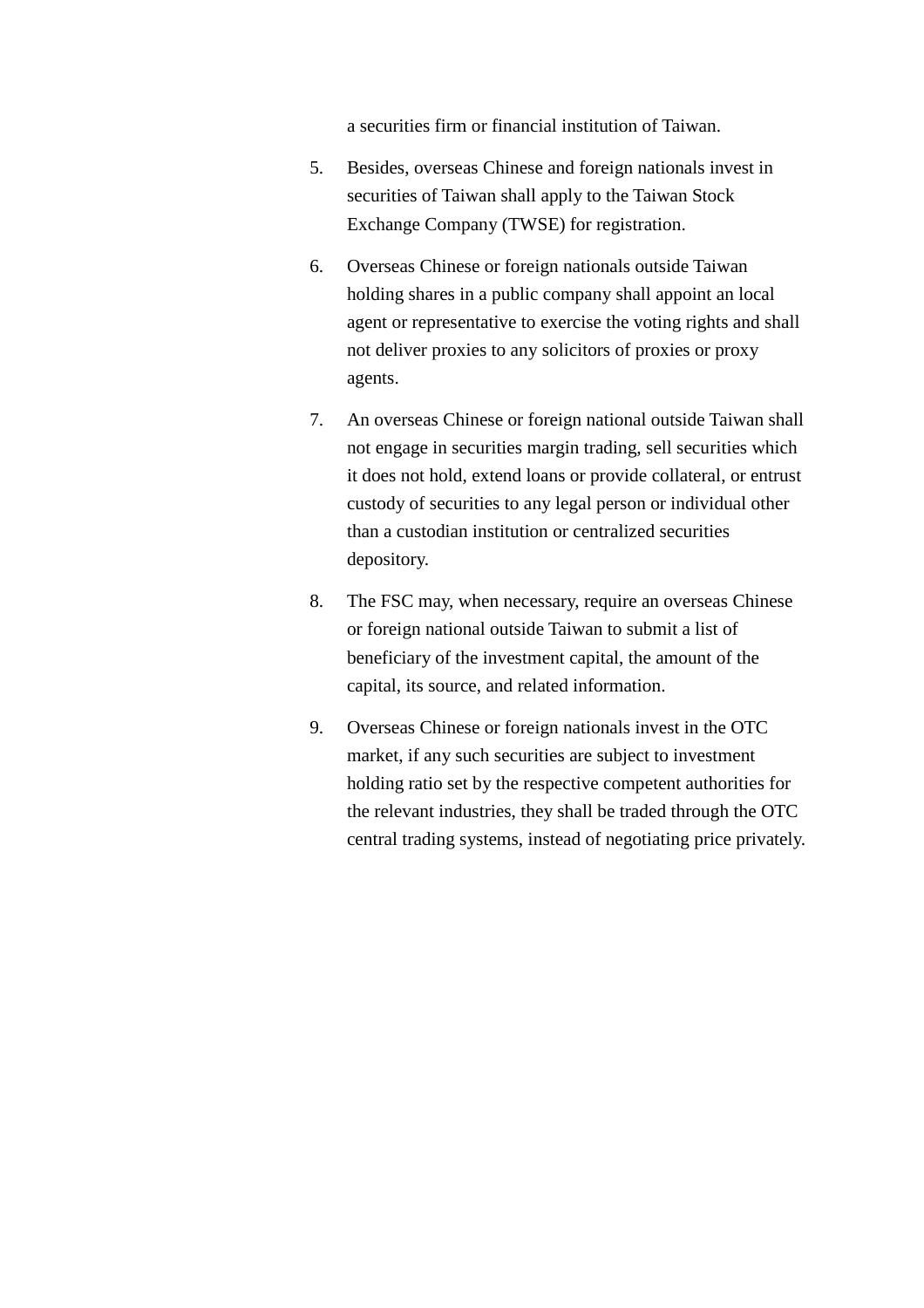| 23                              |                                                                                                                                                                                                       |
|---------------------------------|-------------------------------------------------------------------------------------------------------------------------------------------------------------------------------------------------------|
| Sector:                         | <b>Financial Services</b>                                                                                                                                                                             |
| <b>Sub-Sector:</b>              | Securities firms and securities services enterprises                                                                                                                                                  |
| <b>Industry Classification:</b> |                                                                                                                                                                                                       |
| <b>Provisions Concerned:</b>    | Article 3                                                                                                                                                                                             |
| <b>Level of Authority:</b>      | Central                                                                                                                                                                                               |
| <b>Measures:</b>                | Article 28, 29 and 33-1 of Standards Governing the Establishment<br>of Securities Firms of June 16, 2009                                                                                              |
| <b>Description:</b>             | A foreign securities firms establishing a branch office in Taiwan<br>shall meet the following requirements:                                                                                           |
|                                 | 1. The applicant possesses sufficient international securities<br>business experience and financial health in the business type<br>being applied for;                                                 |
|                                 | 2. The applicant has not been sanctioned administratively by its<br>home country's securities regulatory authorities within the most<br>recent two years.                                             |
|                                 | A foreign securities firm applying for the establishment of a<br>branch office within Taiwan should deposit operating capital<br>which shall not be less than specific amount of related regulations. |
|                                 | A foreign securities firm intending to establish a representative<br>office in Taiwan shall meet the following qualifications:                                                                        |
|                                 | 1. The applicant possesses sufficient experience in international<br>securities business;                                                                                                             |
|                                 | 2. The applicant has not been sanctioned suspension of business or<br>more severe penalty administratively by its home country's<br>securities regulatory authorities within the most recent year.    |
|                                 |                                                                                                                                                                                                       |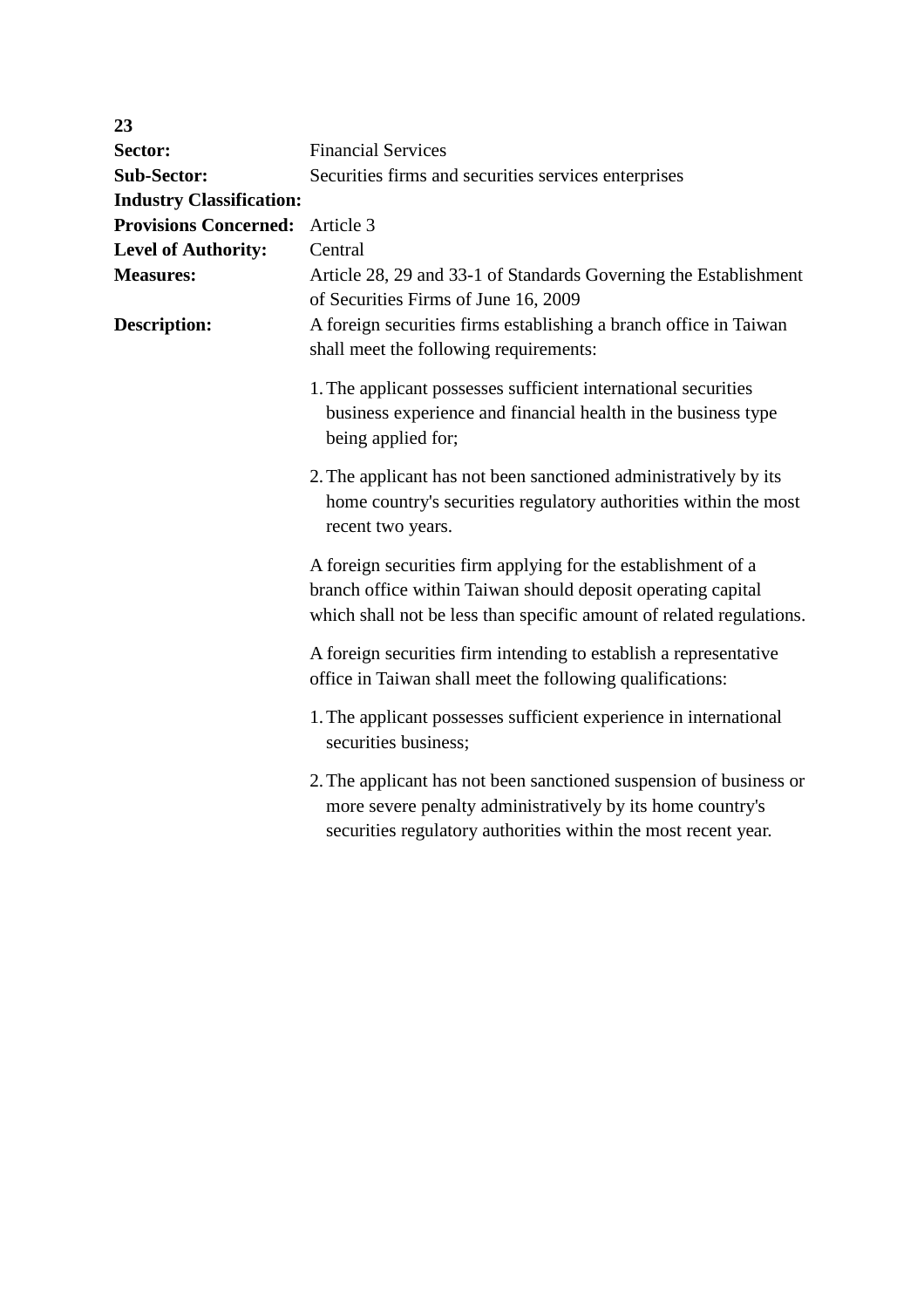| 24                              |                                                                                                                                                                                                                                                                                                                                                                                                                                                                                                                                                                                                                                                                                                                                                                                                                                                                                    |  |
|---------------------------------|------------------------------------------------------------------------------------------------------------------------------------------------------------------------------------------------------------------------------------------------------------------------------------------------------------------------------------------------------------------------------------------------------------------------------------------------------------------------------------------------------------------------------------------------------------------------------------------------------------------------------------------------------------------------------------------------------------------------------------------------------------------------------------------------------------------------------------------------------------------------------------|--|
| Sector:                         | <b>Financial Services</b>                                                                                                                                                                                                                                                                                                                                                                                                                                                                                                                                                                                                                                                                                                                                                                                                                                                          |  |
| <b>Sub-Sector:</b>              | <b>Futures</b>                                                                                                                                                                                                                                                                                                                                                                                                                                                                                                                                                                                                                                                                                                                                                                                                                                                                     |  |
| <b>Industry Classification:</b> |                                                                                                                                                                                                                                                                                                                                                                                                                                                                                                                                                                                                                                                                                                                                                                                                                                                                                    |  |
| <b>Provisions Concerned:</b>    | Article 3                                                                                                                                                                                                                                                                                                                                                                                                                                                                                                                                                                                                                                                                                                                                                                                                                                                                          |  |
| <b>Level of Authority:</b>      | Central                                                                                                                                                                                                                                                                                                                                                                                                                                                                                                                                                                                                                                                                                                                                                                                                                                                                            |  |
| <b>Measures:</b>                | Directions for Futures Trading by Overseas Chinese and Foreign<br>Nationals of September 21, 2010                                                                                                                                                                                                                                                                                                                                                                                                                                                                                                                                                                                                                                                                                                                                                                                  |  |
| <b>Description:</b>             | An overseas Chinese or foreign national when engaging in futures<br>trading shall:                                                                                                                                                                                                                                                                                                                                                                                                                                                                                                                                                                                                                                                                                                                                                                                                 |  |
|                                 | 1. Apply to the Taiwan Futures Exchange (TAIFEX) or the Taiwan<br>Stock Exchange Corporation (TWSE) of Taiwan and submit<br>relevant documents for registration;                                                                                                                                                                                                                                                                                                                                                                                                                                                                                                                                                                                                                                                                                                                   |  |
|                                 | 2. Mandate an agent or representative within Taiwan to open an<br>account, exercise rights, apply for foreign exchange settlement,<br>file and pay taxes on his or her behalf;                                                                                                                                                                                                                                                                                                                                                                                                                                                                                                                                                                                                                                                                                                     |  |
|                                 | 3. Appoint a bank approved by the FSC to provide custodial<br>services, to act as its custodian institution, to handle matters<br>related to futures trading, such as clearing, settlement and<br>reporting of relevant information;                                                                                                                                                                                                                                                                                                                                                                                                                                                                                                                                                                                                                                               |  |
|                                 | 4. An overseas Chinese or foreign national outside Taiwan that<br>makes domestic futures trades shall do so in foreign currencies<br>approved by TAIFEX of Taiwan, and may not convert the funds<br>into New Taiwan Dollars; the balance in New Taiwan Dollars<br>resulting from the cumulative realized New Taiwan Dollar<br>profits gained from futures trading may not exceed NT\$300<br>million for any individual trader or any individual omnibus<br>account. If the limit set forth is exceeded, the agent of the<br>overseas Chinese or foreign national shall appoint a futures<br>commission merchant within five business days to make a<br>conversion into US dollars. An overseas Chinese or foreign<br>national outside Taiwan that engages in foreign futures trades<br>shall do so in a foreign currency and may not convert the funds<br>into New Taiwan Dollars. |  |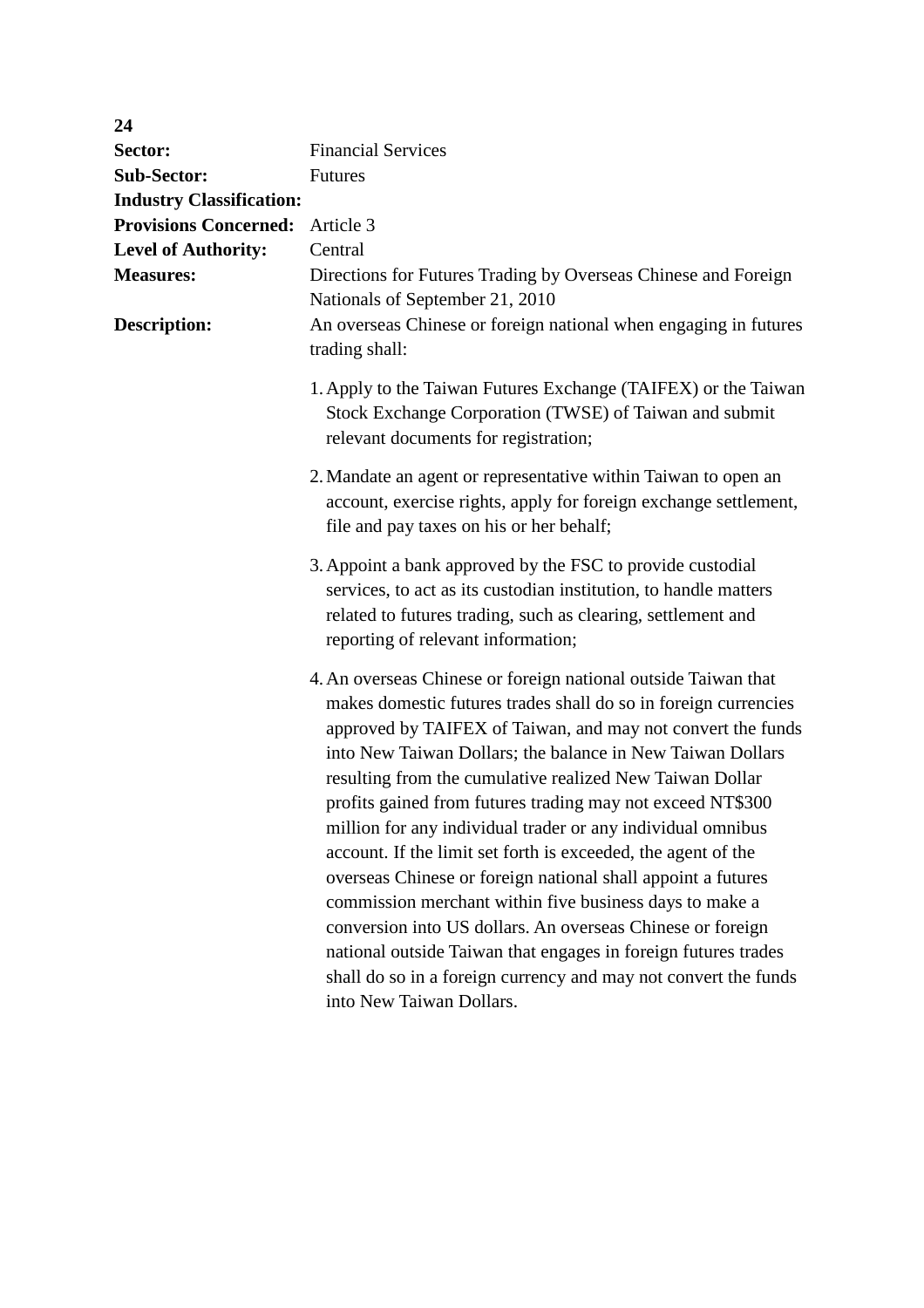| 25                              |                                                                                                                                                                                                                                                                            |
|---------------------------------|----------------------------------------------------------------------------------------------------------------------------------------------------------------------------------------------------------------------------------------------------------------------------|
| Sector:                         | <b>Financial Services</b>                                                                                                                                                                                                                                                  |
| <b>Sub-Sector:</b>              | Futures commission merchants and futures services enterprises                                                                                                                                                                                                              |
| <b>Industry Classification:</b> |                                                                                                                                                                                                                                                                            |
| <b>Provisions Concerned:</b>    | Article 3                                                                                                                                                                                                                                                                  |
| <b>Level of Authority:</b>      | Central                                                                                                                                                                                                                                                                    |
| <b>Measures:</b>                | Article 19, 20 and 40 of Standards Governing the Establishment of                                                                                                                                                                                                          |
|                                 | Futures Commission Merchants of October 2, 2007                                                                                                                                                                                                                            |
| <b>Description:</b>             | A foreign futures commission merchant establishing a branch<br>office in Taiwan shall meet the following requirements:                                                                                                                                                     |
|                                 | 1. Qualified to be a clearing member of a foreign futures exchange<br>that has been publicly announced by the FSC of Taiwan.                                                                                                                                               |
|                                 | 2. The applicant possesses international futures business<br>experience in the type of business for which approval is being<br>requested, and is of sound financial standing.                                                                                              |
|                                 | 3. Within the previous year, it has not been punished in its home<br>jurisdiction by the relevant futures regulatory authority, or by a<br>self-regulatory organization.                                                                                                   |
|                                 | A foreign futures commission merchant, a foreign securities firm<br>or a foreign banking institution shall, in accordance with the type<br>of business approval it is seeking, allocate the specified amount<br>for operational use by its business office in Taiwan.      |
|                                 | The FSC has not allowed foreign futures advisory enterprises,<br>foreign managed futures enterprises (e.g. CTA in Japan) and<br>foreign futures trust enterprises (e.g., CPO in Japan) or foreign<br>futures fund management companies to establish a branch in<br>Taiwan. |
|                                 | The FSC has not allowed foreign futures fund management<br>companies to raise a futures (trust) fund in Taiwan.                                                                                                                                                            |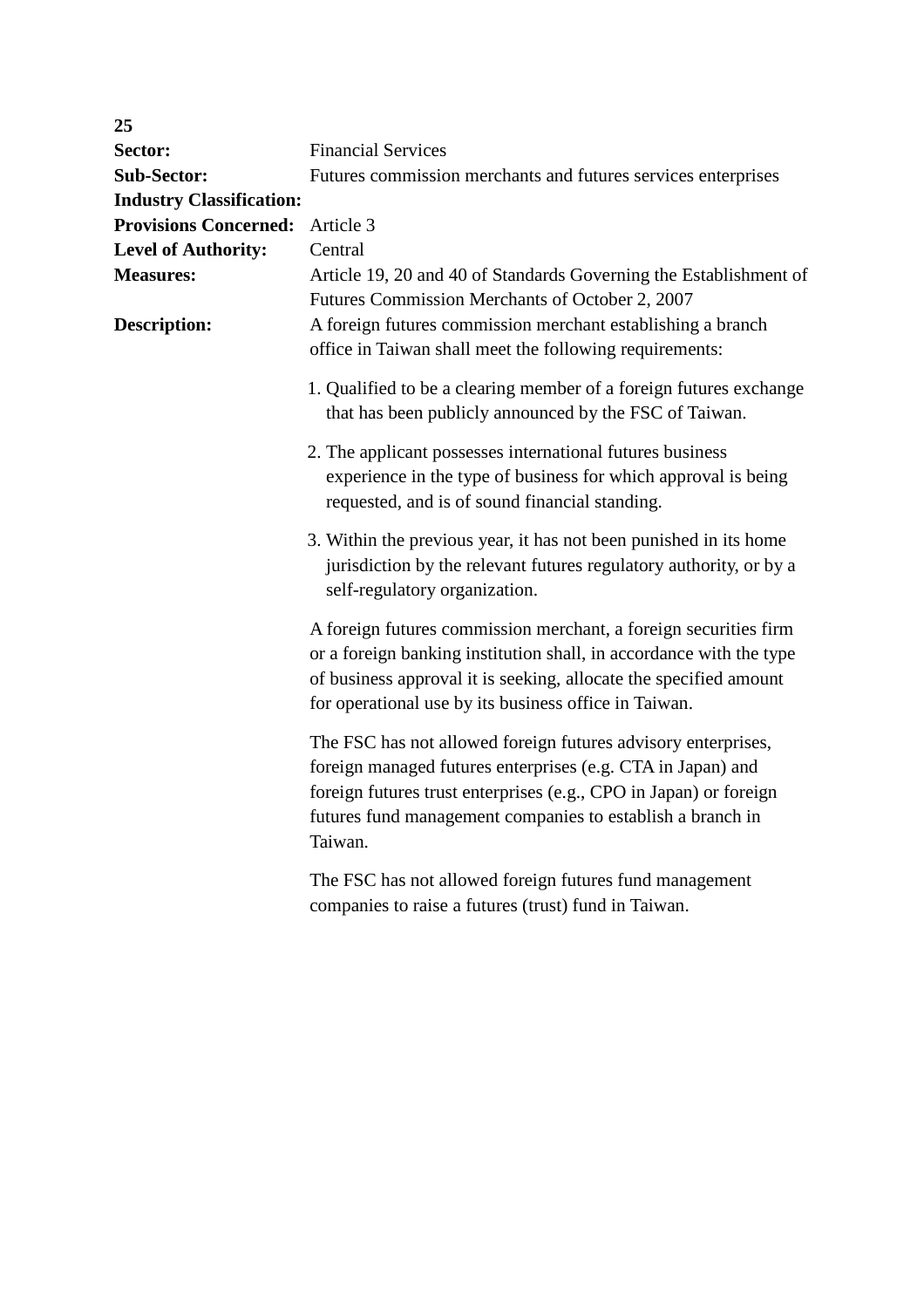| 26                              |                                                                                                                                           |
|---------------------------------|-------------------------------------------------------------------------------------------------------------------------------------------|
| Sector:                         | <b>Financial Srevices</b>                                                                                                                 |
| <b>Sub-Sector:</b>              | Insurance and insurance related services                                                                                                  |
| <b>Industry Classification:</b> |                                                                                                                                           |
| <b>Provisions Concerned:</b>    | Article 3                                                                                                                                 |
| <b>Level of Authority:</b>      | Central                                                                                                                                   |
| <b>Measures:</b>                | Article 6, 7 and 27-1 of the Regulations for Establishment and<br>Administration of Foreign Insurance Enterprises of February 23,<br>2009 |
| <b>Description:</b>             | branch                                                                                                                                    |
|                                 | A foreign insurance institution applying for permission to                                                                                |
|                                 | establish a branch within Taiwan to conduct insurance business                                                                            |
|                                 | shall at least meet the following criteria:                                                                                               |
|                                 | 1. Having had sound business performance and shown financial                                                                              |
|                                 | soundness in the most recent three years; and                                                                                             |
|                                 | 2. Free of any record of penalty against it for material regulatory                                                                       |
|                                 | violation in the last three years as proven by a certificate issued by                                                                    |
|                                 | the competent authorities in the applicant's home country. Where                                                                          |
|                                 | the applicant has been established for less than three years, the                                                                         |
|                                 | applicant must be free of any record of penalty against it for                                                                            |
|                                 | material regulatory violation since its establishment.                                                                                    |
|                                 | Where a foreign insurance institution referred to in subparagraph 1                                                                       |
|                                 | of the preceding paragraph has been established for less than three                                                                       |
|                                 | years, the institution must have a representative office set up                                                                           |
|                                 | within Taiwan for at least one year and meet one of the following                                                                         |
|                                 | criteria:                                                                                                                                 |
|                                 | 1. Having a paid-in capital of more than NT\$2 billion.                                                                                   |
|                                 | 2. Having a credit rating of at least A- from Standard & Poor's                                                                           |
|                                 | Corp., at least A3 from Moody's Investor Service, at least A from                                                                         |
|                                 | Fitch Ratings Ltd., at least twA+ from Taiwan Ratings                                                                                     |
|                                 | Corporation, or an equivalent rating or better from any other credit                                                                      |
|                                 | rating agency recognized by the competent authorities.                                                                                    |
|                                 | The head office of a foreign insurance enterprise shall set aside                                                                         |
|                                 | minimum working capital for each branch in accordance with its                                                                            |
|                                 | business plan, amounting to not less than NT\$50 million, and post                                                                        |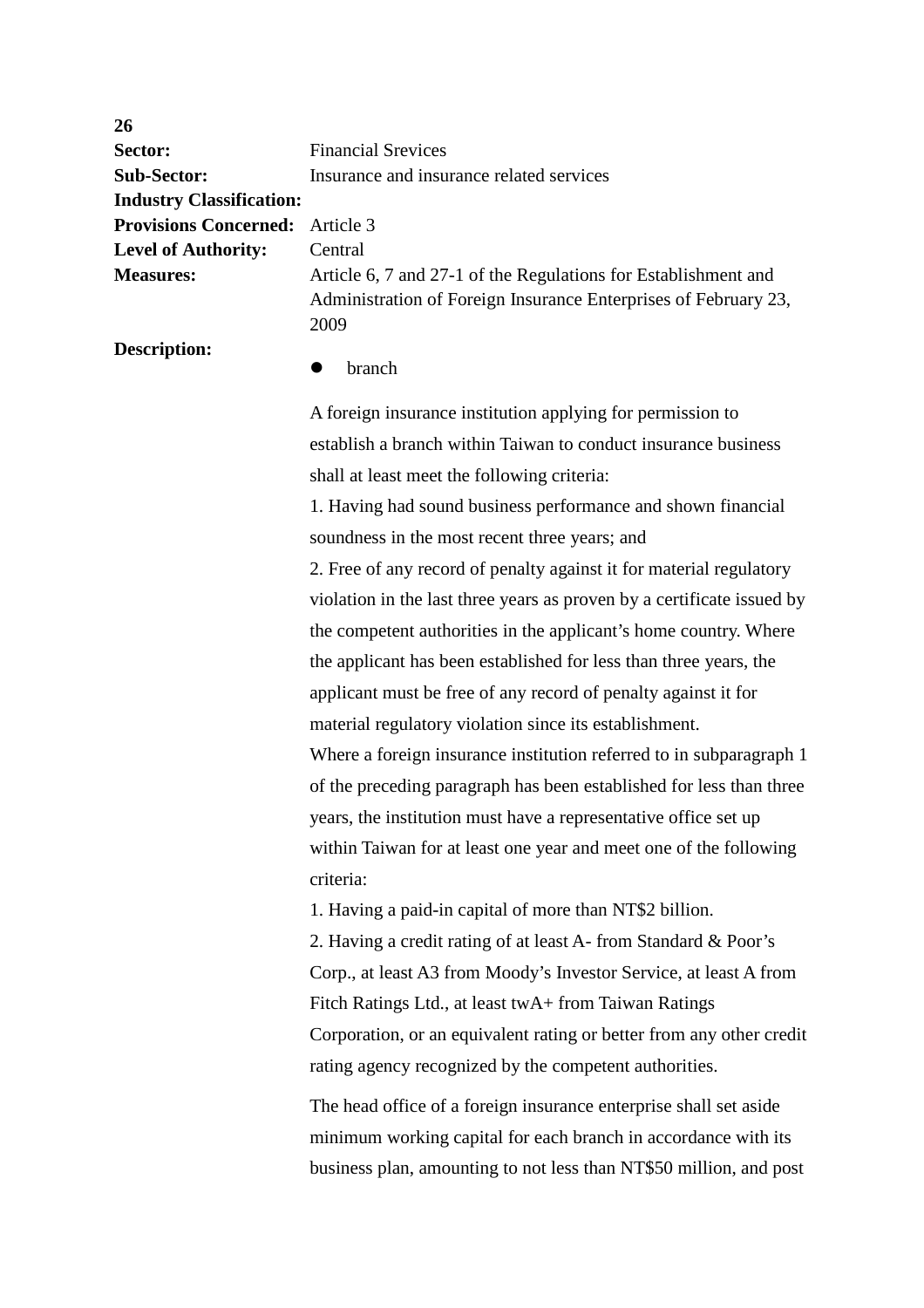bond with the treasury authority in an amount equal to 15 percent of its working capital.

### representative office

A foreign insurance institution applying for permission to set up a representative office within Taiwan shall at least meet the following criteria:

1. Having a credit rating of at least A- from Standard & Poor's Corp., at least A3 from Moody's Investor Service, at least A from Fitch Ratings Ltd., at least twA+ from Taiwan Ratings Corporation, or an equivalent rating or better from any other credit rating agency recognized by the competent authorities; and

2. Free of any record of penalty against it for material regulatory violation in the most recent three years as proven by a certificate issued by the competent authorities in the applicant's home country. Where the applicant has been established for less than three years, the applicant must be free of any record of penalty against it for material regulatory violation since its establishment.

A foreign insurance institution may set up only one representative office in Taiwan.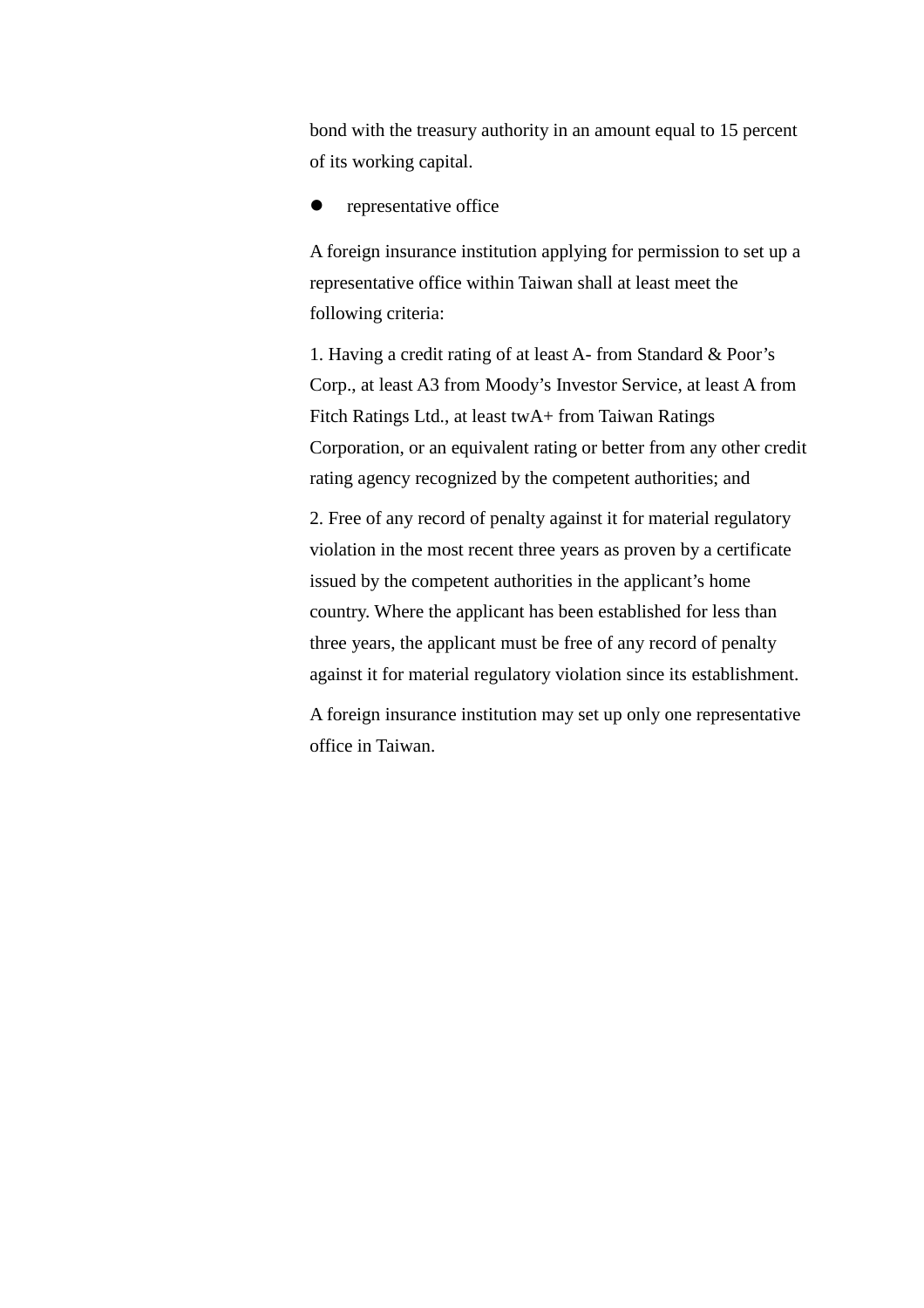| 27                              |                                                                                                                                                                                                                                                                                                                                                                                                                                                                                                                                                                                                                                                                                                                                                                                                                   |
|---------------------------------|-------------------------------------------------------------------------------------------------------------------------------------------------------------------------------------------------------------------------------------------------------------------------------------------------------------------------------------------------------------------------------------------------------------------------------------------------------------------------------------------------------------------------------------------------------------------------------------------------------------------------------------------------------------------------------------------------------------------------------------------------------------------------------------------------------------------|
| Sector:                         | <b>Financial Services</b>                                                                                                                                                                                                                                                                                                                                                                                                                                                                                                                                                                                                                                                                                                                                                                                         |
| <b>Sub-Sector:</b>              | <b>Insurance Intermediation</b>                                                                                                                                                                                                                                                                                                                                                                                                                                                                                                                                                                                                                                                                                                                                                                                   |
| <b>Industry Classification:</b> |                                                                                                                                                                                                                                                                                                                                                                                                                                                                                                                                                                                                                                                                                                                                                                                                                   |
| <b>Provisions Concerned:</b>    | Article 3                                                                                                                                                                                                                                                                                                                                                                                                                                                                                                                                                                                                                                                                                                                                                                                                         |
| <b>Level of Authority:</b>      | Central                                                                                                                                                                                                                                                                                                                                                                                                                                                                                                                                                                                                                                                                                                                                                                                                           |
| <b>Measures:</b>                | 1. Article 40, 43 and 45 of the Regulations Governing Insurance                                                                                                                                                                                                                                                                                                                                                                                                                                                                                                                                                                                                                                                                                                                                                   |
|                                 | Agents of February 25, 2011                                                                                                                                                                                                                                                                                                                                                                                                                                                                                                                                                                                                                                                                                                                                                                                       |
|                                 | 2. Article 41, 44 and 46 of the Regulations Governing Insurance<br>Brokers of February 25, 2011                                                                                                                                                                                                                                                                                                                                                                                                                                                                                                                                                                                                                                                                                                                   |
|                                 | 3. Article 38, 41 and 43 of the Regulations Governing Insurance<br>Surveyors of February 25, 2011                                                                                                                                                                                                                                                                                                                                                                                                                                                                                                                                                                                                                                                                                                                 |
| <b>Description:</b>             | 1. Where necessary, the competent authorities may approve the<br>establishment of branch offices within Taiwan by a foreign<br>insurance agent, broker and surveyor company to operate the<br>same kind of business operated in its home country.<br>2. The minimum working capital of a branch office established<br>by a foreign insurance agent, broker and surveyor company<br>within Taiwan shall be NT\$3 million and a bond shall be<br>posted at 15 percent of the working capital, provided, the<br>amount posted may not be less than NT\$600,000.<br>3. A foreign insurance agent, broker and surveyor company<br>establishing a branch office to operate business within Taiwan<br>shall employ at least one person holding an agent's practice<br>license of the same type to practice the business. |
|                                 | 4. A marine insurance surveyor may employ at least one person<br>who holds a foreign practice license of the same type or a<br>certification document that is recognized by the competent<br>authority to practice the business.                                                                                                                                                                                                                                                                                                                                                                                                                                                                                                                                                                                  |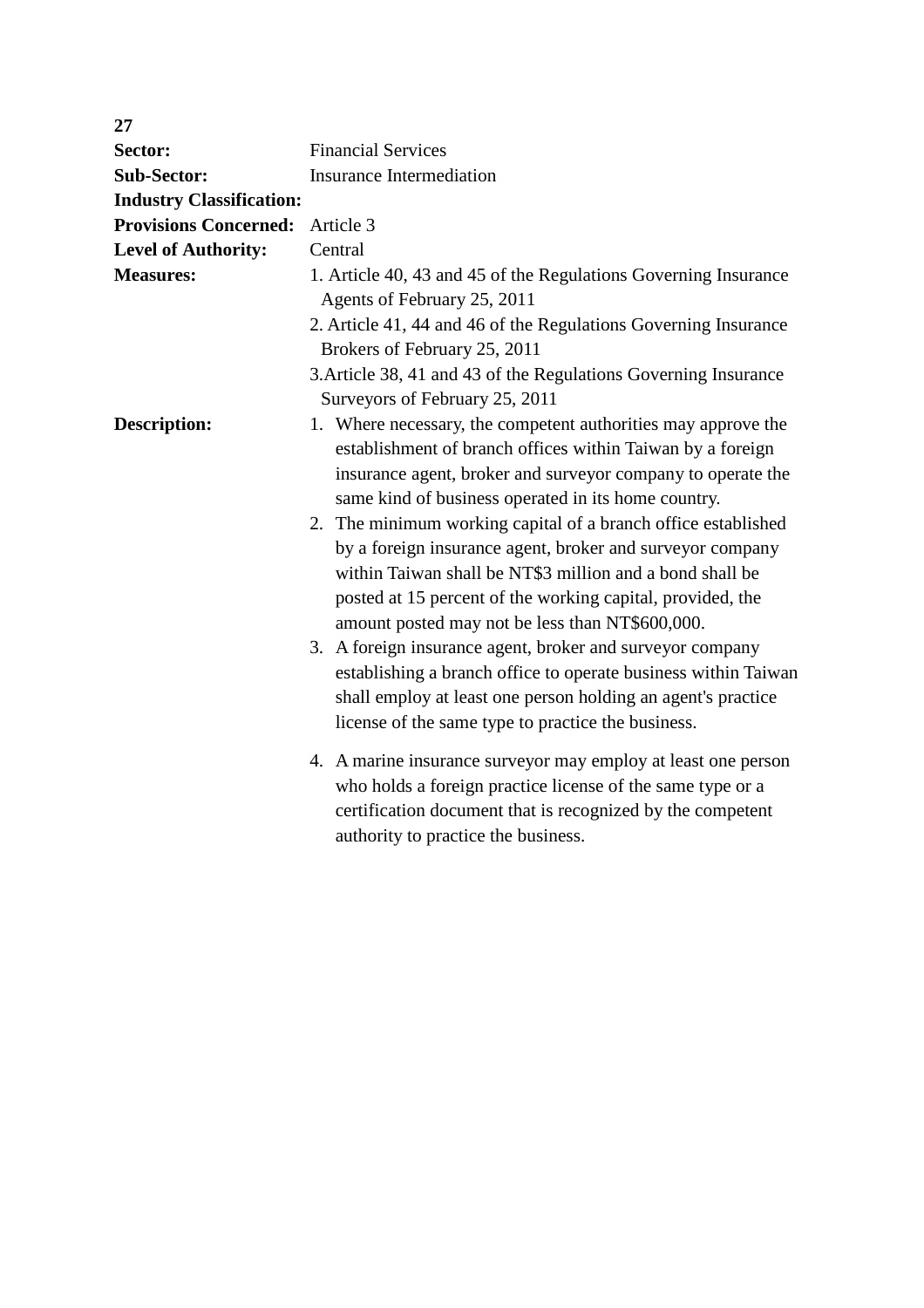# **Annex II**

Schedule of the Association of East Asian Relations

Reservations for Measures referred to in paragraph 2 of Article 8

- 4. This Schedule sets out with respect to the Association of East Asian Relations, pursuant to paragraph 2 of Article 8, the reservations made by the Association of East Asian Relations with respect to specific sectors, sub-sectors, or activities for which the existing measures may be maintained, or new or more restrictive measures may be adopted that do not conform with the following provisions of this Arrangement:
	- (d) Article 3;
	- (e) Article 4; or

(f)Article 7.

- 5. Each Schedule entry sets out the following elements:
	- (a) **"Sector"** refers to the general sector for which the entry is made;
	- (b) **"Sub-Sector"** refers to the specific sector for which the entry is made;
	- (c) **"Industry classification"** refers, where applicable, and only for transparency purposes, to the activities covered by the entry according to the relevant industry classification codes;
	- (d) **"Provisions Concerned"** specifies the provisions referred to in paragraph 1 for which the entry is made;
	- (e) **"Description"** illustrates the scope of the sector, sub-sector, or activities covered by the entry; and
	- (f) **"Existing Measures"** identifies, for transparency purposes, existing measures that apply to the sector, sub-sector, or activities covered by the entry.
- 6. In the interpretation of each entry, all elements of the entry shall be considered. The "Description" element shall prevail over all the other elements.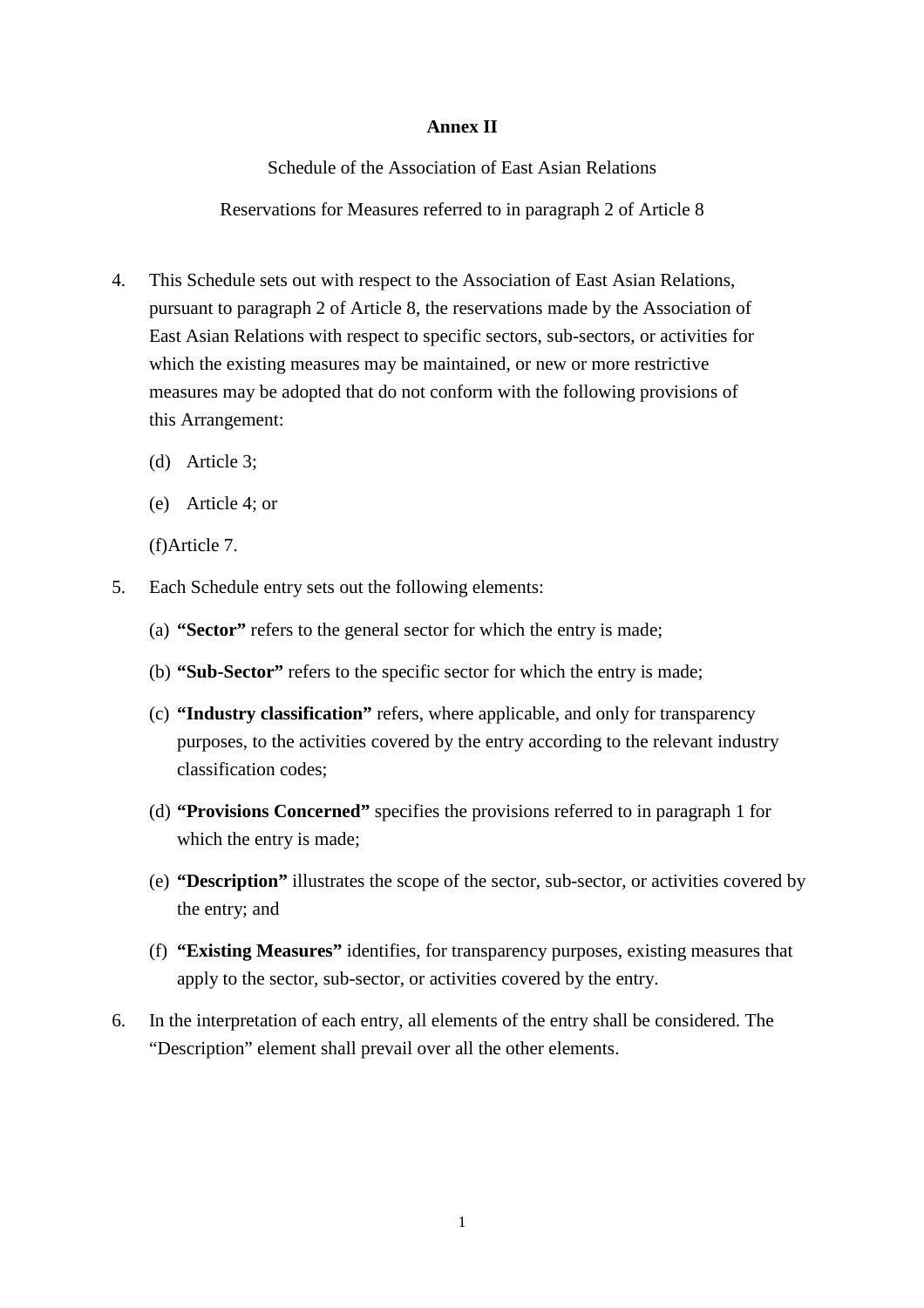| Sector:                                | Social Services                                                     |
|----------------------------------------|---------------------------------------------------------------------|
| <b>Sub-Sector:</b>                     |                                                                     |
| <b>Industry Classification:</b>        |                                                                     |
| <b>Provisions Concerned:</b> Article 3 |                                                                     |
|                                        | Article 7                                                           |
| Description:                           | The authorities of Taiwan may adopt or maintain any measure         |
|                                        | with respect to the provision of law enforcement and correctional   |
|                                        | services, and the following services to the extent they are social  |
|                                        | services established or maintained for a public purpose: social     |
|                                        | welfare (including but not limited to social relief and assistance, |
|                                        | welfare services, employment for citizens, social securities or     |
|                                        | insurances, medical and health care), primary education and lower   |
|                                        | secondary education.                                                |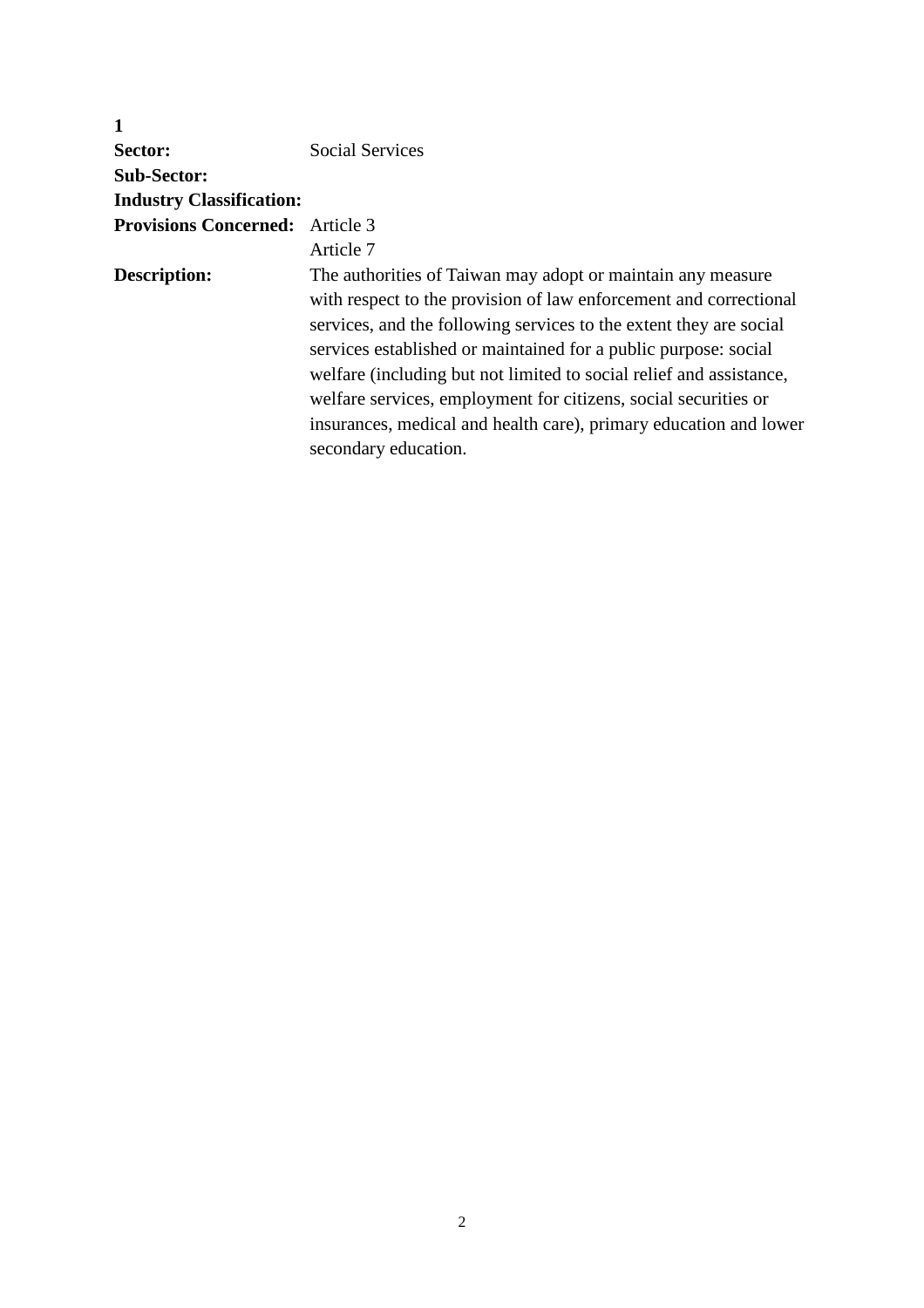| Sectors related to native populations                       |
|-------------------------------------------------------------|
|                                                             |
|                                                             |
| <b>Provisions Concerned:</b> Article 3                      |
| Article 7                                                   |
| The authorities of Taiwan may adopt or maintain any measure |
| according rights or preferences to native populations.      |
|                                                             |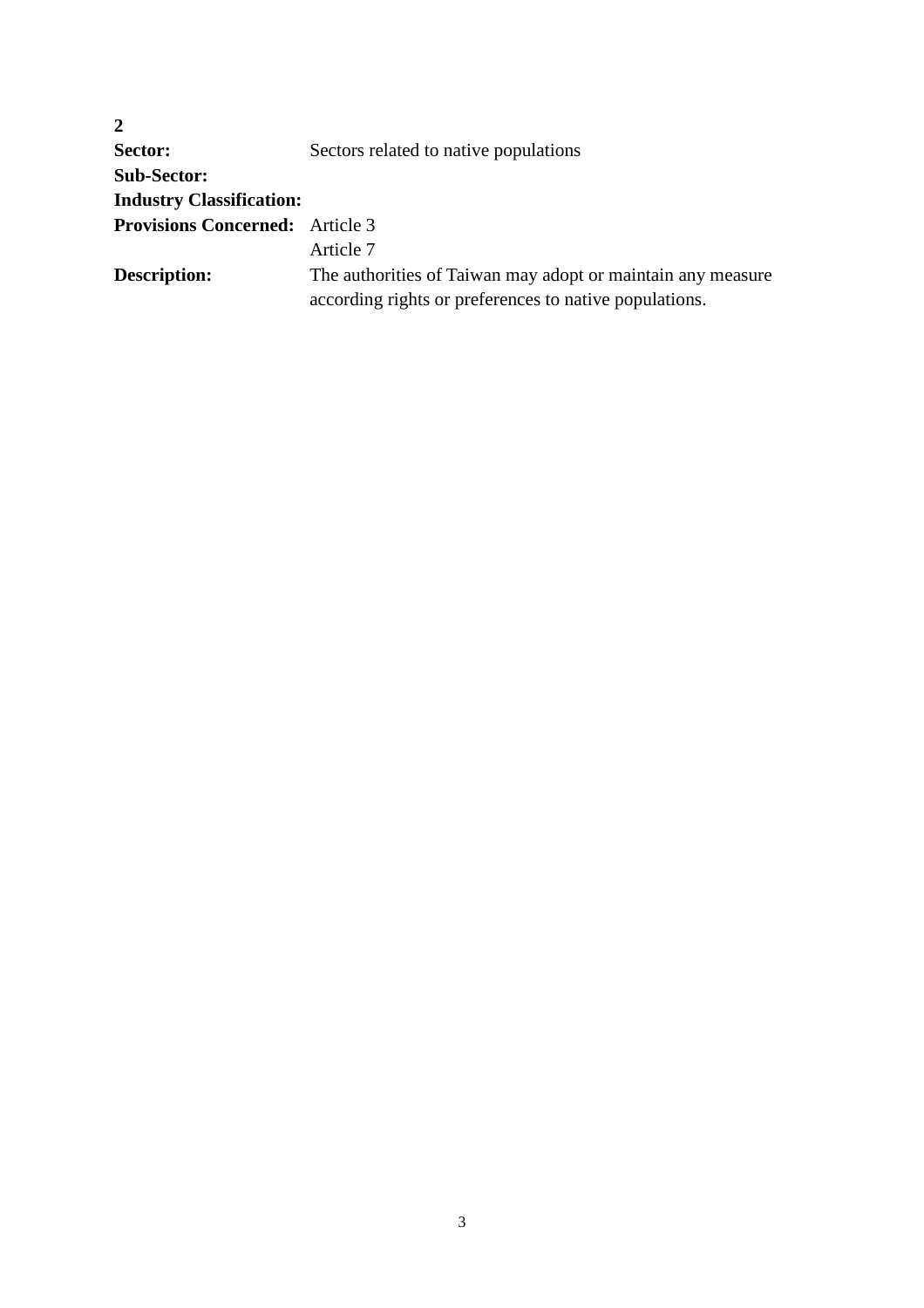| Games of Luck and Chance                                      |
|---------------------------------------------------------------|
|                                                               |
|                                                               |
| <b>Provisions Concerned:</b> Articles 3                       |
| Articles 4                                                    |
| Article 7                                                     |
| The authorities of Taiwan may adopt or maintain any measure   |
| relating to the operation of games of luck and chance, and of |
| activities involving bets.                                    |
|                                                               |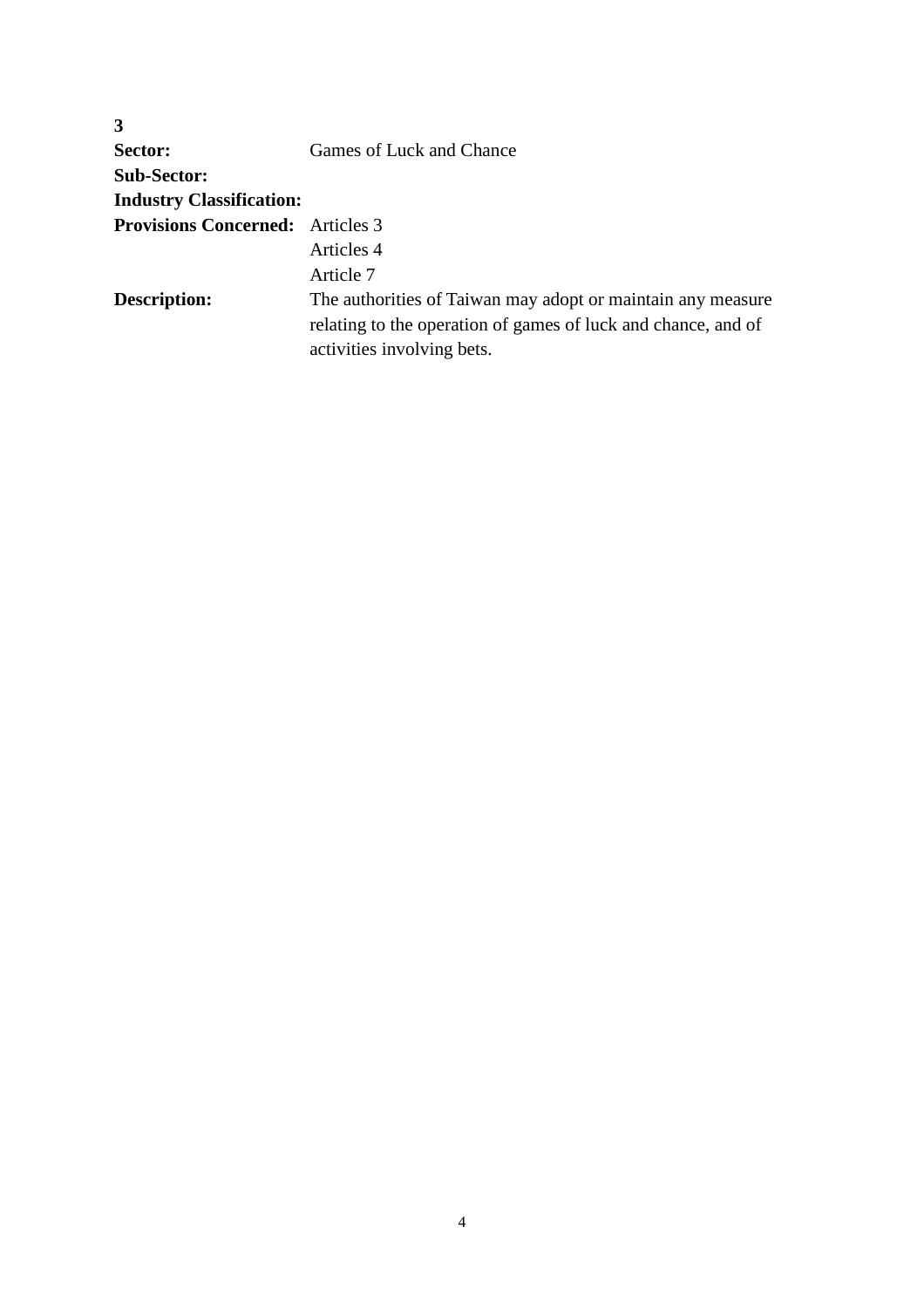| $\overline{\mathbf{4}}$                |                                                                      |
|----------------------------------------|----------------------------------------------------------------------|
| Sector:                                | All sectors                                                          |
| <b>Sub-Sector:</b>                     |                                                                      |
| <b>Industry Classification:</b>        |                                                                      |
| <b>Provisions Concerned:</b> Article 3 |                                                                      |
|                                        | Article 7                                                            |
| <b>Description:</b>                    | The authorities of Taiwan may adopt or maintain any measure          |
|                                        | with respect to the rights or preferences granted to minorities with |
|                                        | social or economical disadvantages.                                  |
|                                        |                                                                      |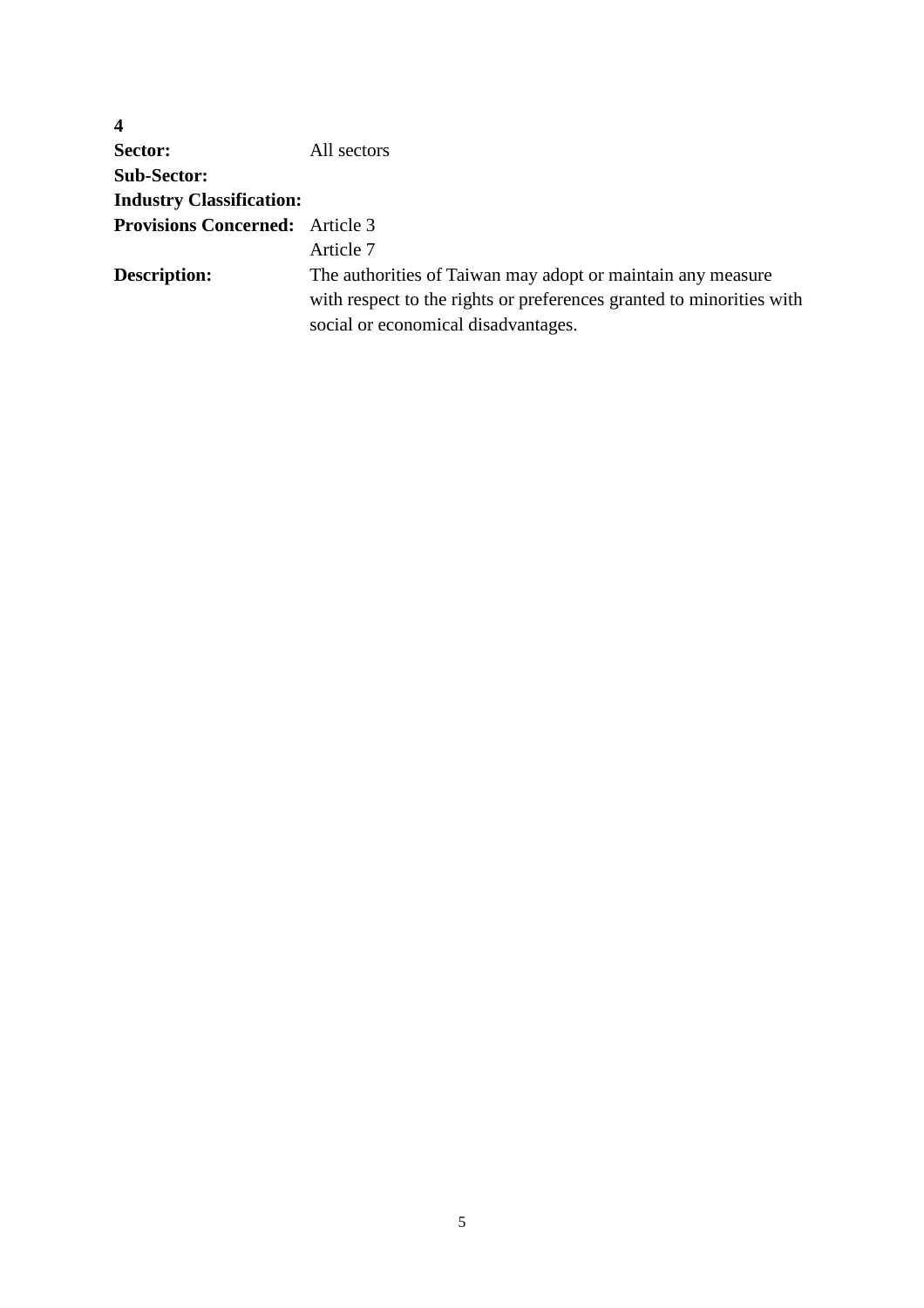| 5                                      |                                                                                                                                                                                                                                                |
|----------------------------------------|------------------------------------------------------------------------------------------------------------------------------------------------------------------------------------------------------------------------------------------------|
| Sector:                                | <b>All Sectors</b>                                                                                                                                                                                                                             |
| <b>Sub-Sector:</b>                     |                                                                                                                                                                                                                                                |
| <b>Industry Classification:</b>        |                                                                                                                                                                                                                                                |
| <b>Provisions Concerned:</b> Article 4 |                                                                                                                                                                                                                                                |
| <b>Description:</b>                    | The authorities of Taiwan may adopt or maintain measure that<br>accords differential treatment to countries under a treaty or other<br>written arrangement in force prior to the date of entry into force of<br>this Arrangement.              |
|                                        | The authorities of Taiwan may adopt or maintain any measure that<br>accords differential treatment to countries under a treaty or other<br>written arrangement in force after the date of entry into effect of<br>this Arrangement, involving: |
|                                        | 1. Aviation;                                                                                                                                                                                                                                   |
|                                        | 2. Fisheries;                                                                                                                                                                                                                                  |
|                                        | 3. Maritime matters, including salvage; or                                                                                                                                                                                                     |
|                                        | 4. Financial services.                                                                                                                                                                                                                         |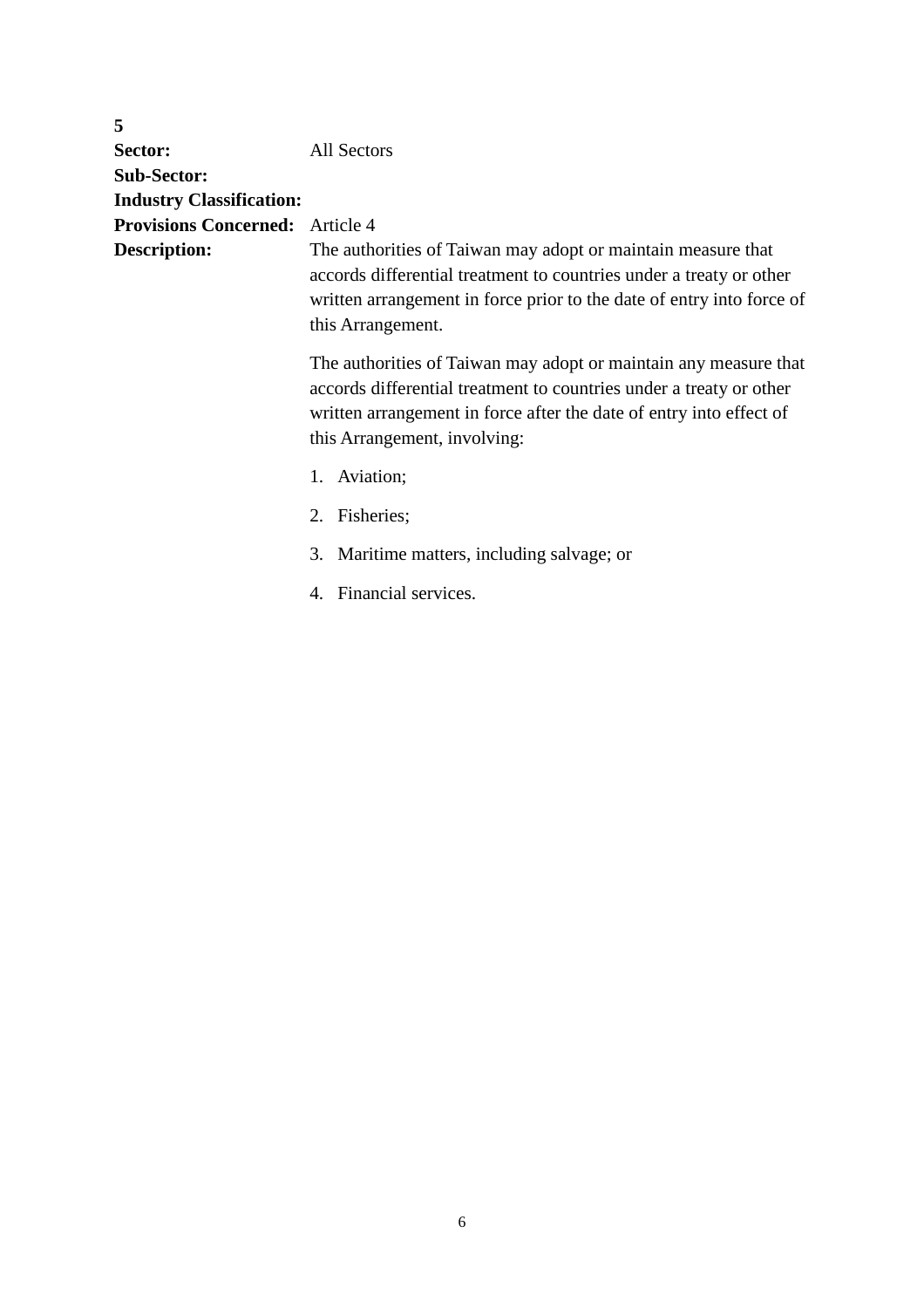| 6                                      |                                                                                                                                                                                                                                                                                                                                                                                              |
|----------------------------------------|----------------------------------------------------------------------------------------------------------------------------------------------------------------------------------------------------------------------------------------------------------------------------------------------------------------------------------------------------------------------------------------------|
| Sector:                                | <b>Postal Services</b>                                                                                                                                                                                                                                                                                                                                                                       |
| <b>Sub-Sector:</b>                     |                                                                                                                                                                                                                                                                                                                                                                                              |
| <b>Industry Classification:</b>        |                                                                                                                                                                                                                                                                                                                                                                                              |
| <b>Provisions Concerned:</b> Article 3 |                                                                                                                                                                                                                                                                                                                                                                                              |
| <b>Measures:</b>                       | Article 6 of the Postal Act of July 10, 2002                                                                                                                                                                                                                                                                                                                                                 |
| <b>Description:</b>                    | Business of delivering letters, postcards or other correspondence is<br>reserved to the Chunghwa Post Co., Ltd., which is a company<br>owned by the authorities of Taiwan. According to the Article 6 of<br>the Postal Act of Taiwan, apart from Chunghwa Post and others so<br>entrusted, no others may engage in the business of delivering<br>letters, postcards or other correspondence. |
|                                        | With the exception of delivery notices connected with shipments,<br>no forwarding agency may deliver mail as described in the<br>preceding paragraph.                                                                                                                                                                                                                                        |